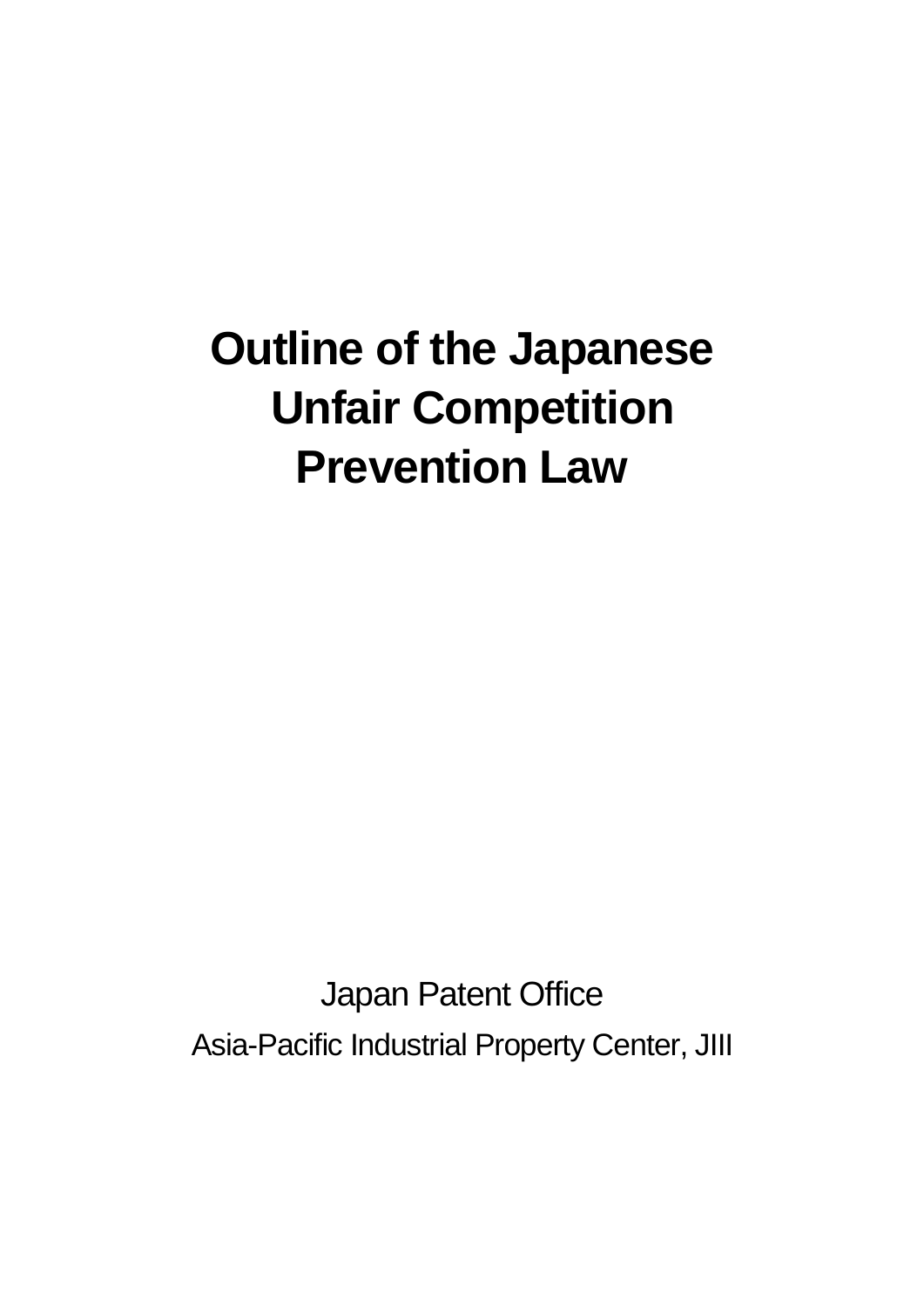# **CONTENTS**

|    | Page                                                       |     |
|----|------------------------------------------------------------|-----|
|    |                                                            |     |
|    |                                                            |     |
|    |                                                            |     |
| 3. |                                                            |     |
|    | 4. Unfair Competition Prevention Law and Related Laws  5   |     |
|    |                                                            |     |
|    | Chapter 2 Outline of the Unfair Competition Prevention Law | - 8 |

|     | Chapter 2 Outline of the Unfair Competition Prevention Law               | 8  |
|-----|--------------------------------------------------------------------------|----|
| 1.  |                                                                          | 8  |
| 2.  |                                                                          | 9  |
| 3.  |                                                                          | 10 |
| 4.  | Unjustifiable use of a famous indication as one's own                    |    |
|     | (Article 2 (1) (ii)) $\cdots$ (and $\cdots$ (and $\cdots$ 12             |    |
| 5.  | Imitation of the configuration of goods (Article 2 $(1)$ $(iii)$ )  14   |    |
| 6.  | Unfair acts related to trade secrets (Article 2 $(1)$ (iv) to $(ix)$     |    |
|     | and Article 2 (4)) $\cdots$ (18)                                         |    |
| 7.  | Acts invalidating copy control technology                                |    |
|     | (Article 2 (1) (x)) $\cdots$ (21)                                        |    |
| 8.  | Acts invalidating access control technology (Article 2 (1) $(xi)$ ) 23   |    |
| 9.  | Acts of Infringing Domain Names (Article 2 (1) (xii))                    | 24 |
| 10. |                                                                          |    |
| 11. | Acts injurious to business reputations (Article 2 (1) (xiv)) $\cdots$ 27 |    |
| 12. | Unjustifiable use of a trademark by an agent, etc.                       |    |
|     | (Article 2 (1) (xv)) $\cdots$ (29                                        |    |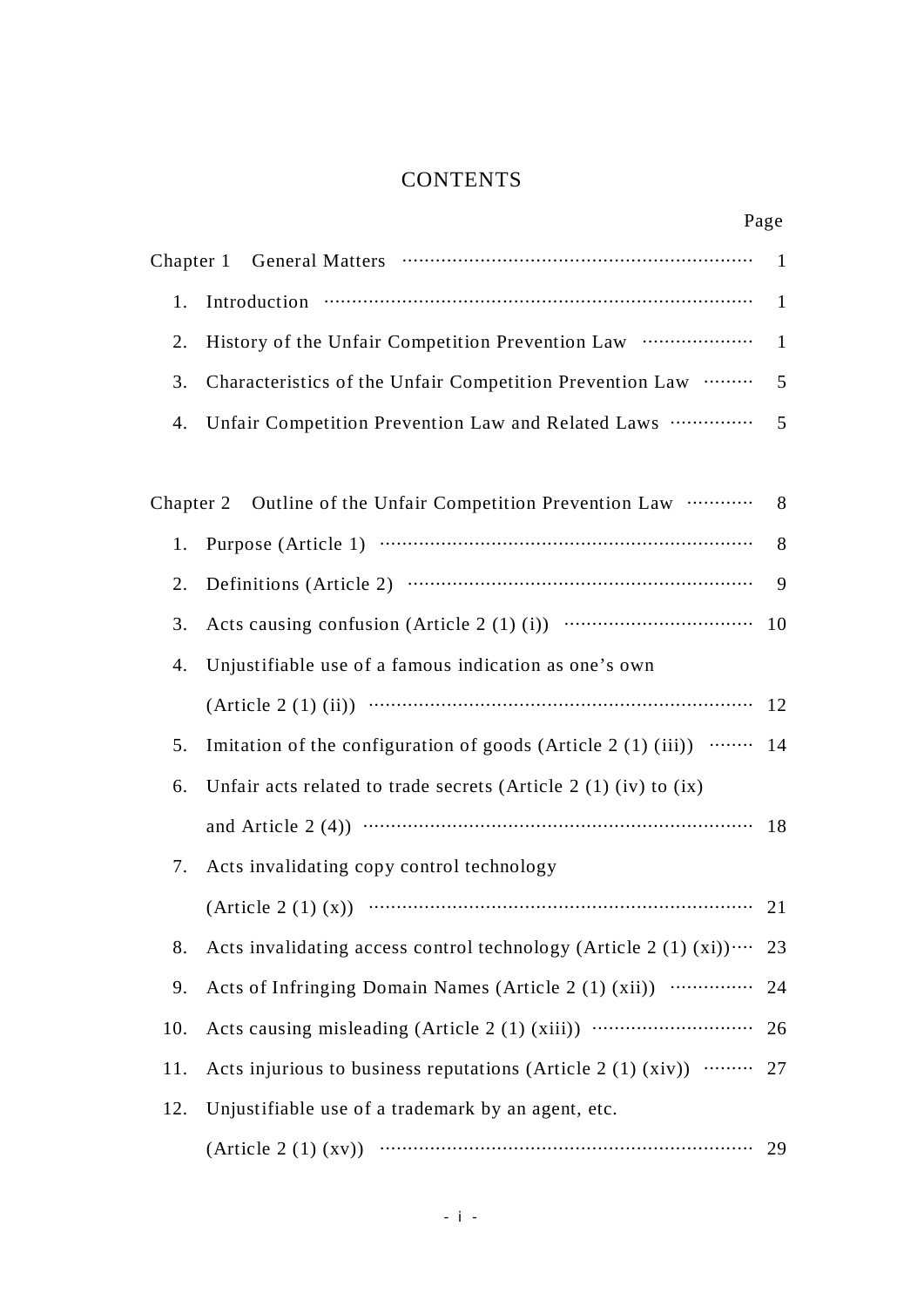| 13.       |                                                                 |    |
|-----------|-----------------------------------------------------------------|----|
| 14.       | Negative Prescription conserning unfair acts related to trade   |    |
|           |                                                                 |    |
| 15.       | Prohibiting commercial use of a state emblem of                 |    |
|           | a foreign state and amark of an international organization      |    |
|           |                                                                 |    |
| 16.       | Prohibition of unjustifiable benefits offered to foreign public |    |
|           |                                                                 |    |
| 17.       |                                                                 |    |
|           |                                                                 |    |
| Chapter 3 |                                                                 |    |
| 1.        |                                                                 |    |
| 2.        |                                                                 |    |
| 3.        |                                                                 |    |
| 4.        |                                                                 |    |
| 5.        |                                                                 |    |
| 6.        |                                                                 |    |
| 7.        | Trade names and the Unfair Competition Prevention Law  41       |    |
| 8.        |                                                                 | 41 |
| 9.        |                                                                 |    |
| 10.       |                                                                 |    |
| 11.       | Decoy advertisement manufactured and 44                         |    |
| 12.       |                                                                 |    |
| 13.       | Treatment of foreign national flags and marks of                |    |
|           |                                                                 |    |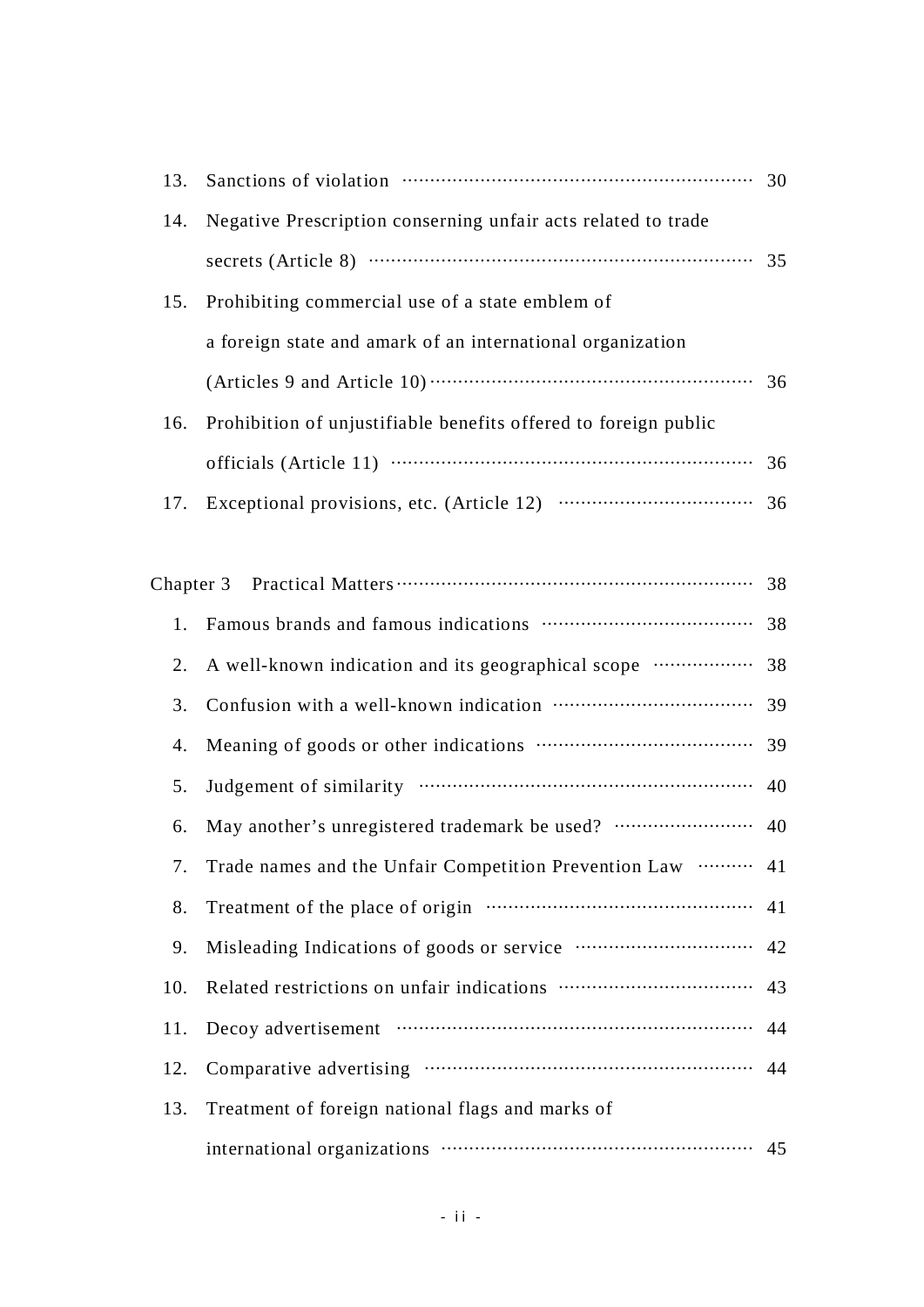| 14. Imitation of the configuration of another person's goods  45   |  |
|--------------------------------------------------------------------|--|
| 15. Imitation of an idea or a concept manufactured manufactured 46 |  |
| 16. Slavish imitation and copyright manufactured and 47            |  |
| 17. Techniques for reproduction control and access managemant      |  |
|                                                                    |  |
|                                                                    |  |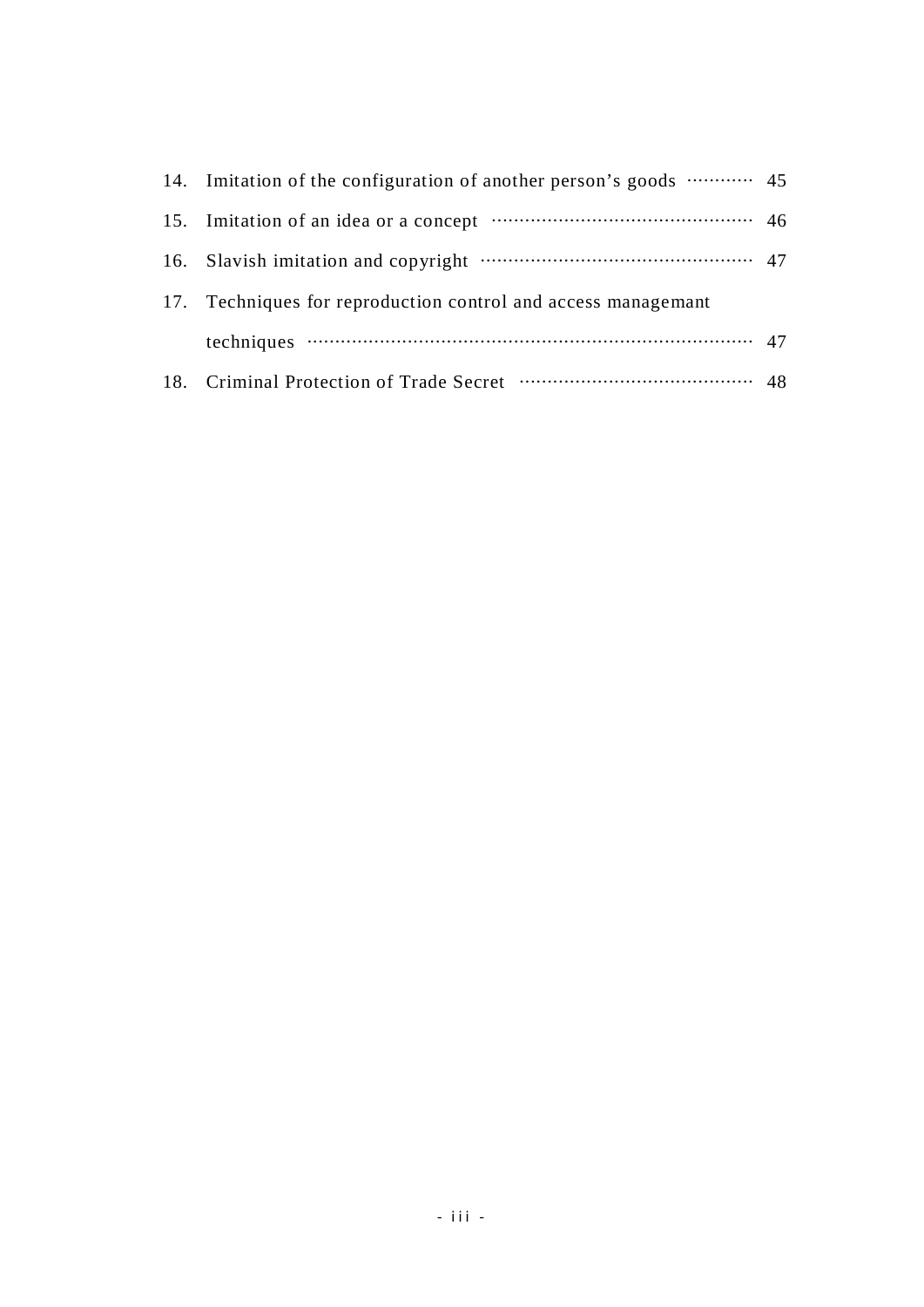# **Chapter 1 General Matters**

#### 1. Introduction

Modern society has been built on the vast achievements of our predecessors. Social development cannot be achieved without carefully following and learning from the events of the past. In this sense, "imitation" serves as a driving force behind cultural and social progress.

On the other hand, however, unrestricted and disorderly imitation invalidates the funds and labor invested by person who originally did the work. Moreover, in a society where imitation thrives, people would be less apt to work with creativity, and new cultural developments in society would be hindered.

Here, it can be said that there are two kinds of imitation --- "excusable imitation" and "inexcusable imitation." With "excusable imitation," one adds new value to the predecessors' legacies, or engages in new creative activities, thereby contributing greatly to cultural development. On the other hand, no element of creativity is found in "inexcusable imitation." Indeed, it injures any incentive in those who are engaged in creative activities.

Therefore, imitation goods without creativity, such as counterfeit products and pirated goods, are subject to restriction, considered to be cases of "inexcusable imitations." The Unfair Competition Prevention Law makes clear what is "inexcusable imitation," and provides rules.

#### 2. History of the Unfair Competition Prevention Law

The Unfair Competition Prevention Law was enacted in 1934. The preparation by the Ministry of Agriculture and Commerce in 1911 of a draft unfair competition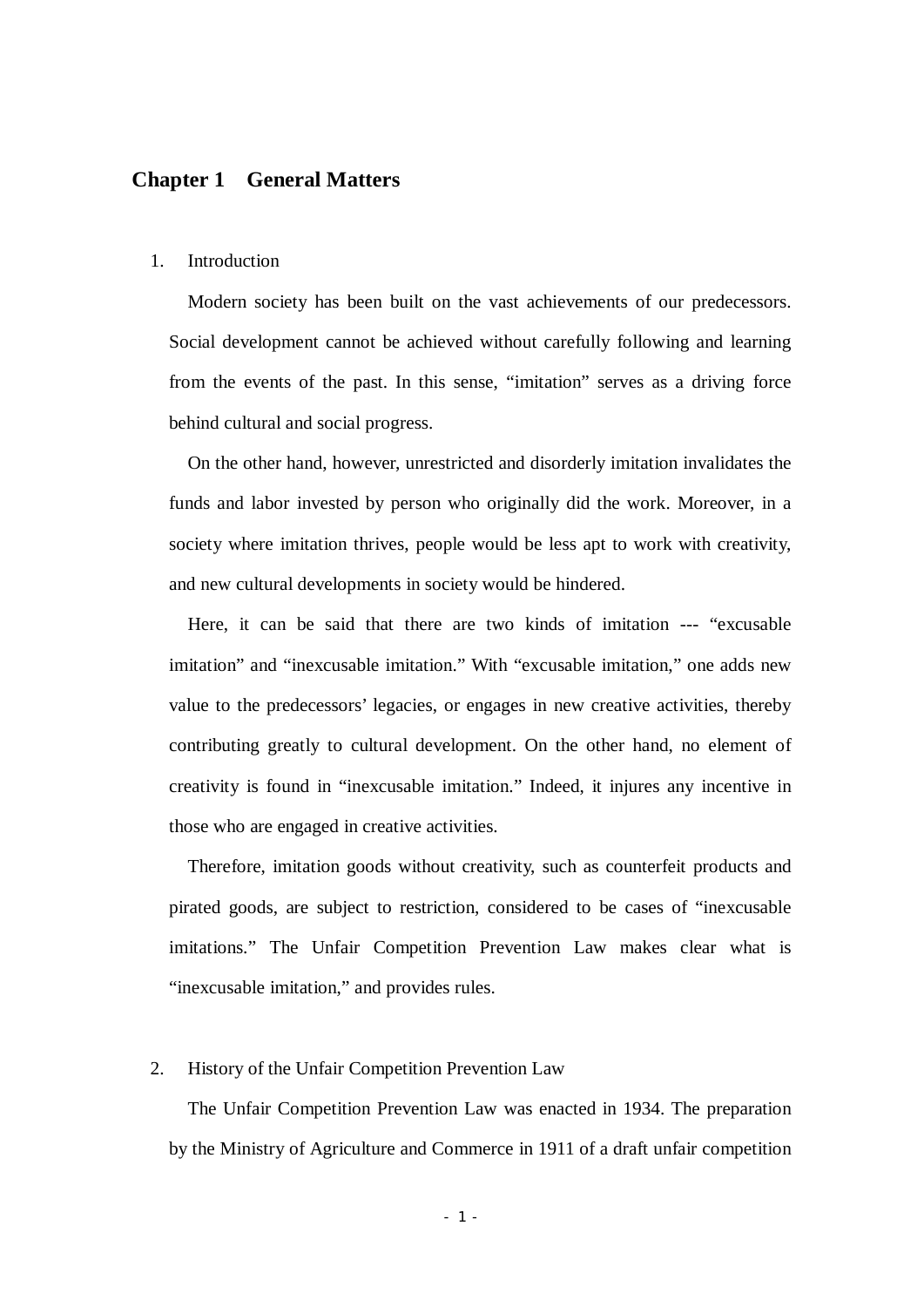prevention law marked the first move toward the legislation of an unfair competition prevention law. The preparation of the draft was provoked by an amendment in Germany made at that time to its unfair competition law. In Japan, however, no such law was enacted at that time because, it is said, Japan's industry was still underdeveloped and there was no need to demand legal responsibility for acts not expressly infringing rights. Legislation was considered again in 1926, but it was abandoned for similar reasons.

With the Showa Era, however, a movement to enact this law began. As international transactions grew, criticism abroad grew concerning imitations of foreign products by Japanese companies. Complaints about Japanese products similarly being imitated by overseas companies also were pointed out. Moreover, with the *Daigakuyu* case (decision of the Supreme Court of November 28, 1925), "infringement" as a prerequisite to the judgment of an unlawful act (Article 709 of the Civil Code) was replaced by "illegality." Furthermore, in 1934, the London conference for revising the Paris Convention for the Protection of Industrial Property was convened, making it necessary for Japan to enact an unfair competition prevention law in order to accede to the revised Hague Convention. It was due to these factors, domestic and foreign, that the Unfair Competition Prevention Law was finally legislated in 1934.

The main characteristics of the Unfair Competition Prevention Law of 1934 were: (1) that it covered three types of acts, i.e., acts of causing confusion by a well-known indication, acts of falsely indicating of the place of origin, and acts injurious to another person's business reputation; (2) that the "purpose of unfair competition" was a subjective requirement; and (3) that penalties were applicable solely in cases involving a national crest. Later, in step with changes in the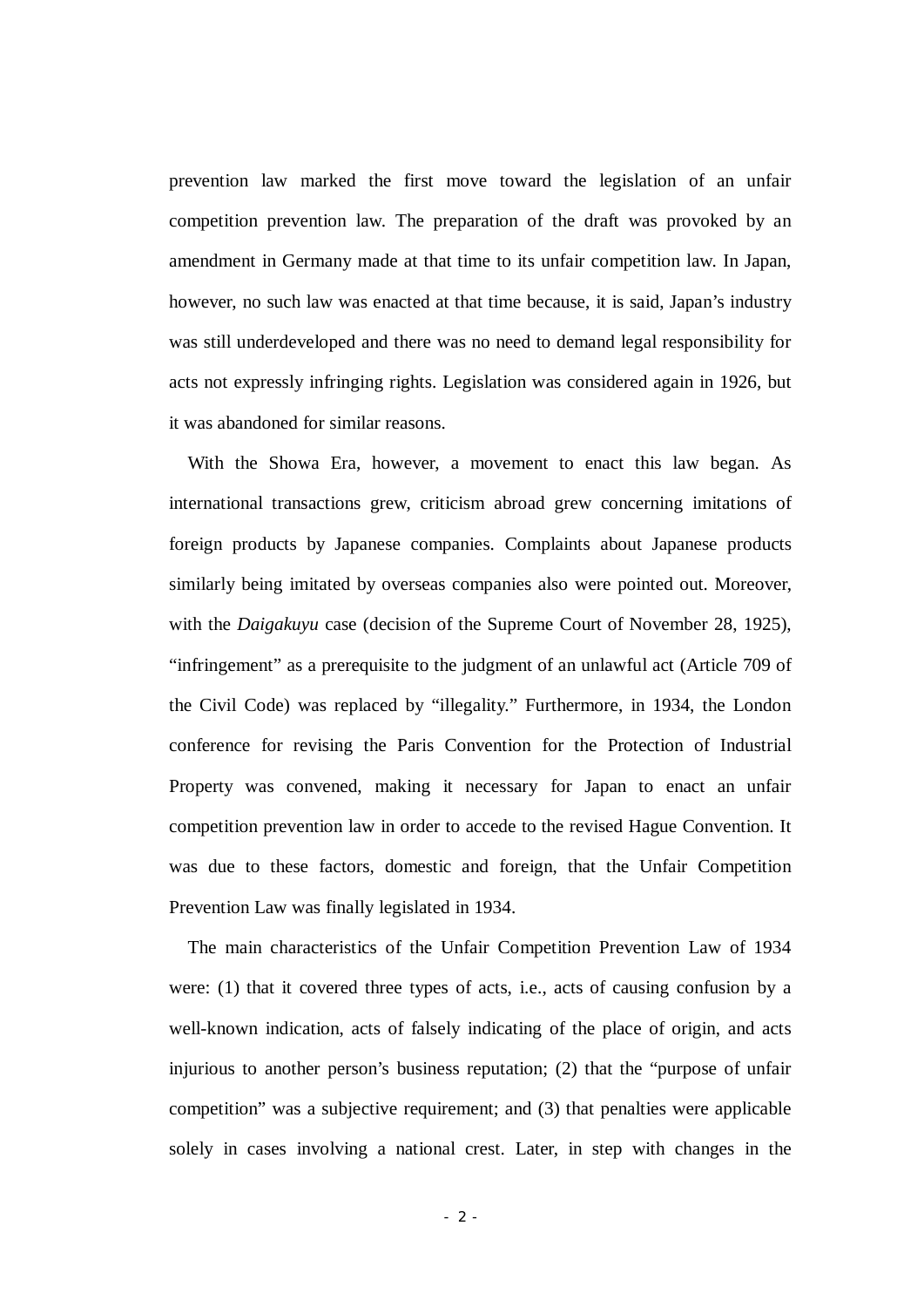international situation and Japan's industrial development, partial amendments were made in 1938, 1950, 1953, 1965, 1975, and 1990.

However, the recent increases in business transactions have brought about diversification of unfair competition, so that it has become difficult to cope flexibly and effectively within the framework of the Unfair Competition Prevention Law, which had retained the same structure introduced in 1934. Although strenuous efforts were made to interpret provisions broadly on the scores of judicial precedents, they were limited. Therefore, it was necessary to put into statutory form legal principles contained in the past judicial precedents and stipulate new types of unfair competition based on these.

Moreover, since work began in 1992 at WIPO (World Intellectual Property Organization) to draft a model law for international harmonization of legislation preventing unfair competition it was necessary to modify the Japanese Unfair Competition Prevention Law to conform to international standards.

Therefore, a review was carried out by the Working Group on Intellectual Property Policy of the Industrial Rationalization Council, Ministry of International Trade and Industry, and the Institute of Intellectual Property, and in 1993, a comprehensive amendment to the law was realized at long last. The Unfair Competition Prevention Law, as it stands now, took effect on May 1, 1994.

The present Unfair Competition Prevention Law has been partially amended several times.

In September 1998, the Unfair Competition Prevention Law was amended in Japan and provisions prohibiting offering of bribes made to foreign public officials were newly stipulated, since OECD member states signed the "Convention on Combating Bribery of Foreign Public Officials in International Business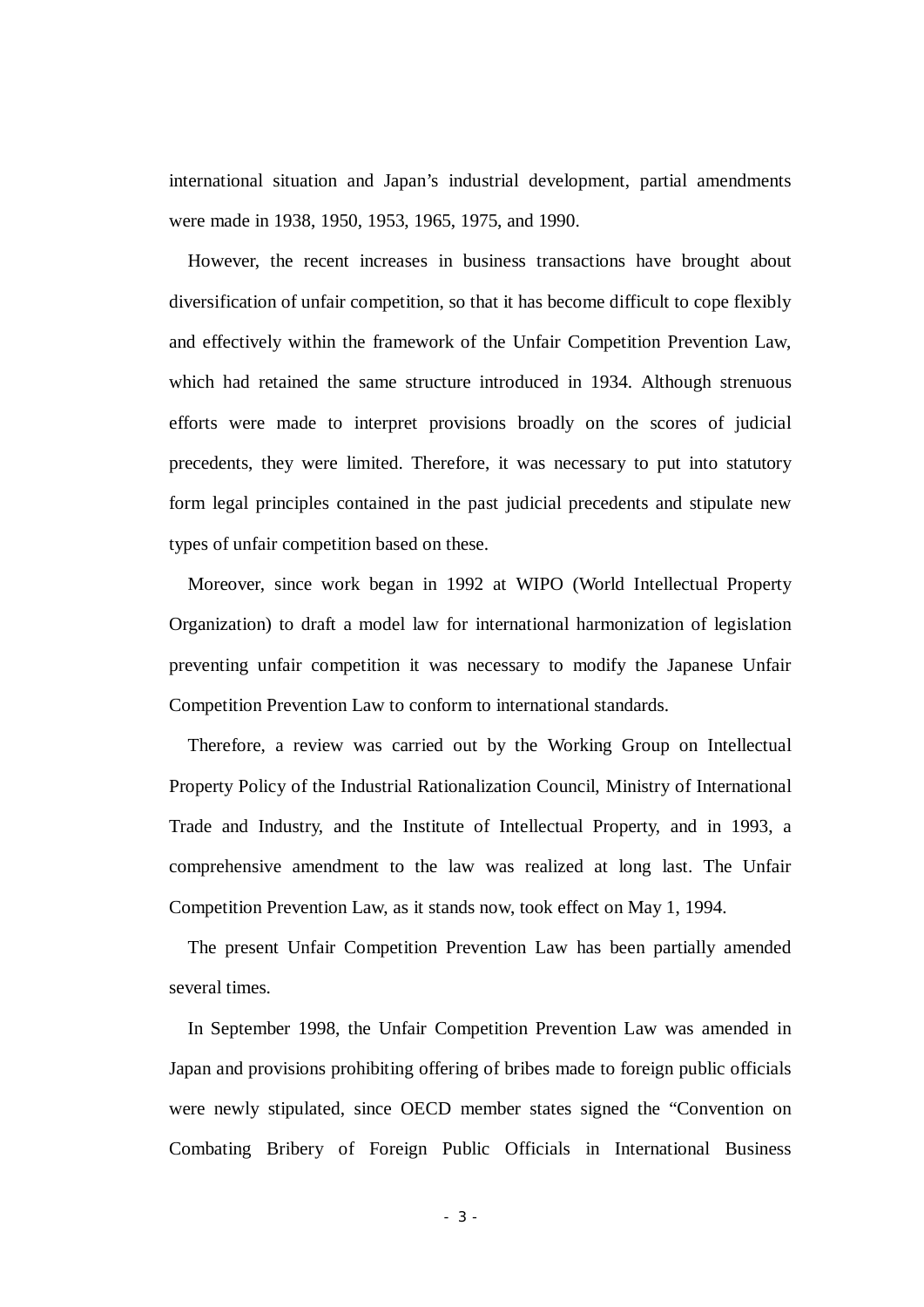Transactions" in 1998, which was enacted on February 15, 1999.

Furthermore, as digitization and networking have developed in recent years, industry based on digital contents has become prosperous. Therefore, in order to prohibit the offering of detour devices or programs that invalidate technical restriction means, such as copy control technology and access control technology, which might endanger the existence of the contents industry, the Law was duly amended again and enacted on October 1, 1999.

Furthermore, amendments relating to the protection of Internet domain name were made in 2001. This was done to deal with the increasing number of disputes over domain names, trademarks, etc. that have become domain names more valuable with the popularization of the Internet. The amended Law became effective on December 25, 2001. In the same year, some provisions relating to prohibiting bribery of foreign public officials were reevaluated for more effective implementation of the Convention on Combating Bribery of Foreign Public Officials in International Business Transactions.

The Unfair Competition Prevention Law was comprehensively amended in 2003 focused on three points: (1) introduction of criminal penalties to enforce protection of trade secret, - provisions of penalties for infringement of trade secret were introduced in view of the increasing competitiveness of industries fueled by recent developmens in science and technology; (2) reinforcement of civil procedure - provisions to facilitate inference of infringement and payment for damages were introduced as in the case of Patent Law were introduced; and (3) provisions dealing with increased networking in society - application of the Unfair Competition Prevention Law to online offer of goods was expressly indicated. The amendments became effective on January 1, 2004.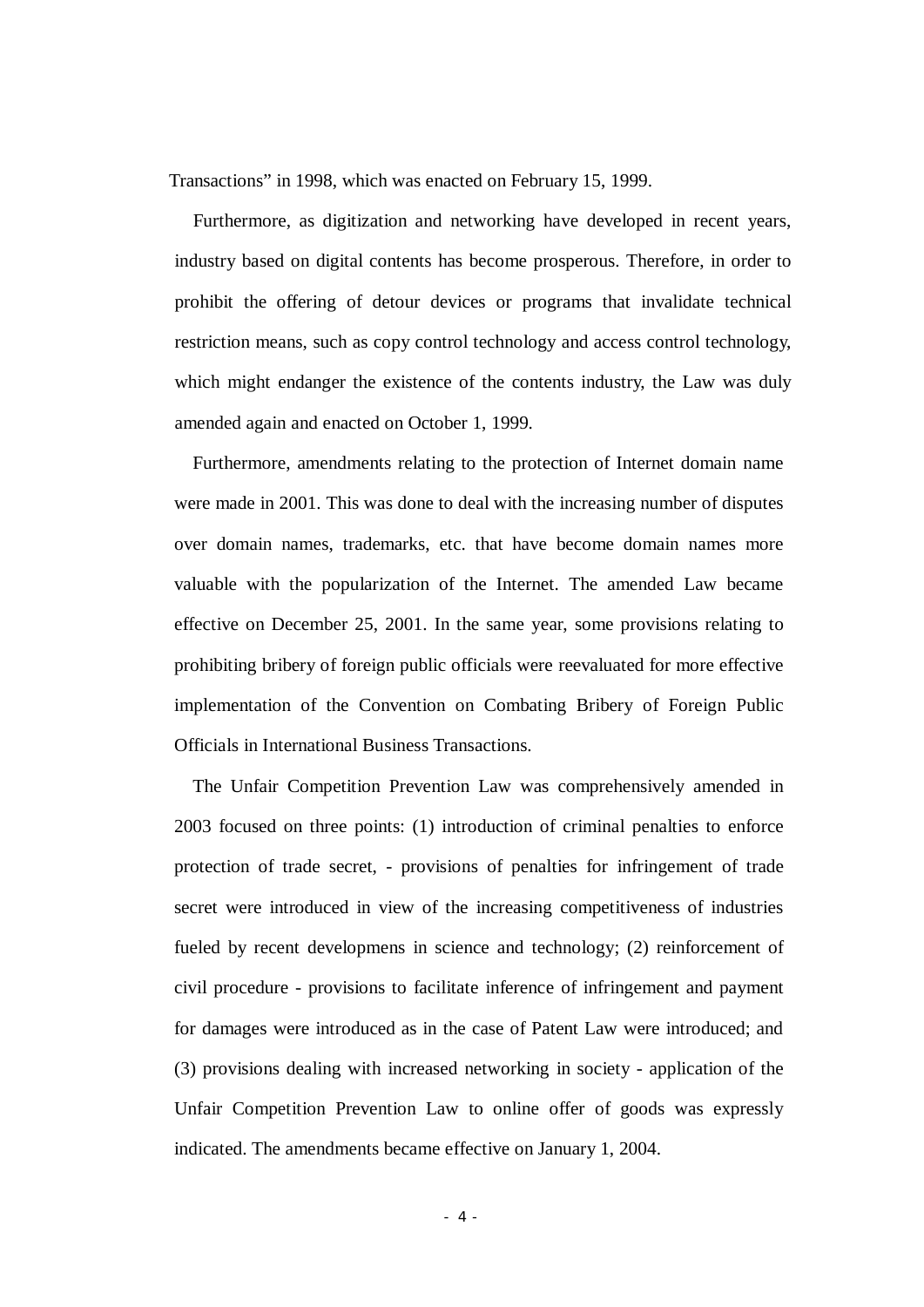In 2004 an amendment was made to provide that the bribing of foreign civil servants by Japanese citizens outside of Japan is a crime, which went into effect January 1, 2005. Also, to protect trade secrets in commercial trade, amendments were made through the "law to revise Court Law" and went into effect April 1, 2005.

In 2005 criminal punishment was introduced for acts of unauthorized use of well-known and famous marks, and for copying the configuration of another's products. criminal provision were also established for trade secret infringement outside of Japan, and amendments were made to establish criminal punishment for retired persons and juridical persons.

#### 3. Characteristics of the Unfair Competition Prevention Law

Characteristics of the present Unfair Competition Prevention Law are as follows:

- (1) Acts defined as unfair competition are put forth limitatively, and no general clause covering unfair competition as a whole is stipulated;
- (2) Acts covered are divided into two broad categories acts constituting imitation of the results of another person's work (acts causing confusion with a well-known indication, etc.), and acts involving deceit in a transaction (acts injurious to another person's business reputation, etc.);
- (3) Civil claims such as the right to request an injunction and claim for damages are accorded to private individuals in unfair competition cases; this is in contrast to the Antimonopoly Act that administrative regulations are applied in principle;
- (4) No registration system is instituted as a prerequisite to the exercise of a right, unlike the case of industrial property rights.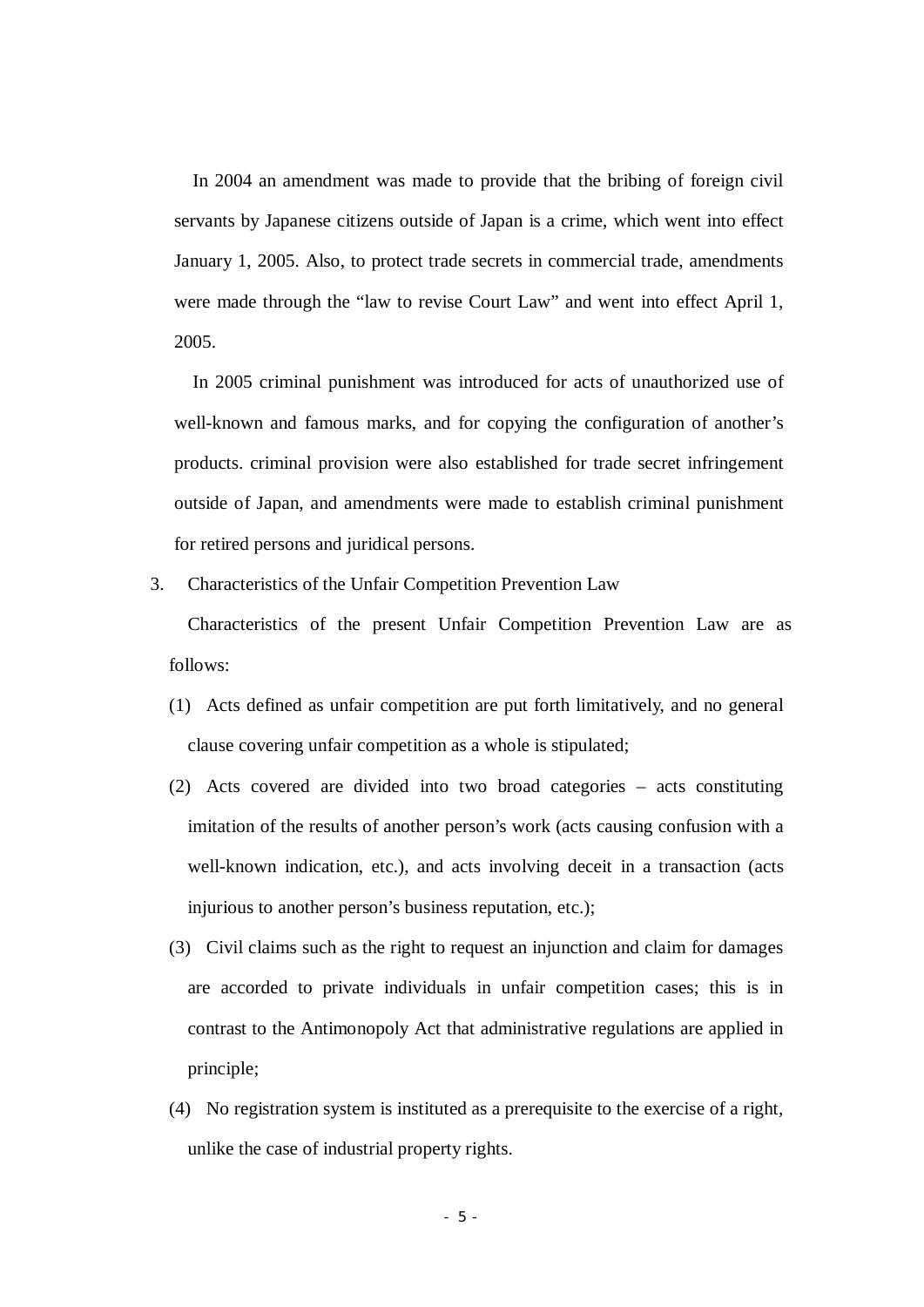#### 4. Unfair Competition Prevention Law and Related Laws

The Unfair Competition Prevention Law is closely related to intellectual property laws, the Antimonopoly Act, and provisions against unlawful acts (Civil Code). It is possible to identify where the Unfair Competition Prevention Law falls in the legal system by clarifying its relationship with these related laws.

(1) Its relationship with intellectual property laws

"Intellectual property law" is the generic term for legislation concerning industrial property rights\*, copyrights, and other intellectual properties. The Unfair Competition Prevention Law, together with industrial property laws such as the Patent Law, the Utility Model Law, the Design Law, and the Trademark Law, as well as the Copyright Law, constitutes a part of the intellectual property laws.

As to the method of protection, however, while the Patent Law and the Copyright Law protect intellectual property by giving certain rights to objects such as inventions and creative expressions, the Unfair Competition Prevention Law protects intellectual property by prohibiting certain acts as unfair competition --- a function of restricting acts different from the function of the related laws.

#### \* (Note) Industrial Property Right

On July 3, 2002, the Intellectual Property Strategy Council led by the Japanese Prime Minister adopted Intellectual Property Strategy Outline which stated that the conventional terms "*chiteki-shoyuken* (intellectual ownership right)" and "*kougyo-shoyuken* (industrial ownership right)" would be referred to as "*chiteki-zaisanken* (intellectual property right)" and "*sangyo-zaisanken*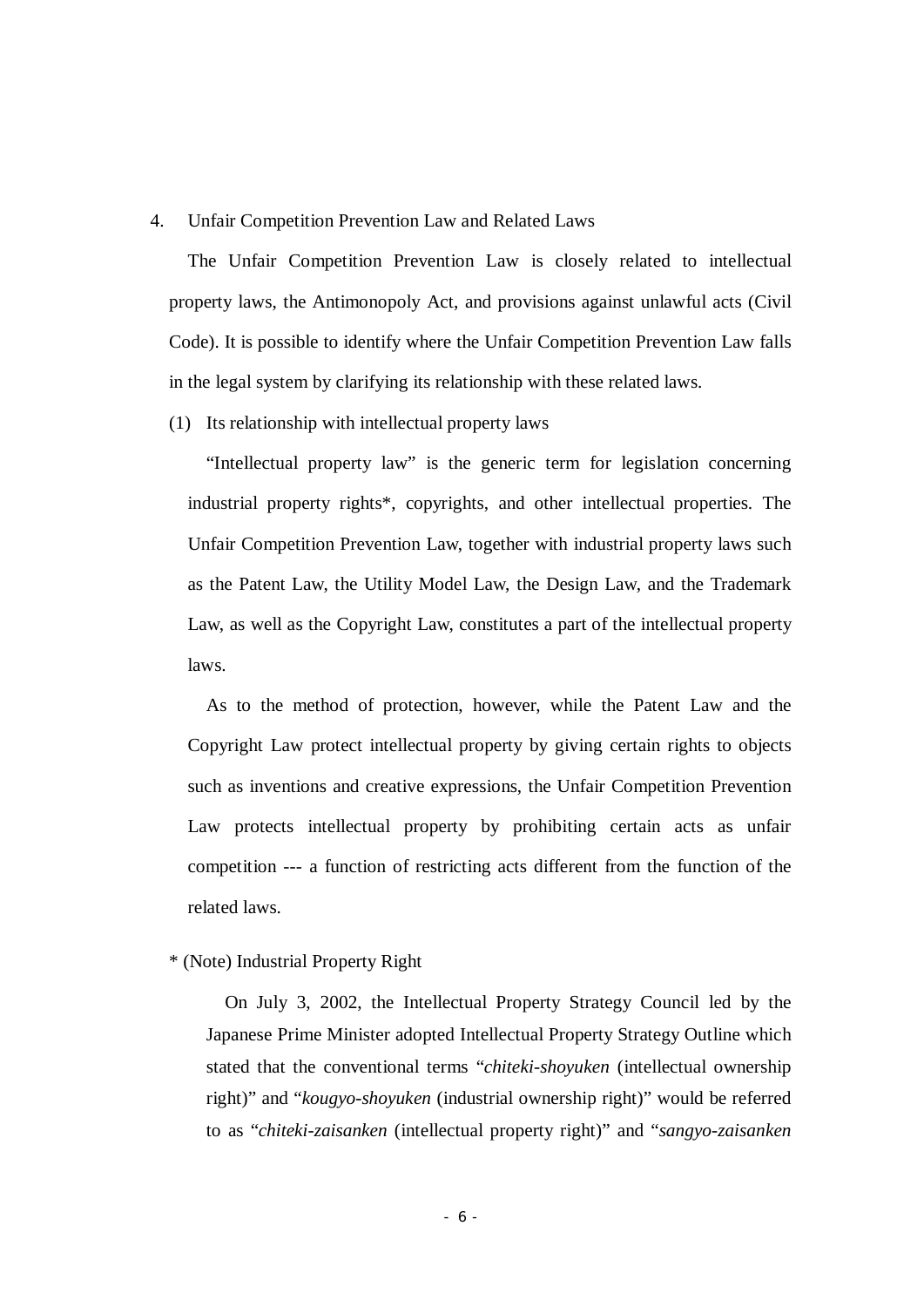(industrial property right)," respectively, to describe the nature of the right more appropriately. Trade secrets were also included as a provision of Intellectual Property in the fundamental Intellectual Property Law.

#### (2) Its relationship with the Antimonopoly Act

The Unfair Competition Prevention Law is closely related to the field of economic laws, such as the Antimonopoly Act. The Antimonopoly Act and the Unfair Competition Prevention Law are both intended for the maintenance of order in competition. Thus, they both restrict acts that harm order in competition.

However, while the Antimonopoly Act aims to maintain fair and free competition, the Unfair Competition Prevention Law aims to maintain fair competition. Moreover, in the case of the Antimonopoly Act, due to the strong need to protect public interest, mainly administrative regulation measures are applied, such as elimination measures and surcharges imposed by the Fair Trade Commission; in the case of the Unfair Competition Prevention Law, however, civil procedures, such as the right to request an injunction and claim for damages by private individuals, are applied.

(3) Law on unlawful acts (Civil Code)

In the Civil Code, general principles about unlawful acts are stipulated in Article 709 and succeeding articles. The Unfair Competition Prevention Law also has functions as a special law on unlawful acts. However, while monetary compensation is applied in principle under the Civil Code (Article 722, paragraph 1 of the Civil Code), in the case of the Unfair Competition Prevention Law, the right to request an injunction in advance is allowed, since only *ex post*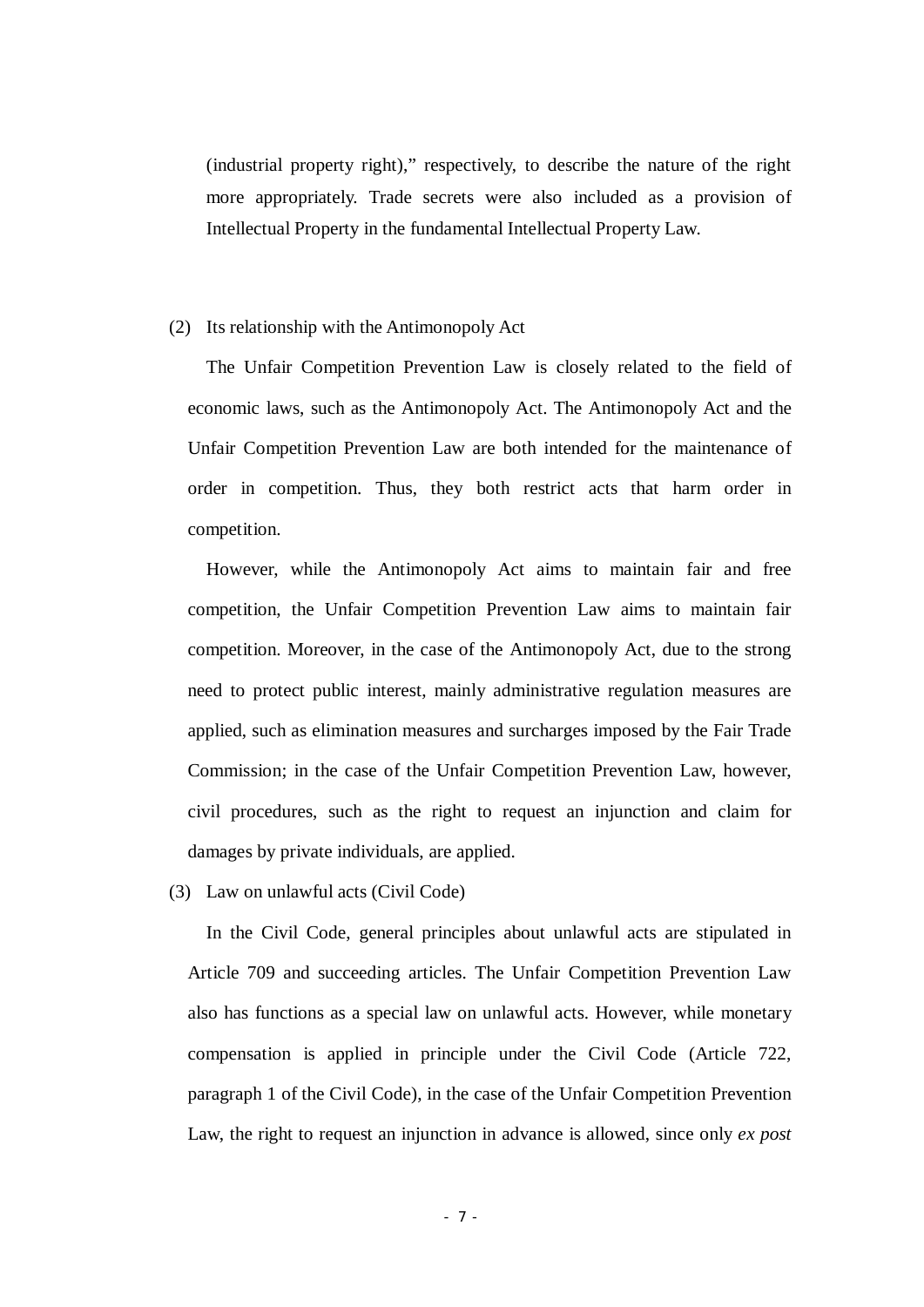*facto* relief is not adequate.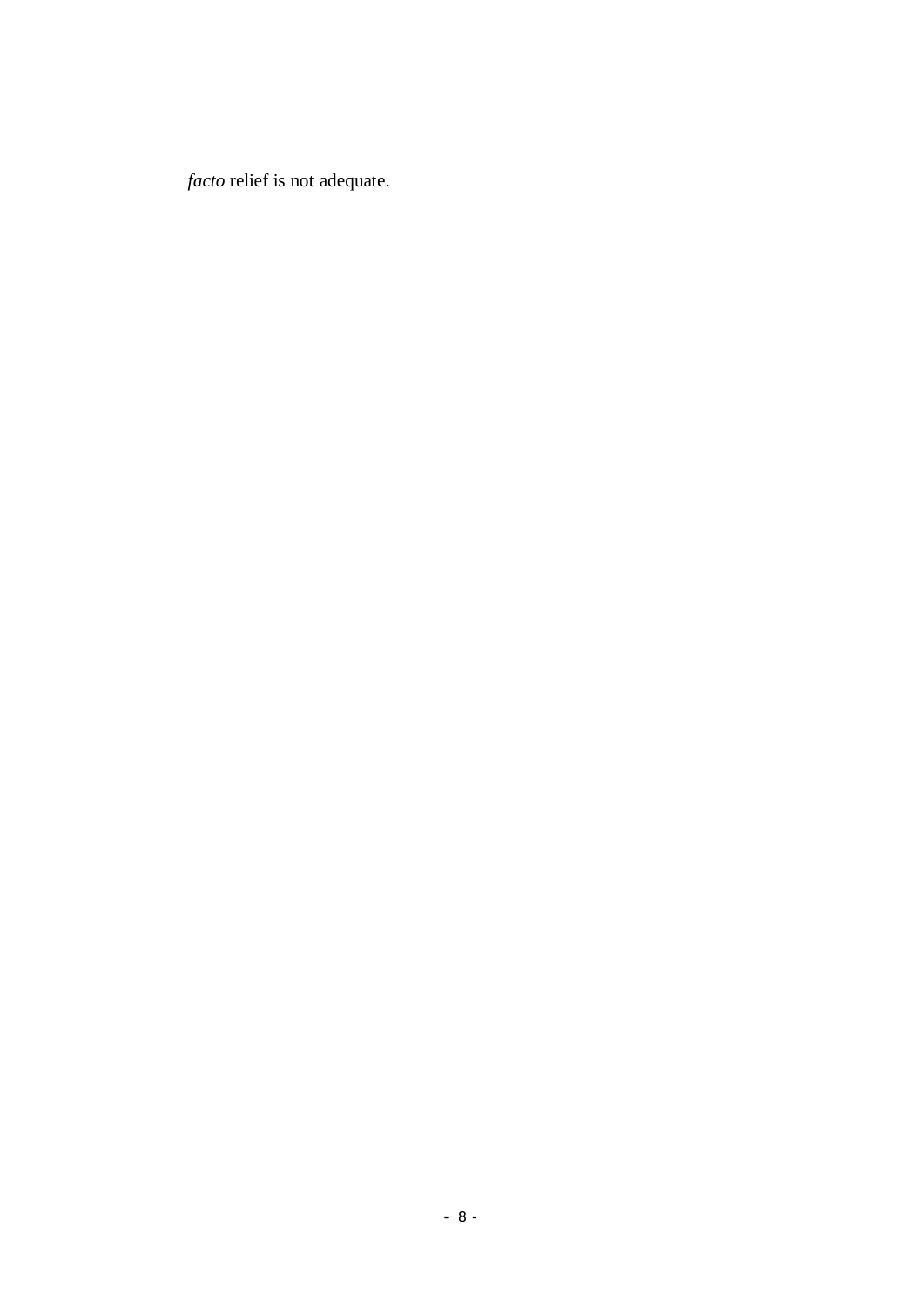# **Chapter 2 Outline of the Unfair Competition Prevention Law**

#### 1. Purpose (Article 1)

The purpose of this law is, by providing for measures for the prevention of, and compensation for damages from unfair competition, etc. in order to ensure fair competition among entrepreneurs and the full implementation of international agreements related thereto, and thereby to contribute to the wholesome development of the national economy.

The objective of this law is to protect private interests in the form of entrepreneurial business interests, and protect public interest, by maintenance of fair competition order. Article 1 of the Unfair Competition Prevention Law clarifies this fact.

Essentially, in a market economy, efficient distribution of resources and promotion of economic development are achieved through free competition among entrepreneurs.

However, excessive competition tends to lead to unfair competition, such as unjustifiable use of the results of another person's work as one's own, or to deceit of consumers. If left unchecked, the development incentive for entrepreneurs may be lost and, furthermore, the vitality of the economy may be lost.

It is for these reasons that the Unfair Competition Prevention Law aims to ensure fair competition and the wholesome development of the national economy.

Article 1 of the Law consists of three parts. One describes the direct purpose of the Law – the part stating "in order to ensure fair competition among entrepreneurs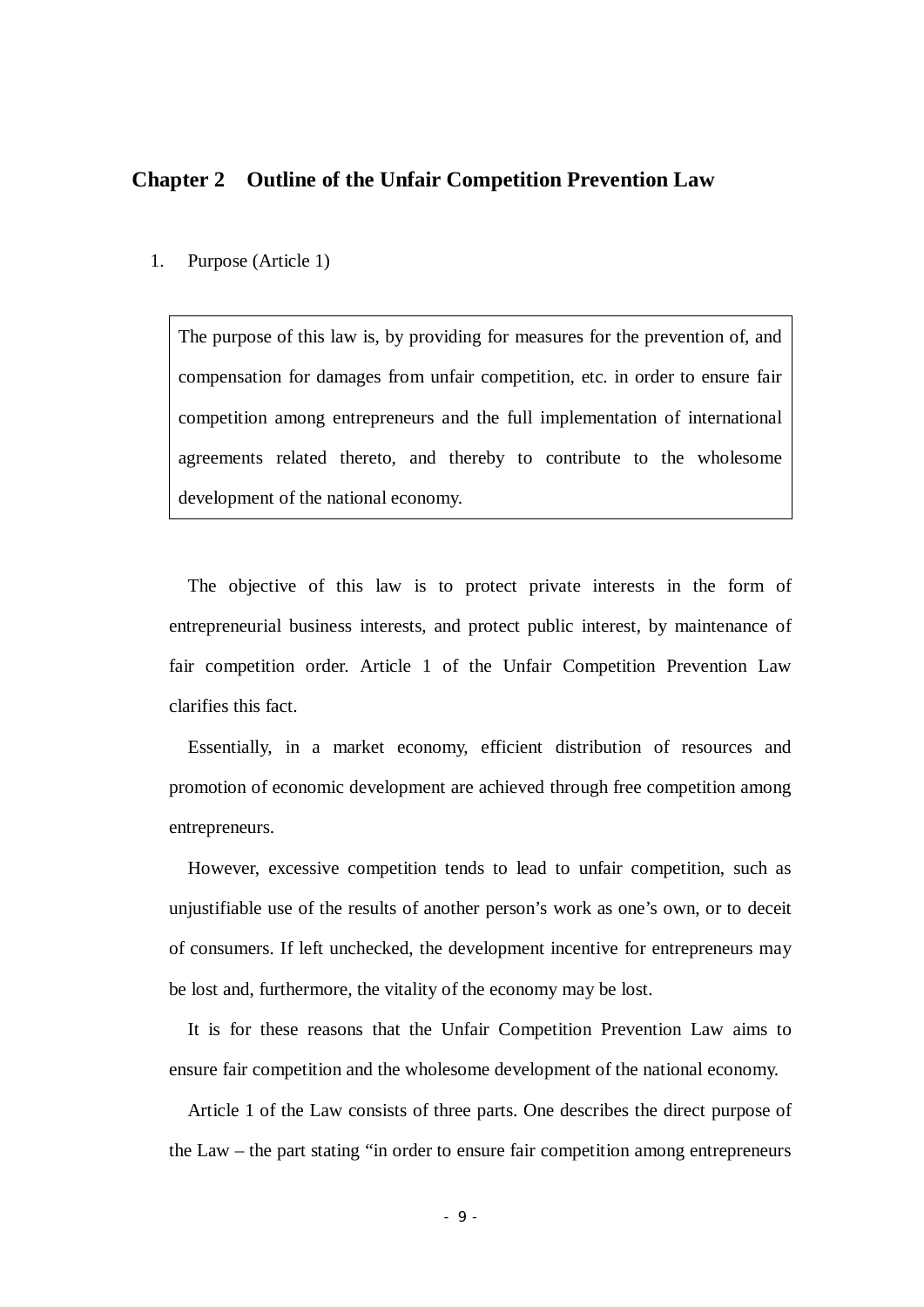and the full implementation of international agreements related thereto." Here, "international agreements" means that the prevention of unfair competition is an international undertaking as per the Paris Convention and its special agreement, the Madrid Agreement, and that this undertaking is to be implemented by Law.

Secondly, the part "by providing for measures for the prevention of, and compensation for damages from unfair competition," defines specific measures to be provided for by law. Following this, the part "to contribute to the wholesome development of the national economy" defines the ultimate purpose of the Law.

#### 2. Definitions (Article 2)

Article 2 specifically defines acts of "unfair competition."

| Article                |                    | Contents                                              |
|------------------------|--------------------|-------------------------------------------------------|
| Article 2<br>$(1)$ (i) |                    | Acts causing confusion                                |
|                        | (ii)               | Acts of using famous indication unjustifiably         |
|                        | (iii)              | Acts of imitating the configuration of goods          |
|                        | $(iv)$ to $(ix)$   | Unfair acts related to trade secrets                  |
|                        | (x)                | Acts invalidating copy management technology          |
|                        | (xi)               | Acts invalidating access management technology        |
|                        | (xii)              | Acts of infringing domain names                       |
|                        | (xiii)             | Acts causing misleading                               |
|                        | (xiv)              | Acts injurious to another person's business eputation |
|                        | $\left( xy\right)$ | Unjustifiable use of a trademark by an agent, etc.    |
| Article 2              | (2)                | Definition of a "trademark"                           |
|                        | (3)                | Definition of a "mark"                                |
|                        | (4)                | Definition of "configuration of goods"                |
|                        | (5)                | Definition of a "imitate"                             |
|                        | (6)                | Definition of a "trade secret"                        |
| (7)                    |                    | Definition of "technical restriction measures"        |
|                        | (8)                | Definition of "program"                               |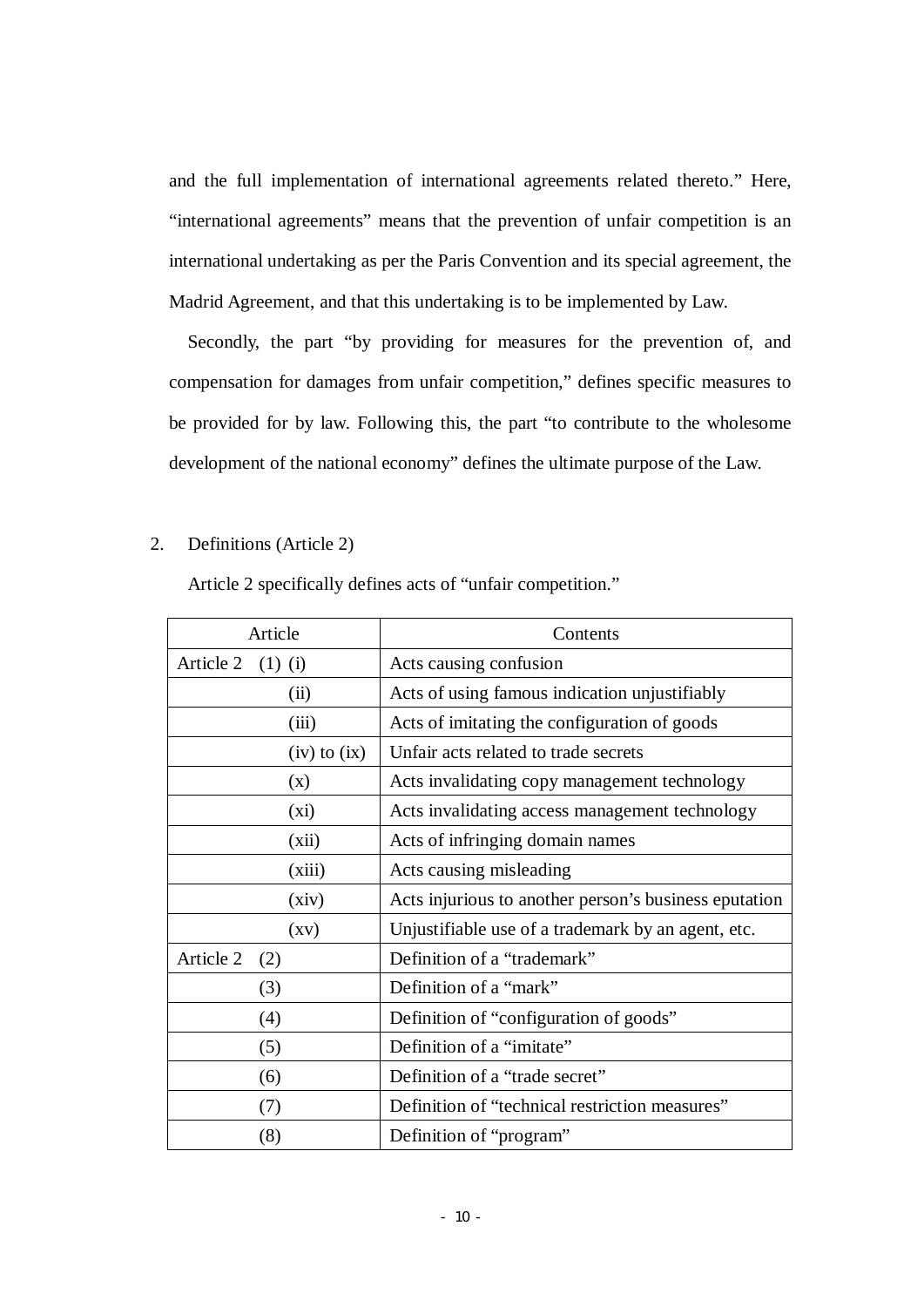| 9    | $\blacksquare$ Definition of "domain name(s)"       |
|------|-----------------------------------------------------|
| (10) | Expressly stipulated that "goods" includes programs |

"Trademark" means the trademark provided for in Article 2 (1) of the Trademark Law. That is, a mark to which the following definitions apply:

- (1) one used to represent goods by a person who produces, certifies, or assigns such goods in the course of trade; and
- (2) one used to represent services by a person who provides or certifies such services in the course of trade (other than as in above).

Moreover, the term "mark" means a mark as defined in Article 2 (1) of the Trademark Law. That is, the characters, figures, or signs, or any combination thereof, or any combination thereof with colors.

3. Acts causing confusion (Article 2 (1) (i))

The act of using goods or other indications (hereinafter, "goods or other indications" means name connected with person's business, tradename, trademark, mark, container, or package of goods, or any other indication used for goods or business) which is identical with, or similar to, another person's goods or other indication as to be well-known among consumers or the act of selling, distributing, displaying for the purpose of selling or distributing, exporting, importing or offering via telecommunication lines goods on which such goods or other indication is used, thereby causing confusion with another person's goods or business.

#### (1) Aim

This item is intended to restrict acts causing confusion between one's own goods or business with another person's goods or business. A well-known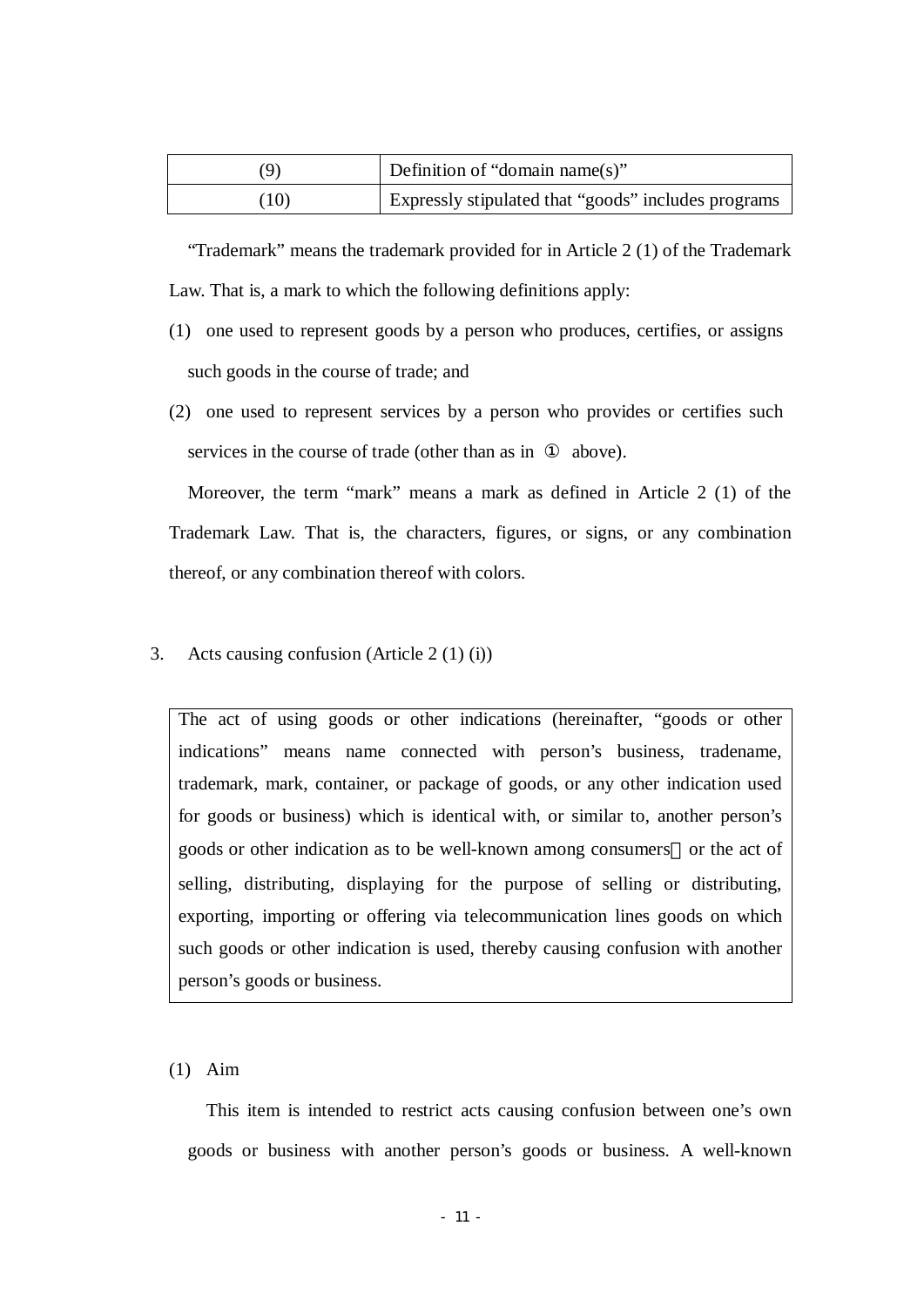indication contains "goodwill," and this item and the next item "unjustifiable use of a famous indication" (item 2) together restrict acts infringing on goods or other indications containing goodwill.

(2) Requirements

(i) "Goods or other indications" mean indications showing the source of goods or the business entity, examples of which are a name connected with a person's business, tradename, trademark (including service mark), and container or package of goods.

Moreover, the configuration of goods is included in goods or other indications according to judicial precedents (note).

- Note: In the judgement of October 18, 1982 by the Tokyo District Court, the configuration of a rotating and three-dimensional toy was recognized to be goods or other indications (Rubik Cube case).
- (ii) "Well-known among consumers" is intended to clarify the meaning of "well-known in the area of enforcement of this law" (requirement of the quality of being well known) taking into account the aim of the accumulated judicial precedents as well.

Whether something is "well-known" or not is determined overall by taking into account the type of goods or service, the actual state of transaction, practice, etc. Areawise, it is understood that the quality of being well known here is not required to be "nationwide," which is a requirement in the case of famous indication in item 2, and that the quality of being well known in a region is sufficient here (note). In terms of time, a judgment is made according to the life cycle of the goods concerned. Even in a short period of time, it is possible for certain goods to acquire the quality of being well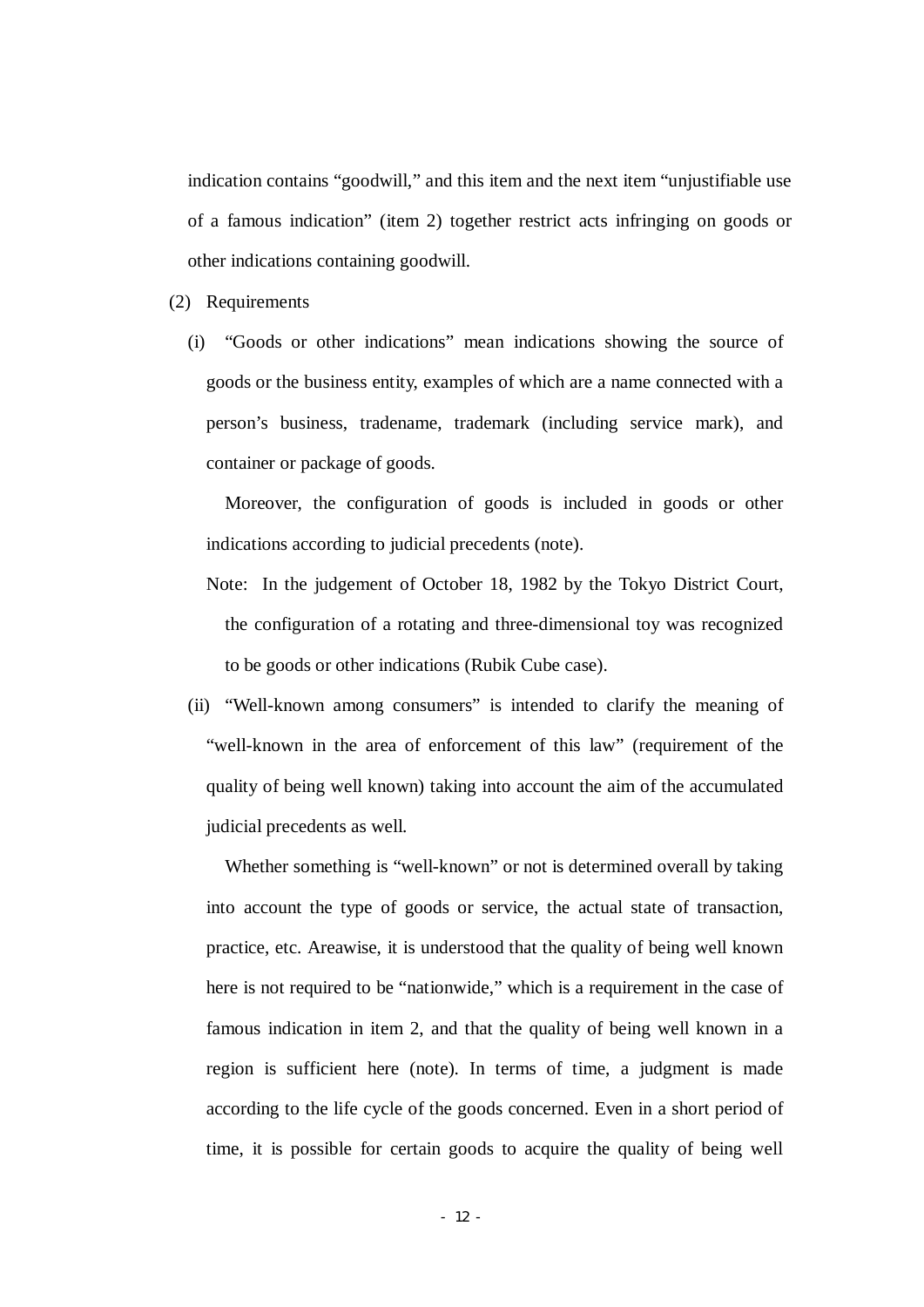known if they are sold through powerful publicity activities. Material determining the quality of being well known includes quantity of sale, publicity methods, treatment in newspapers and trade papers, etc.

"Consumers" means other parties in transactions and includes not only end consumers but also persons involved in each stage.

- (Note) Examples of well-known indications, which were determined in courts, are "Chubu Region" (New Amamoto case, judgement of the Supreme Court of May 20, 1959), and "Yokohama City and the vicinity of the head office" (Shoretsuan case, judgement of the Tokyo District Court of March 3, 1976, and judgement of the Yokohama District Court of December 9, 1883).
- (iii) "Using" means utilization of goods or other indication in a manner that may cause widespread confusion.
- (iv) "Selling, distributing, displaying for the purpose of selling or distributing, exporting, or importing" means all acts that cause goods to be placed in transaction.
- 4. Unjustifiable use of a famous indication as one's own (Article 2 (1) (ii))

The act of using goods or other indications as one's own while it is identical with, or similar to, another person's famous goods or other indication, or the act of selling, distributing, displaying for the purpose of selling or distributing, exporting, importing or offering via telecommunication lines.

## (1) Aim

This item, just as in the case of acts causing confusion under item 1, restricts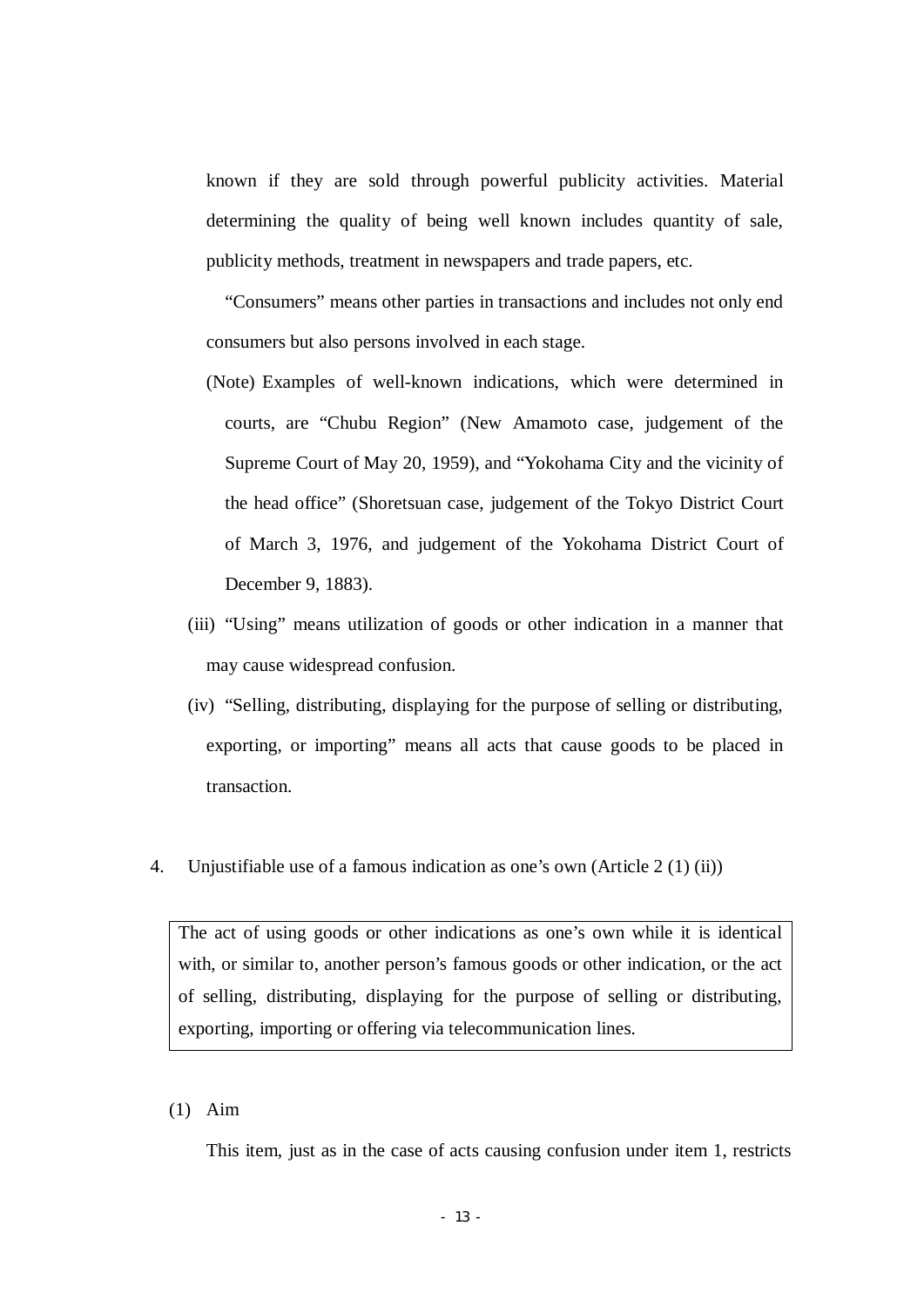acts that infringe on goodwill contained in other indications of goods etc.

However, the significance of this item lies in the fact that it treats acts unjustifiably using another person's famous goods or other indications as acts of unfair competition without making confusion a requirement. That is, although the existence of a competitive business relationship between the unjustifiable violator and the victim is presupposed in the concept of "confusion" in item 1, a competitive business relationship is not a requirement in the case of item 2. This is because the number of cases where it is erroneously assumed a business relationship between famous goods and the unjustifiable violator, even if there is no competitive business relationship between them, has increased due to the trend of grouping or affiliating enterprises. And, even if no confusion is caused, the reputation or fame which an entrepreneur has built up over many years may be diluted by a free ride on the goodwill of a famous brand name.

- (2) Requirements
	- (i) The aim of "using other indications as one's own" is to limit the scope of application to cases of using famous goods or other indications as one's own indications. Cases where the use concerned is intended for purposes other than one's own indications are not subject to this item.
	- (ii) "Famous" indications means those of well-known indications which, having attained particularly high fame, reputation, or appreciation, have become widely known nationwide. For example, names of internationally famous brands, names of famous business groups, etc (note).

(Note) Cases where a famous indication was unjustifiably used:

Some examples of cases where a famous indication was unjustifiably used are: unjustifiable use of "Chanel", which is famous for fragrance, for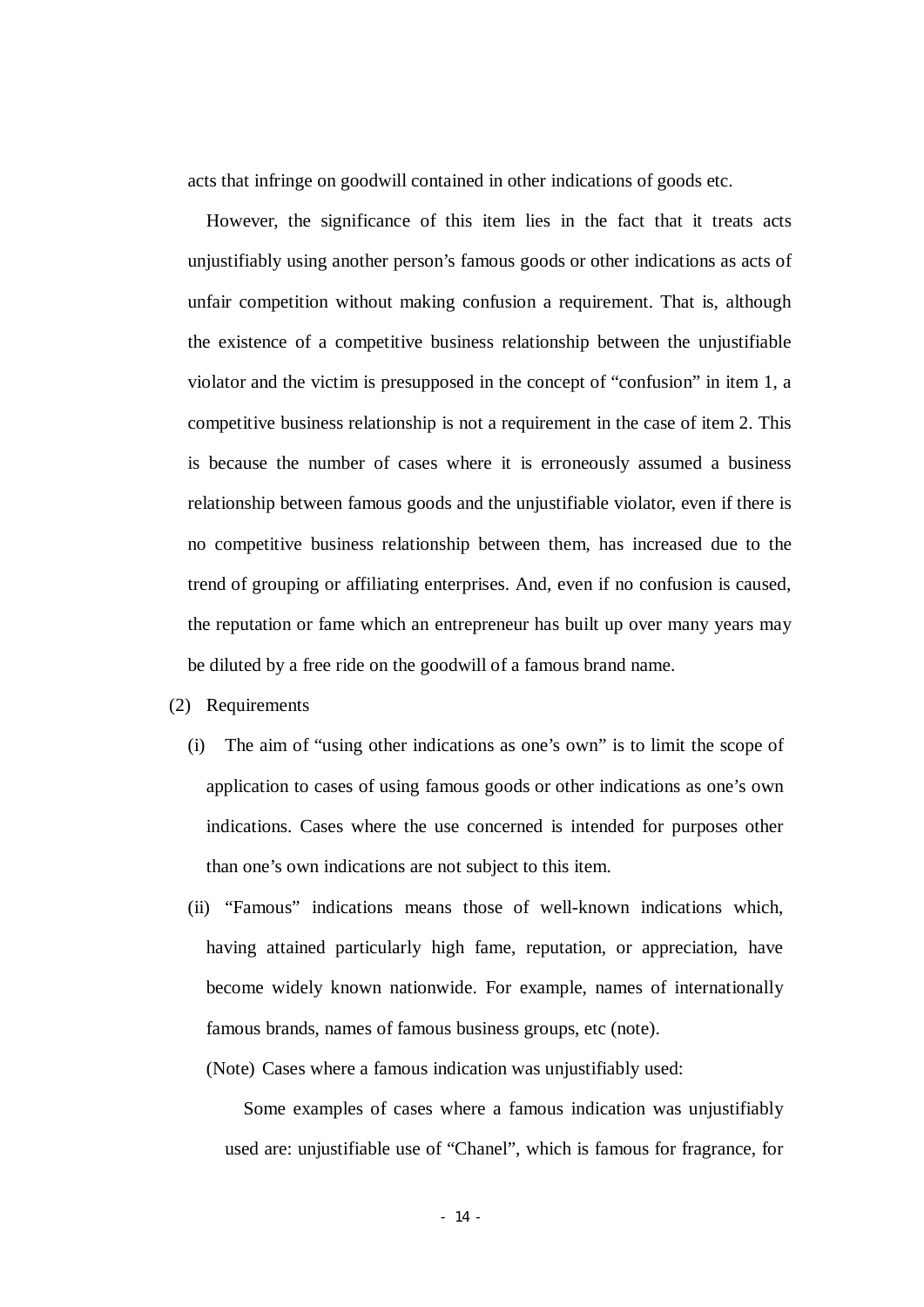- a hotel (judgement of the Kobe District Court of March 25, 1987); unjustifiable use of "DISNEY", which is famous for a theme park or character business, for a toyshop (judgement of the Tokyo District Court of January 18, 1984); and unjustifiable use of "Porsche", which is famous for automobiles, for sunglasses (judgement of the Fukui District Court of January 25, 1985); etc.
- (iii) Determination of similarity can be a problem in connection with an "indication identical with, or similar to." Generally speaking, similarity or dissimilarity is determined through overall observation, taking into account the impressions of the appearance, name, and concept of the goods or other indications concerned, as well as the actual state of transaction.
- (3) Terminology
	- (i) free ride: benefiting from another person's success without making any effort
	- (ii) dilution: damaging the good image of a famous indication by weakening the connection between the indication and its user
- 5. Imitation of the configuration of goods (Article 2 (1) (iii))

The act of selling, distributing, displaying for the purpose of selling or distributing, exporting or importing goods which imitated the configuration of another person's goods (except in the case the configuration is essential in guaranteeing the function of authorized goods).

# (1) Aim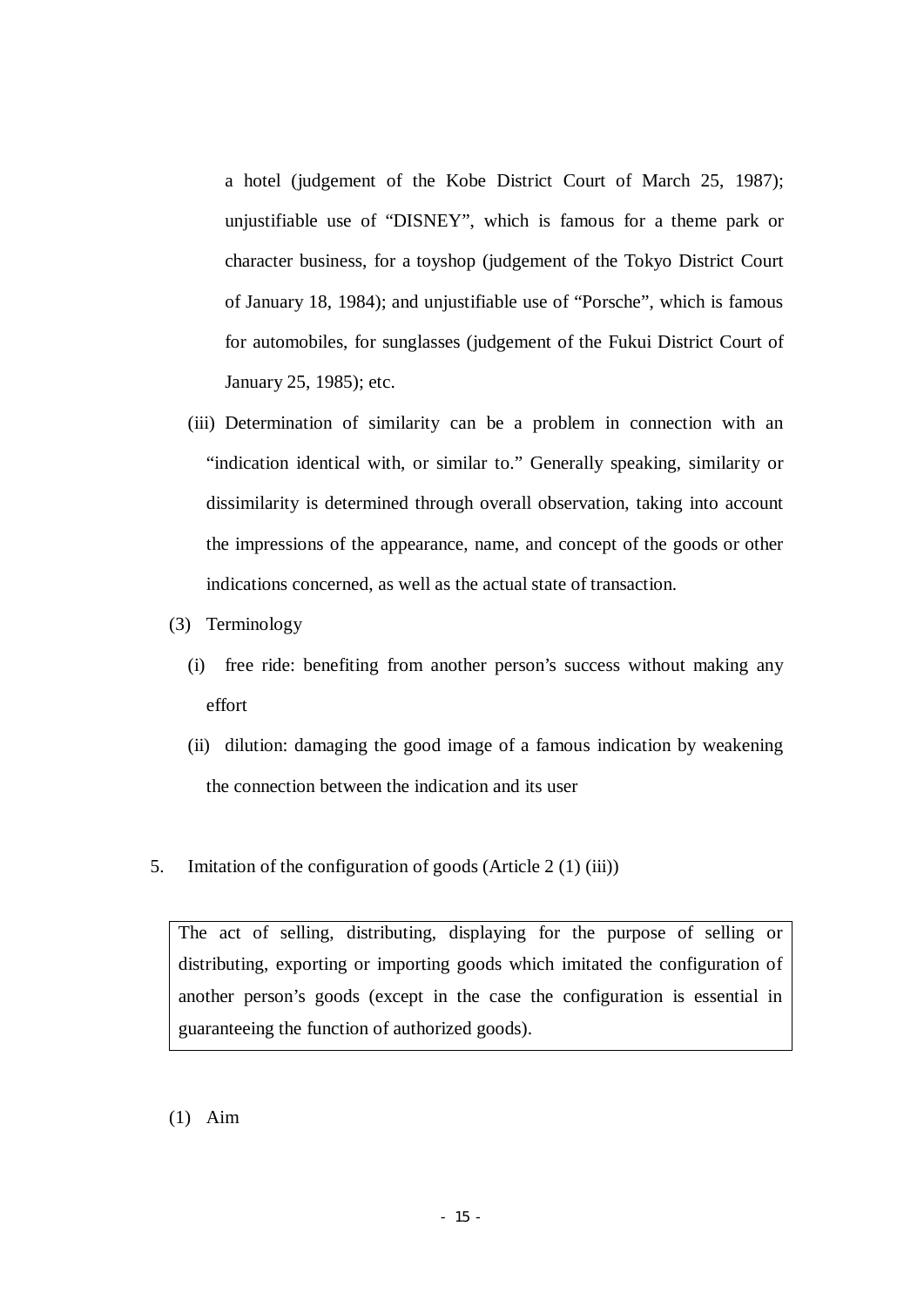This item prohibits the act of selling, etc. goods which are identical to authentic goods, or "slavish imitation" goods. By prohibiting free rides after original goods under these provisions, it is intended to protect the results of a predecessor's invested funds and labor for commercialization.

Prior to the amendment of 1993, acts of selling, etc. of goods imitating the configuration of another person's were subject to restriction under Design Law and Copyright Law. However, if requirements under these laws were not met (in the cases such as those arising before application of the design), there were no relief measures except a claim for damages based on provisions against unlawful acts under the Civil Code, and the victim of such imitation was not allowed the right to an injunction. The provisions of this item have rectified such injustice (note). Furthermore, in 2005 revisions were made to clarify the definitions of the provisions in Article 2 Paragraphs 4 and 5, and a revision was also made to the provision for term of protection concerning exemption from application in Article 19-1-5(a).

(Note) Grained fancy paper case:

The "Grained fancy paper" case inspired establishment of this item. Grained fancy paper is a sheet on which a natural wooden grain pattern is printed, and mass-produced for lamination on the surface of furniture, etc. In this lawsuit, where a wooden grain pattern paper was imitated, the court permitted a compensation for damages based on the unlawful act even if the design of such pattern paper was not registered and it had no nature of copyright (judgement of Tokyo High Court of December 17, 1991). Thereafter, inspired by the above judgement, the Unfair Competition Prevention Law was amended, and a new provision was stipulated enabling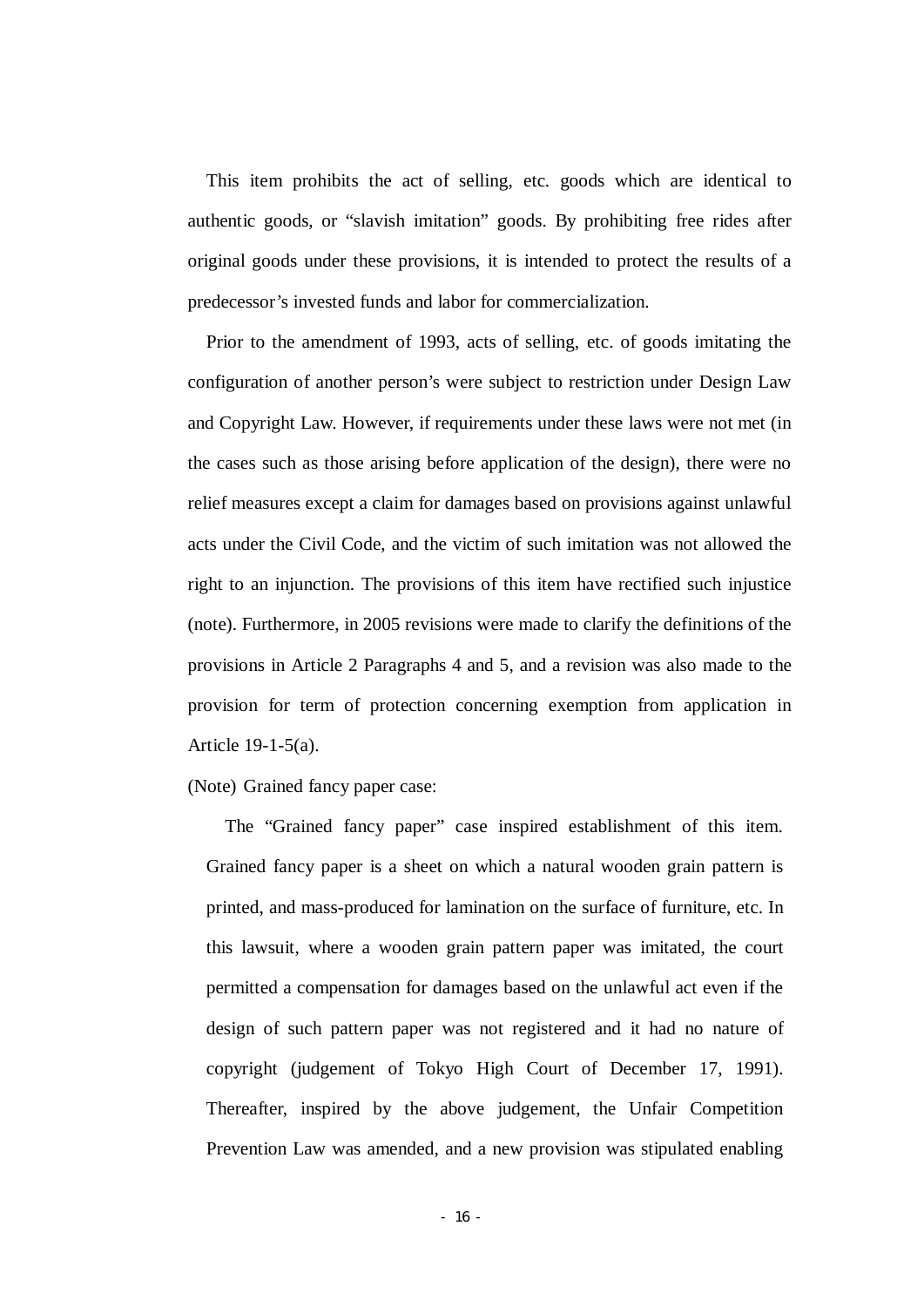people to stop the manufacture and sale of goods relating to imitations of the configurations.

- (2) Requirements
	- (i)The term "Configuration of goods" means the external and internal shape of goods and the pattern, color, gloss, and texture combined with such shape, which may be perceived by consumers when making ordinary use of the goods (Article 2-4). "Configuration of goods" means the form of appearance of the goods concerned, and is a concept that includes shape, pattern, and color of the goods (note). However, This excludes configuration that is indispensable for ensuring the function of said goods (Article 2-1-3).

(Note) Case where the configuration of goods was argued

One case where an alleged imitation of configuration of goods was argued was the Dragon Sword Key Holder case. The plaintiff argued that the defendant's key holders imitated the configuration of the plaintiff's goods, and demanded an injunction of manufacture and sale along with compensation for damages. The first court admitted the plaintiff's allegation, but it was later denied by an appeal court (judgement of the Tokyo High Court of February 26, 1998). (ii) The term "imitate" means an act of creating goods of practically identical configuration as that of another person's goods, based on the configuration of the goods of said person (Article 2-5).

In order for an act to constitute "imitation," the following two conditions must be met: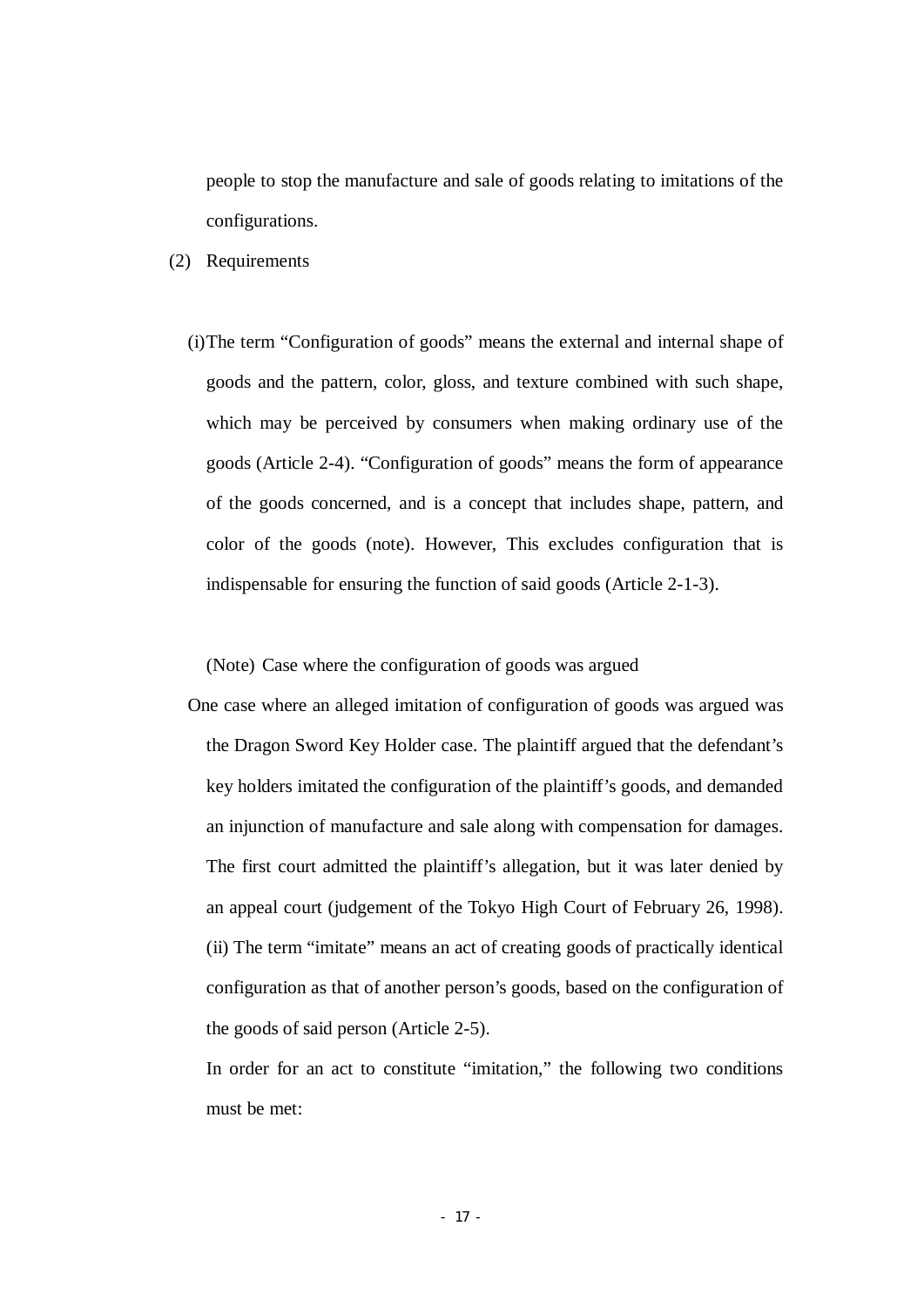- 1) access to another person's goods
- 2) substantial identicalness of the result

Accordingly, in cases where goods are originally developed without access to the original goods, the requirement of 1) is lacking. Moreover, substantial identicalness of the result is determined, generally speaking, by evaluating whether or not the identical part has an important physical significance in the whole configuration of the goods when both goods are compared.

- (iii) The requirement of "not three years having elapsed from the date they were first sold in Japan" (Article 19-1-5(a) takes into account the ordinary life cycle of goods that is necessary for the predecessor to recover capital invested. In this connection, "selling" means an act of providing a third party with an object in exchange for consideration for the purpose of doing business.
- (iv)Concepts of "distributing" and "displaying for the purpose of distributing" are introduced based on the fact that the purpose of restricting acts of imitating the configuration of goods is to protect an entrepreneur's business interests. In the case of an act causing confusion, on the other hand, an injunction is allowed at the transfer of control, or "distribution," in order to prevent mistakes or confusion by the general public.
- (v) The wording "The act of selling, distributing, displaying for the purpose of selling or distributing, exporting, or importing" indicates that item 3 does not apply to a mere act of imitation. If a mere act of imitation was restricted, testing research would also become subject to restriction. The requirement of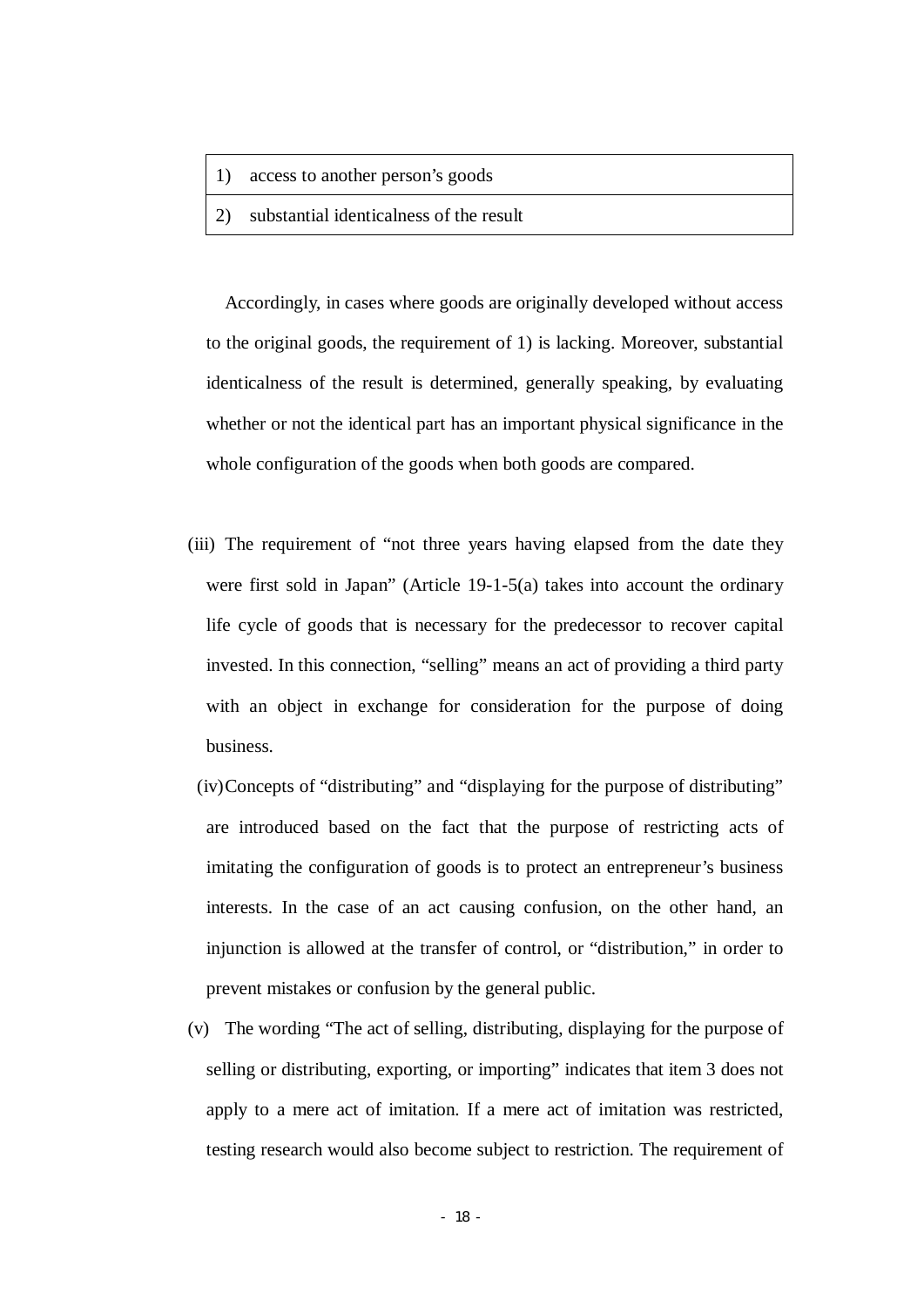"selling," etc. has further been added to prevent such a situation.

(3) Terminology

slavish imitation : complete imitation, used to indicate a straight imitation of the configuration of another person's goods

- 6. Unfair acts related to trade secrets (Article  $2(1)(iv)$  to  $(ix)$  and Article  $2(6)$ )
	- (1) Definition

As used in this Law, the term "trade secret" shall mean technical or business information useful in commercial activities, such as manufacturing or marketing methods, which is kept secret and not publicly known.

(2) Aim

The recent advance of technological innovations and software- and service-oriented developments in economy have enhanced the property value of company secrets such as technological know-how, lists of customers, and marketing manuals. With this in mind, the Unfair Competition Prevention Law prohibits acquisition of trade secrets by improper means, such as theft, or using such improperly acquired trade secrets.

(3) Requirements

A trade secret must meet the following three requirements:

(i) that it is kept secret (state of being kept secret);

This does not mean that the holder keeps it secret subjectively, but that it is recognizable objectively as a secret kept from employees or outsiders;

(ii) that it is information useful in technical and commercial activities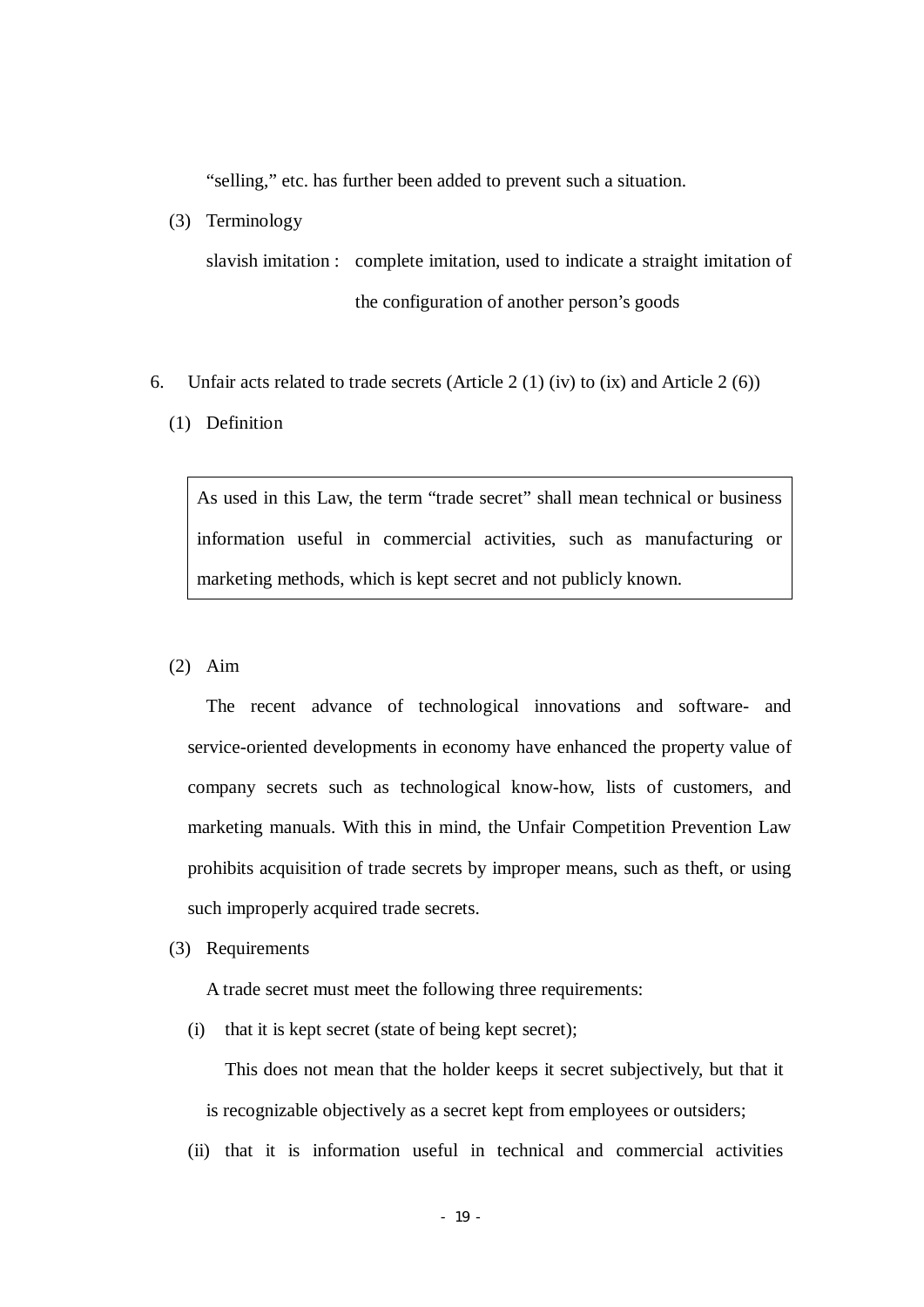(usefulness as information);

To put this in concrete terms, it refers to a design, manufacturing method, manual, etc. Usefulness is not judged by the holder subjectively either; the information concerned must be objectively "useful," being actually used or utilized in the holder's commercial activities; or its use or utilization being useful in commercial activities because, for example, it is instrumental in the improvement of business efficiency;

(iii) that it is not publicly known (state of not being publicly known);

This refers to a state where it cannot generally be obtained, except under the holder's control; even in a case where it is known to a person other than the holder, it can be considered to be under the holder's control if such a person is under obligation to keep it secret.

(4) Type of improper acts related to trade secrets

Improper acts related to trade secrets consist of six types. Details are as follows:

(i) Type of Article 2 (1) (iv)

The act of acquiring a trade secret by improper means such as theft, fraud, or coercion (hereinafter referred to as "improper acquisition of a trade secret"), or the act of using or disclosing a trade secret so acquired (including the act of disclosing such trade secret confidentially disclosed to a specific person; hereinafter the same shall apply)

(ii) Type of Article  $2(1)(v)$ 

The act of acquiring a trade secret while being aware that such trade secret has been acquired through improper acquisiton or, through gross negligence, not being aware of such a matter; or the act of using or disclosing a trade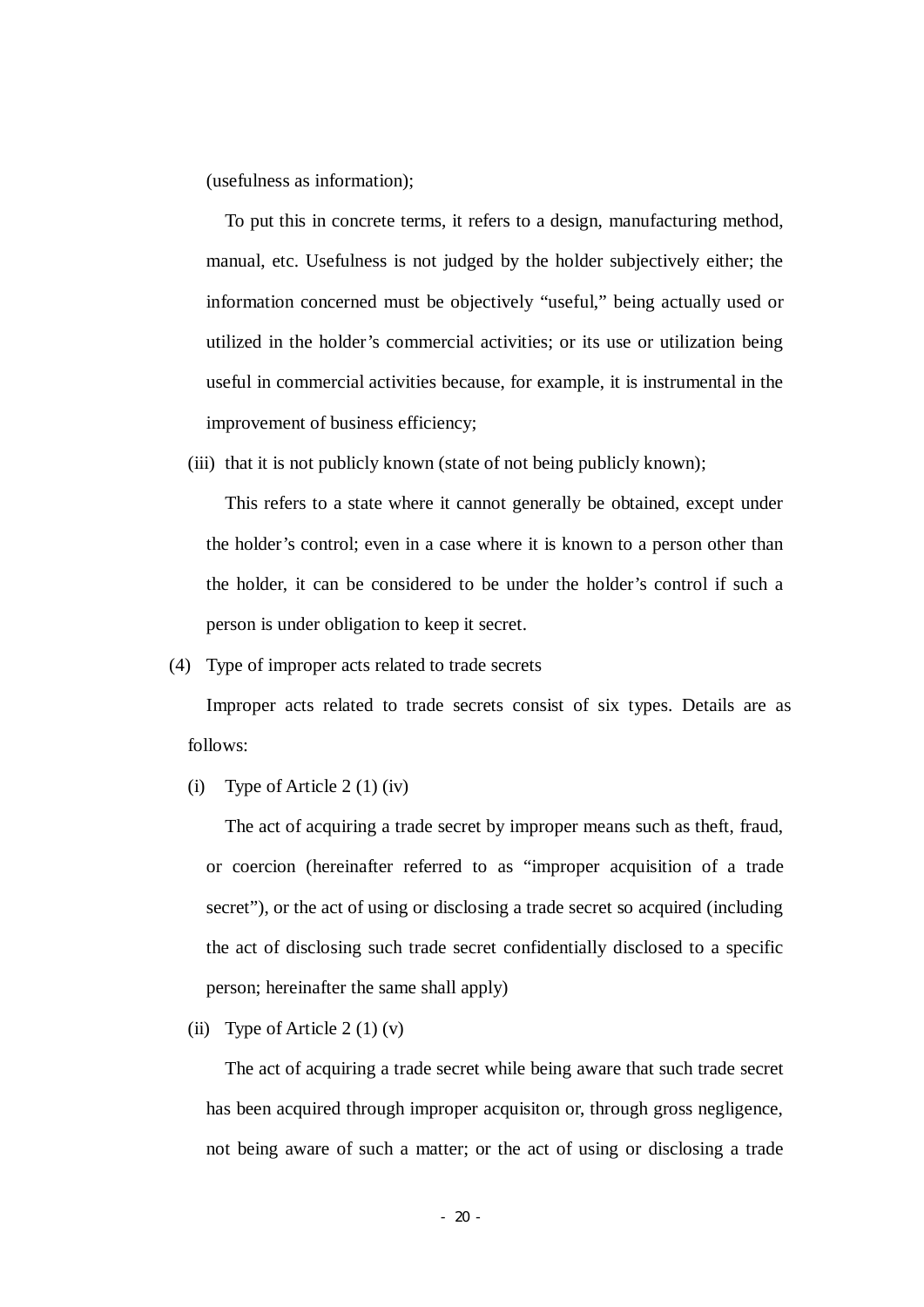secret so acquired

(iii) Type of article  $2(1)(vi)$ 

The act of using or disclosing a trade secret after becoming aware, subsequent to its acquisition, that such trade secret has been acquired through improper acquisition or, through gross negligence, not becoming aware of such matter

(iv) Type of Article 2 (1) (vii)

The act of using or disclosing a trade secret which has been disclosed by the business entity holding it (hereinafter referred to as the "holder"), for the purpose of unfair business competition or otherwise acquiring an unfair benefit, or for the purpose of inflicting injury on such holder

(v) Type of Article 2 (1) (viii)

The act of acquiring a trade secret while being aware or, through gross negligence, not being aware that there has been an improper disclosure of such trade secret (defined, in this case and hereinafter, in the case stipulated in the previous item, as an act of disclosing a trade secret for the purpose stipulated in such item, or an act of disclosing a trade secret in breach of a legal duty to maintain secrecy) or that such trade secret has been acquired through improper disclosure; or using or disclosing a trade secret so acquired (vi) Type of Article 2 (1) (ix)

The act of using or disclosing an acquired trade secret after becoming aware, subsequent to its acquisition, that there has been improper disclosure of such trade secret or that such trade secret has been acquired through improper disclosure, or, through gross negligence, not being aware of such matter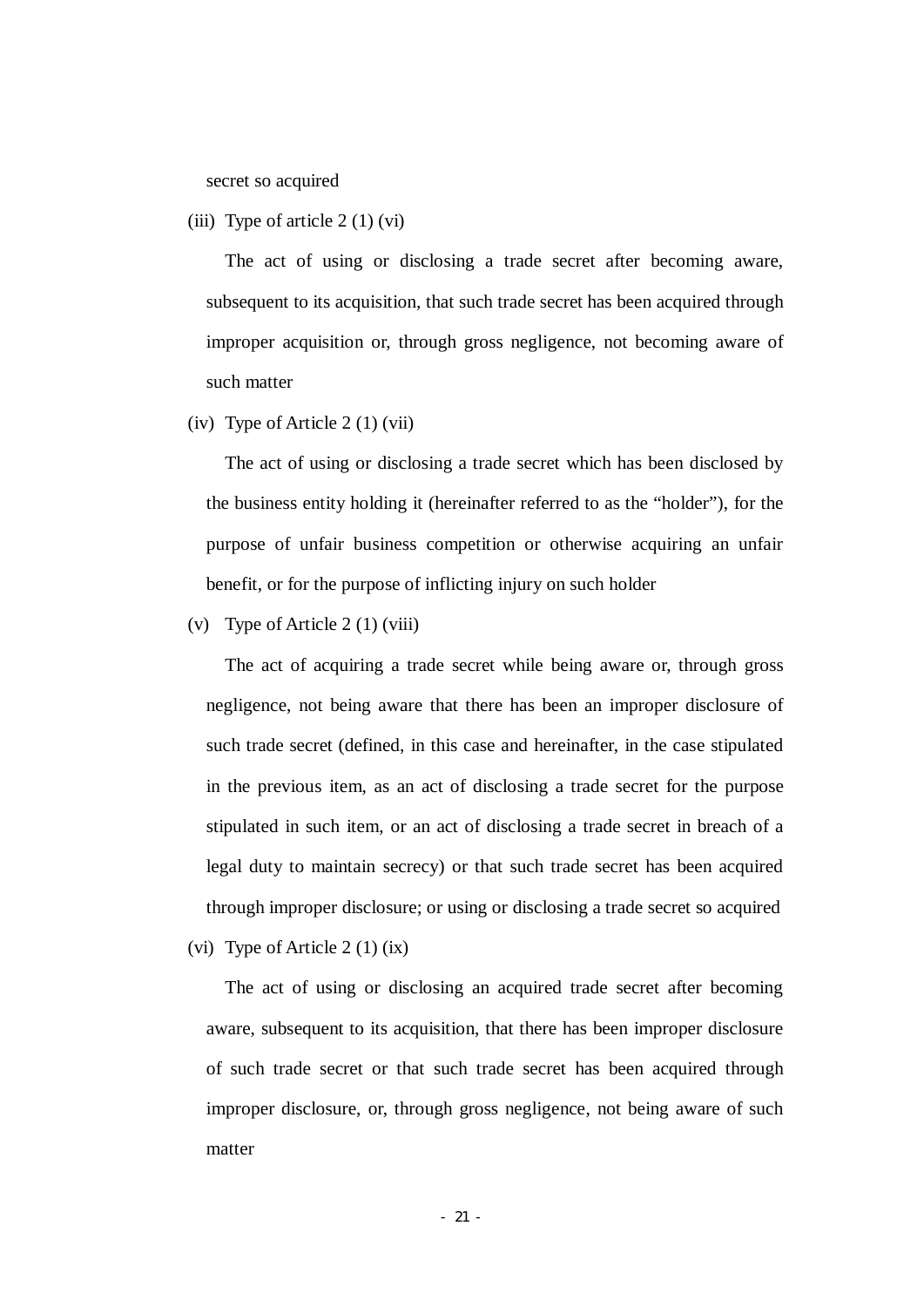Each of the above types can be stipulated as follows.

| Holder --- acquirer (item 4, former part) --- use/disclosure (item 4, latter<br>part)<br>(improper acquisition)                                                         |  |  |
|-------------------------------------------------------------------------------------------------------------------------------------------------------------------------|--|--|
| Holder --- acquirer --- subsequent acquirer (item 5, former part) ---<br>use/disclosure (item 5, latter part)<br>(improper acquisition) (bad faith or gross negligence) |  |  |
| Holder --- acquirer --- subsequent acquirer --- use/disclosure (item 6)<br>(improper acquisition) (knowledge after acquisition)                                         |  |  |
| Holder --- acquirer --- use/disclosure (item 7)<br>(purpose of inflicting injury or of acquiring benefit after acquisition)                                             |  |  |
| Holder --- acquirer --- subsequent acquirer (item 8, former part)<br>use/disclosure (item 8, latter part)<br>(improper acquisition) (bad faith or gross negligence)     |  |  |
| Holder --- acquirer --- subsequent acquirer --- use/disclosure (item 9)<br>(improper acquisition) (knowledge after acquisition)                                         |  |  |

7. Acts invalidating copy control technology (Article 2 (1) (x))

The act of assigning, delivering, displaying for the purpose of assigning or delivering, exporting, or importing devices that only have a function to enable people to play vision or audio, to execute of programs, or to record of vision, audio or programs that are restricted by the technical restriction means commercially used (excluding those used by other people for preventing others than specific people from playing vision and audio or executing programs or recording vision, audio or programs) (including those incorporating such devices), or recording media or memory devices that record a program that only has the above function (including those combined with other programs) or the act of providing such a program through electric telecommunication circuit.

(1) Aim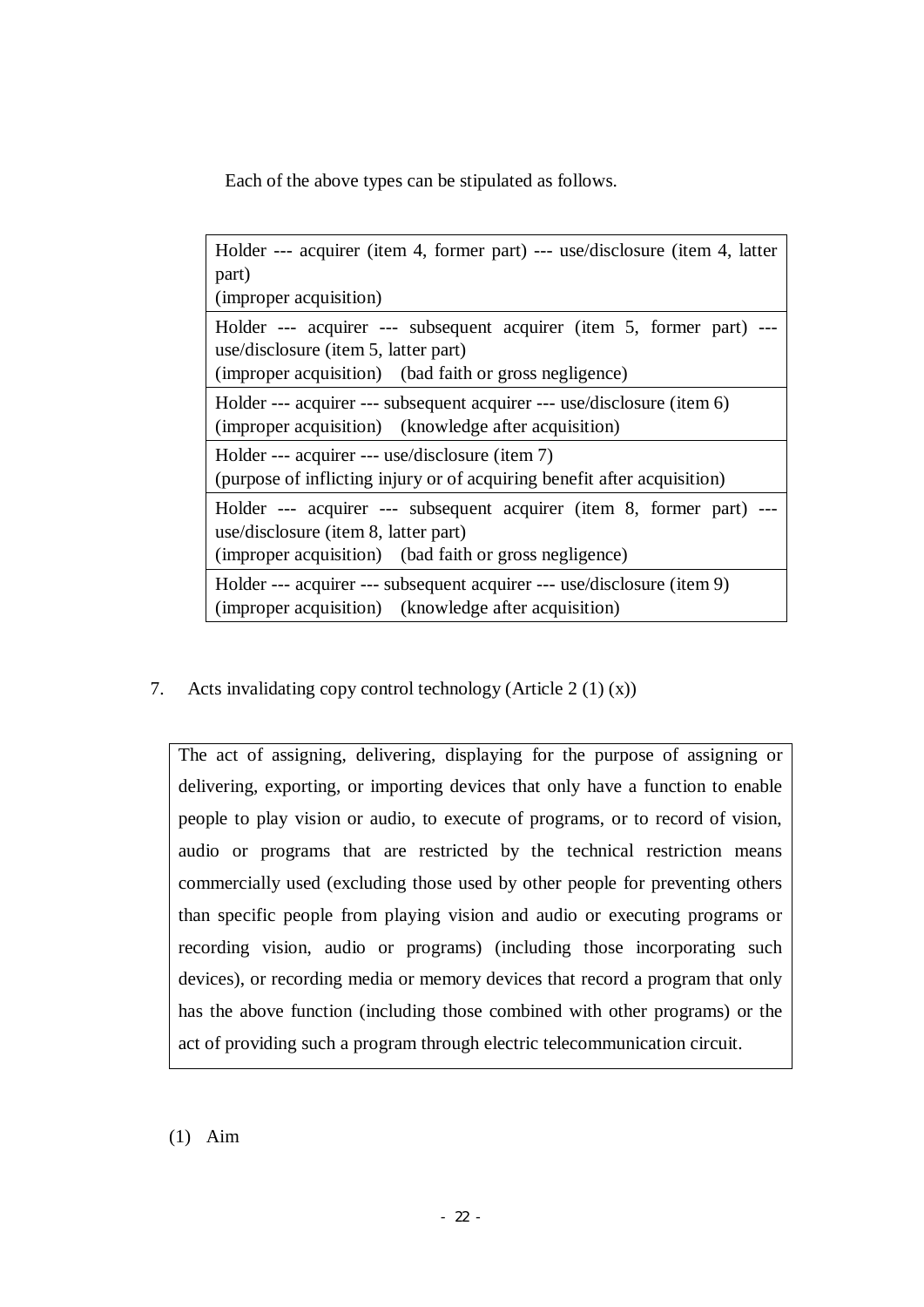This article, together with the following item 11, identifies such actions as selling devices or programs that invalidate use and copy control technology as "unfair competition." This is to prevent transactions of detour devices and programs that might endanger the existence of the specialized data industrry and maintain fair competition. In recent years, such businesses as offering specialized data (contents of information) in various forms, such as Internet, DVD, etc. have been rapidly developing. Using or copying these works without permission damages the specialized data industry and might endanger the industry's infrastructure. Thus, this item restricts actions relating to detour devices or programs that may invalidate control technology central to this industry. This item covers acts that invalidate copy restriction technology of contents among invalidating acts, and the following item 11 covers acts that invalidate access restriction technology.

- (2) Requirements
	- (i) Acts to be restricted

Any means of offering devices or programs that render ineffective technology restricting copies of material being traded (assigning, displaying, importing, etc.)

(ii) Information to be protected

Contents to be protected are audio, vision, programs, or combinations thereof to be traded.

(iii) Control technology subject to protection

"Technical restriction means" is defined in Article 2 (5). "Technical restriction means" is a means for restricting playing of vision or audio or executing of programs, or recording thereof, by electromagnetic method that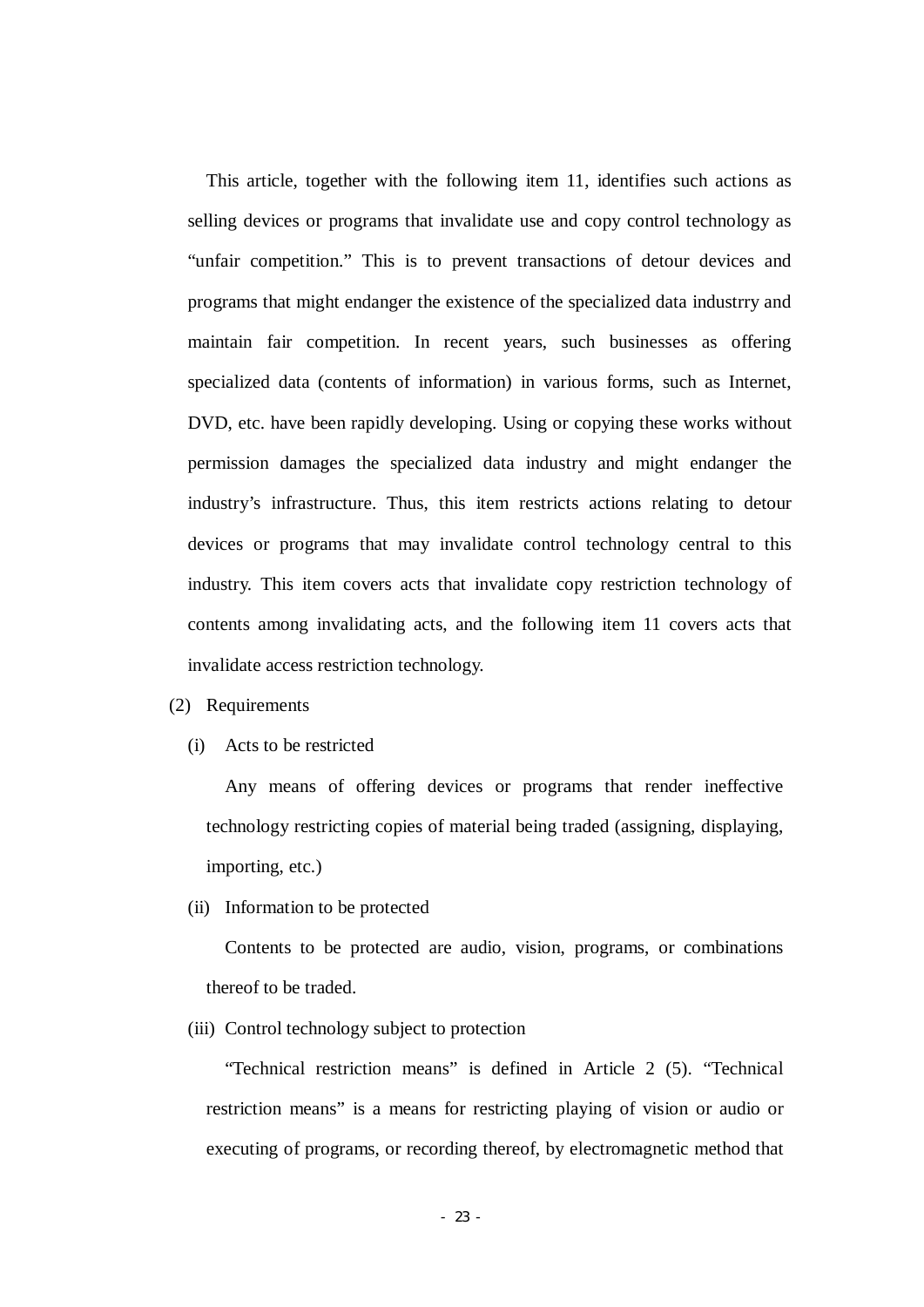is, a method of recording or transmitting signals to which playing devices specifically respond, together with vision, audio or programs, or a method of recording or transmitting in recording media by converting vision, audio or programs to those of which playing devices need to be specifically converted. Among these, this item excludes those used by other people for preventing others than specific people from playing vision and audio or executing programs, or recording vision, audio or programs) (in the brackets in the beginning of Article 2 (1) (x)), which are subject to Article 2 (1) (i)).

(iv) Devices of which offering is prohibited

This item only applies to those exclusively functioning invalidation of control technology and having no other functions than invalidating in view of economic and commerce.

(3) Terminology

program: order to a computer, which is combined so as to obtain one result (Article 2 (6))

8. Acts invalidating access control technology (Article 2 (1) (xi))

The act of other people of assigning, delivering, displaying for the purpose of assigning or delivering, exporting or importing devices, in order to prevent others than specific people from playing vision and audio or executing programs, or recording vision, audio or programs, to others than such specific people, that only have a function to enable people to play vision or audio, to execute of programs, or to record of vision, audio or programs that are restricted by means of technical restriction means commercially used (including those incorporating such devices), or recording media or memory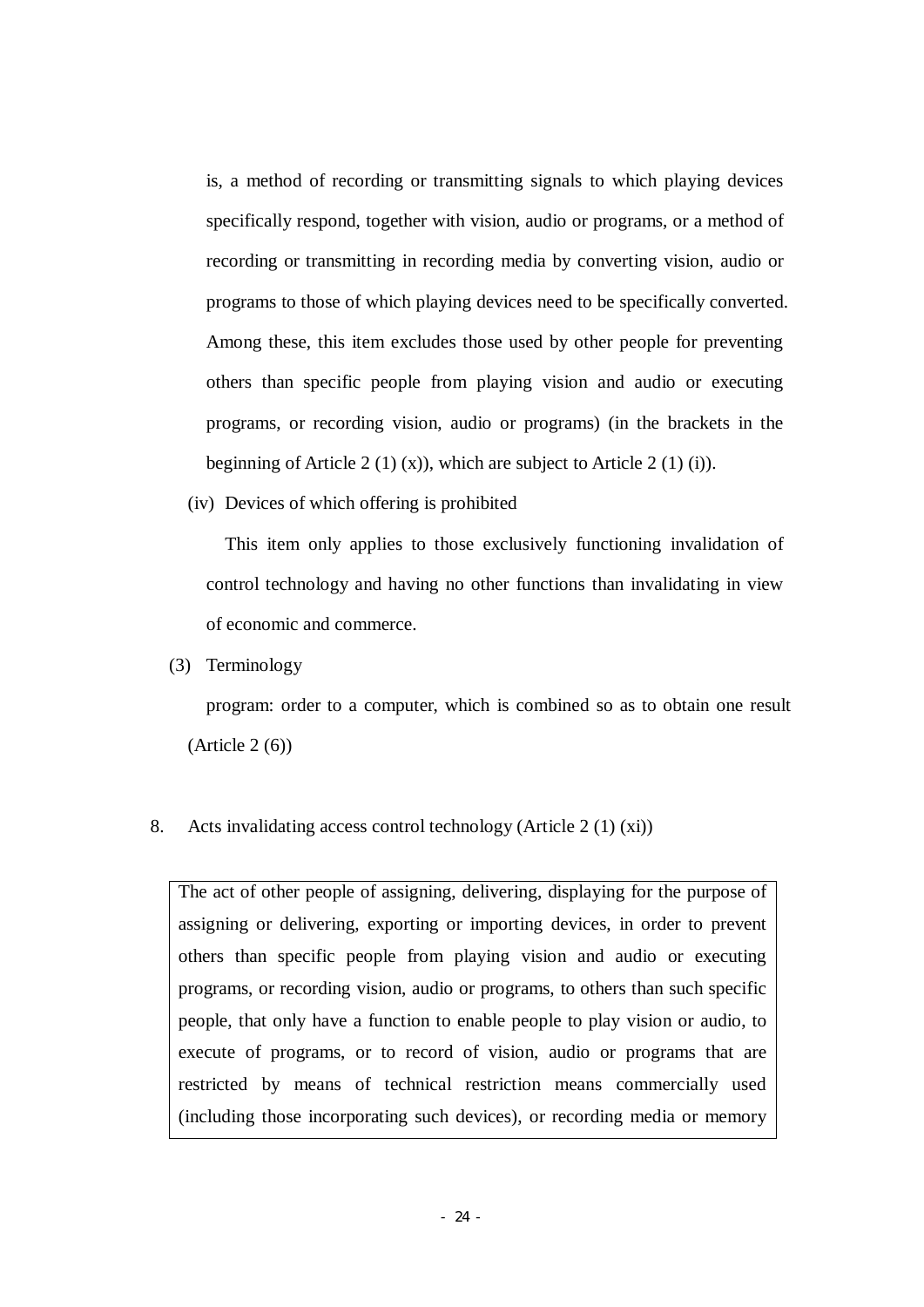devices that record a program that only has the above function (including those combined with other programs), or the act of providing such program through electric telecommunication circuit.

## (1) Aim

Similar to the preceding article, the above aims to protect the contents industry, and should be recognized as part of a whole along with the preceding item. Therefore, the aim thereof is identical to the preceding. The only difference is that, while the preceding protects the techniques to control unauthorized copying, the present particularly prevents unauthorized access.

(2) Requirements

Acts to be regulated, information to be protected, and prohibited devices, etc. are the same as those of Article 2 (1) (x). The control technology here protected is commercially used means of restricting technology so that those other than specified people to play vision and audio, execute programs, or record vision, audio or programs.

9. Acts of Infringing Domain Names (Article  $2(1)(xii)$ )

 Act of obtaining or possessing the right to use a domain name which is identical or similar to the other's indication of specific goods (such as name, trade name, trademark, mark and other indication of goods or services relating to the person's business) or using the domain name for the purpose of acquiring inappropriate profit or causing damage to another person.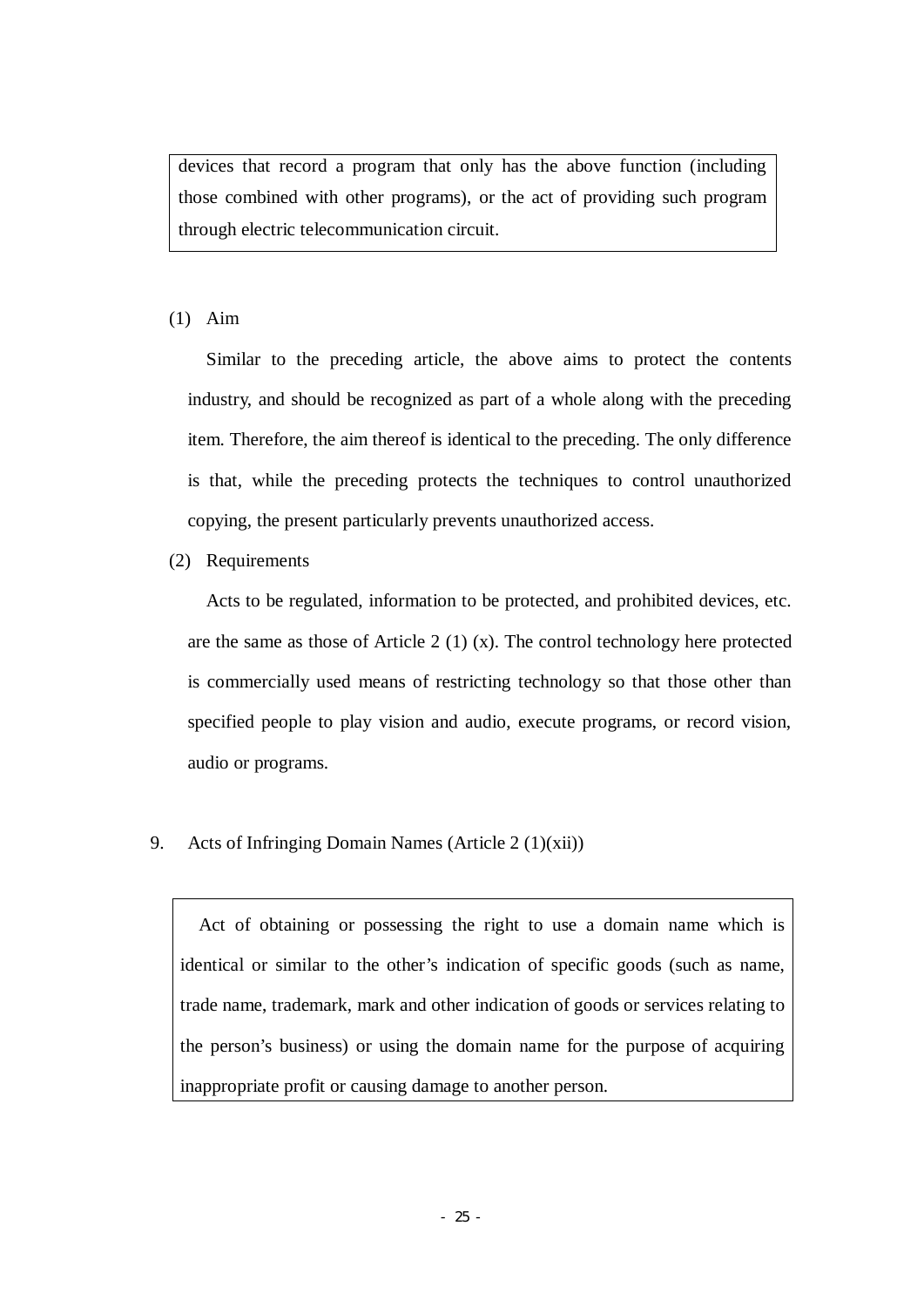#### 1) Aim

The item provides protection for Internet domain names. As more and more people start using the Internet, sound development of the Internet has become an important issue so that users can safely participate in e-commerce. With its function of attracting users, domain names as addresses in cyberspace have gained property-like value in e-commerce. On the other hand, problems have occurred as third parties abuse the system under which a domain name is granted to any party applying first without substantive examination, They may obtain a domain name similar or identical to another party's trademark or trade name and sell it at an unreasonable price or use it to operate a website which would damage the brand image of the trademark. The item thus provides that such an act relating to domain name constitutes an act of unfair competition. (Note) Definition of Domain Name

Article 2 (7) of the Unfair Competition Prevention Law defines a domain name as follows:

"For the purpose of this Law, a 'domain name' shall mean character, number, symbol or other signs or combination thereof which is used to identify a person, goods or business on the Internet (a global information network in which many computers are connected to each other through telecommunication lines with the equipment having the function of automatically selecting the route of telecommunication) and which corresponds to the character, number, symbol or other signs or combination thereof assigned to identify each computer connected to the Internet.

#### 2) Requirements

a) purpose of acquiring illegal profit or causing damage to another person;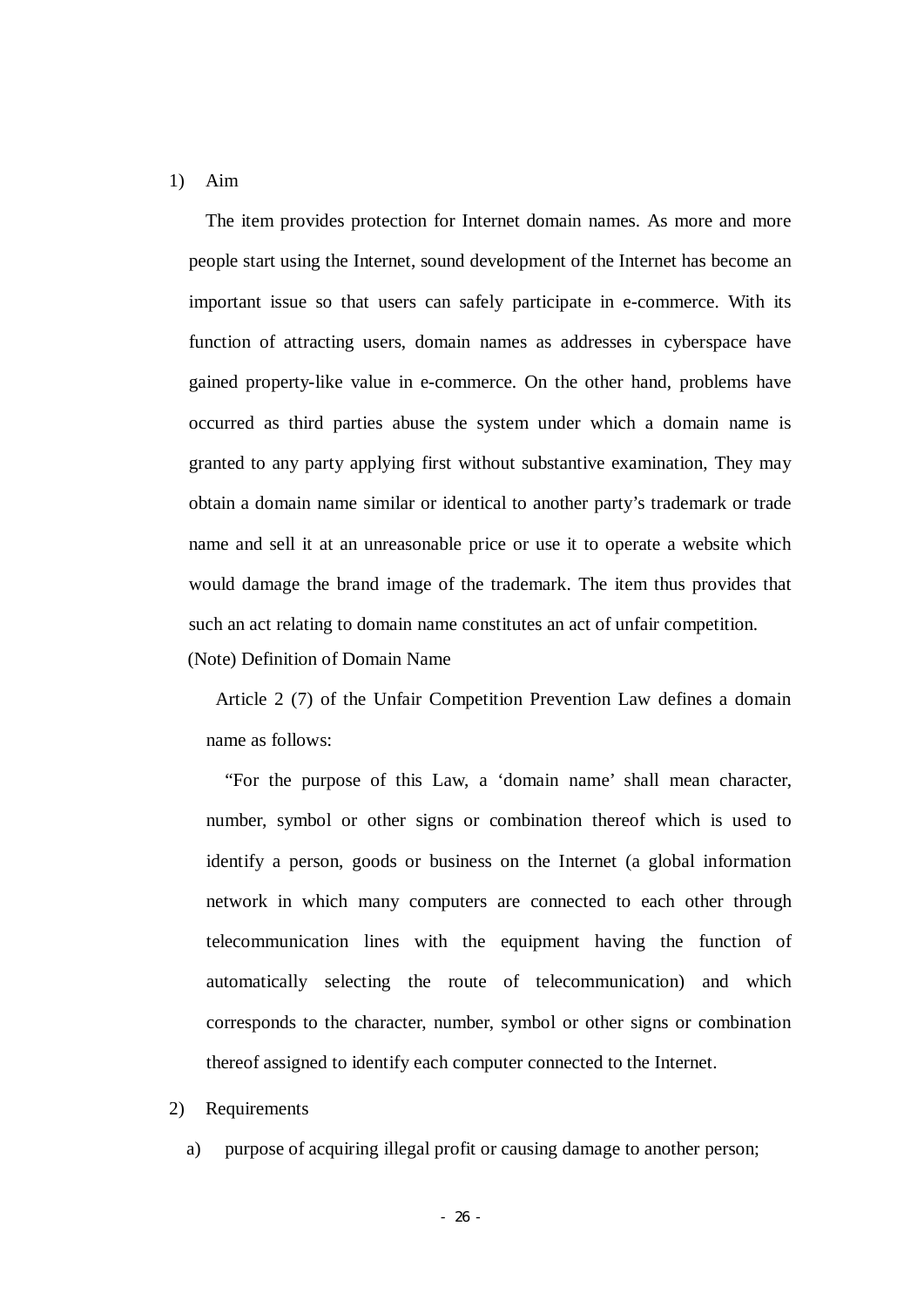b) act of obtaining, possessing or using a domain name which is identical or similar to the trademark of others.

#### 10. Acts causing misleading (Article 2 (1) (xiii))

The act of indicating on goods or for service, or in an advertisement thereof or in a document or correspondence used for a transaction, which is likely to cause misleading with respect to the place of origin, quality, contents, manufacturing method, use or quantity of such goods or the quality, contents, use or quantity of such service, or the act of assigning, delivering, displaying for the purpose of assigning, delivering, exporting, importing or offering through telecommunication lines, goods with such an indication or offering a service with such an indication.

#### (1) Aim

This item covers comprehensively for misleading acts. Under the old law, goods alone were covered while services were not; moreover, misleading acts related to the place of origin, place of source, quality, etc. were provided for in separate item. The present Law has integrated and sorted out such elements (note).

(Note) Restriction on misleading representation

"The Act against Unjustifiable Premiums and Misleading Representations", together with the Unfair Competition Prevention Law, restricts misleading representations and is under the control of the Fair Trade Commission.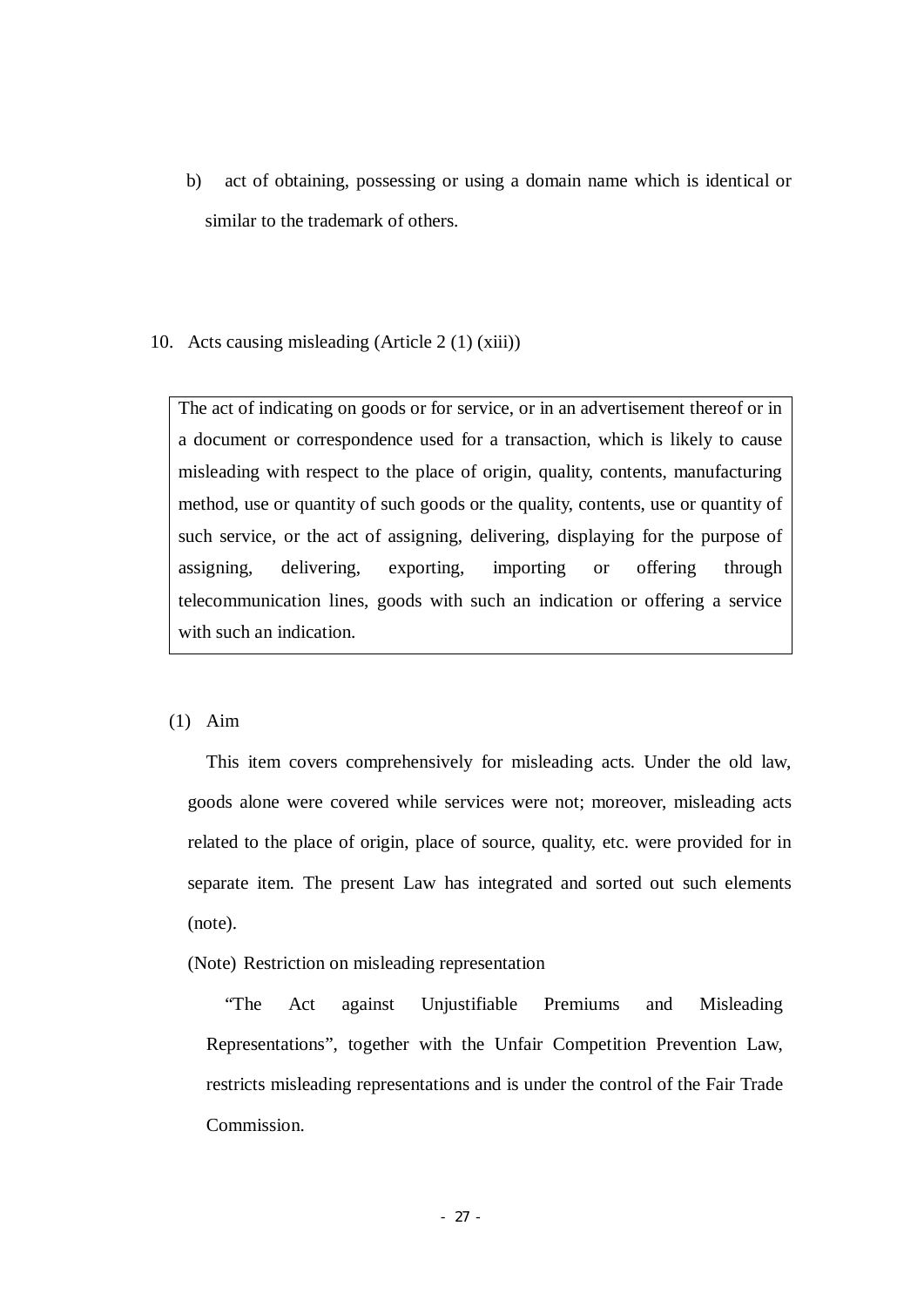#### (2) Requirements

- (i) The objects covered are goods/services, advertisements, and documents/correspondence used for transactions;
- (ii) The contents targeted as possibly misleading are the place of origin, quality, contents, manufacturing method, use, and quantity of goods, or the quality, contents, use, and quantity of service;
- (iii) The methods of misleading are: (a) an act of representing which is likely to mislead, (b) an act of assigning, etc. goods with such an representation; and (c) an act of offering a service with such a representation.
- 11. Acts injurious to business reputations (Article 2 (1) (xiv))

The act of making or circulating false allegation injurious to the business reputation of another person in a competitive relationship.

(1) Aim

As competition in marketing goods for larger market shares intensifies, slandering or maligning of the goods and/or services of other companies sometimes occurs. Moreover, even when there is no actual infringement of an intellectual property right, an unfair act such as submitting an article stating that a rival company's goods infringe on one's own rights occurs from time to time. This law prohibits such slandering or maligning of goods and/or business reputations of another person as an act injurious to business reputation (act of slandering another person's business)..

(2) Requirements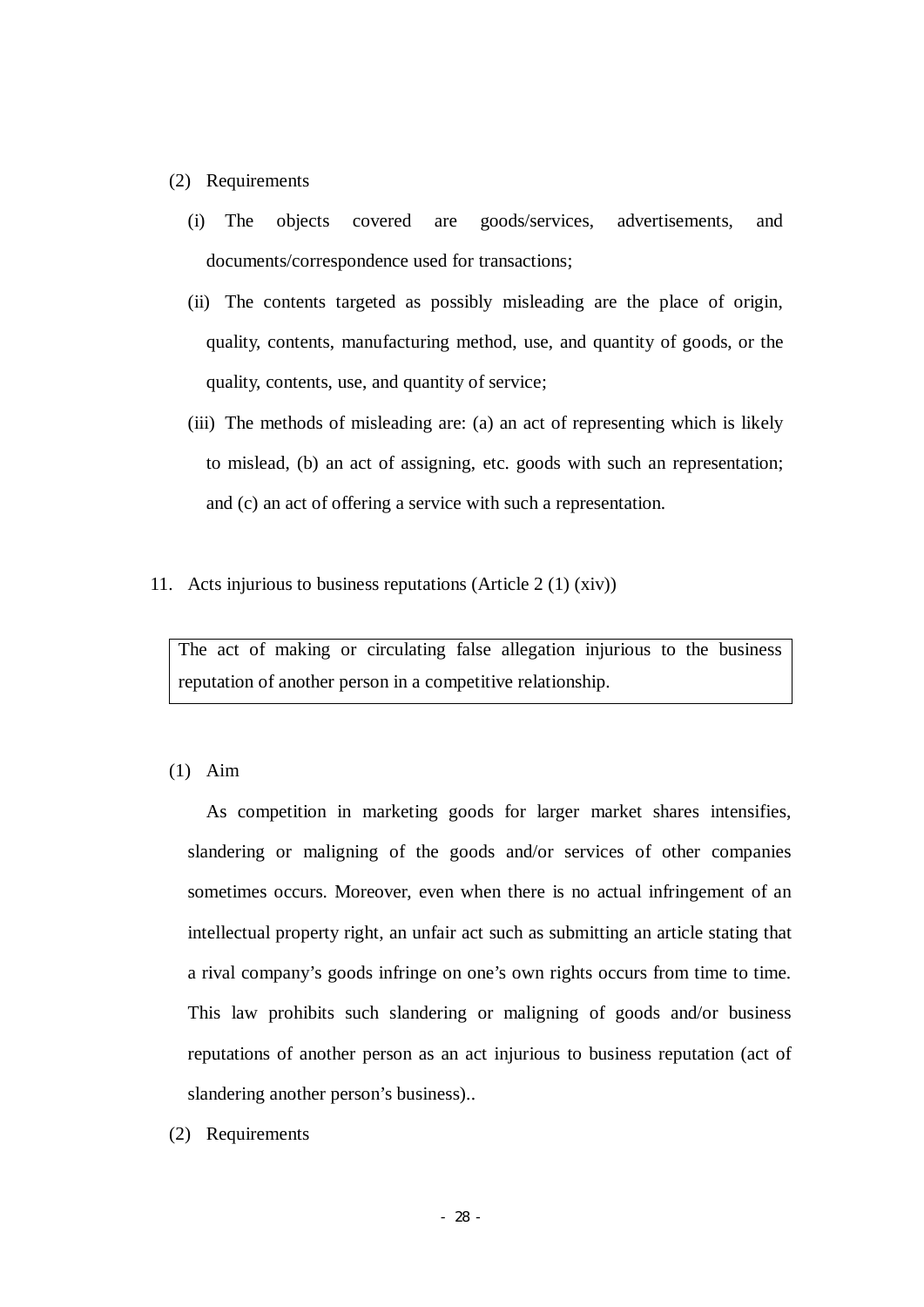- (i) There must exist a competitive relationship. If there is no competitive relationship between the slanderer and the slandered, the matter is one of unlawful acts (Article 709 of the Civil Code);
- (ii) "A false allegation" means an allegation that is contrary to an objective truth. In the event that a company issues a warning to a customer that an intellectual property right of the company is being infringed upon by a competitor, and this warning is based on a false allegation, this item will apply (notes 1, 2);

(Note 1) Infringement of industrial property rights and slandering of another person's business:

A judgement in the Tokyo District Court, March 17, 1972, ruled that the case where an exclusive licensee of a utility model right for a footwear stand placed an advertisement warning that the other company's similar goods conflicted with said utility model right fell under the act of slandering another person's business.

(Note 2) Comparative advertising:

Another issue relating to acts injurious to business reputation is comparative advertising. Comparative advertising is a method of advertisement that promotes sales of goods by emphasizing differences between one's own goods and those of other companies. Comparative advertising needs to satisfy the following three requirements: (a) that all contents of comparative advertising can be objectively proven; (b) that truthfully proven figures and facts are appropriately quoted; and (c) that the method of comparison is fair ("Idea of comparative advertising under the Premiums and Representations Act," notification of the Fair Trade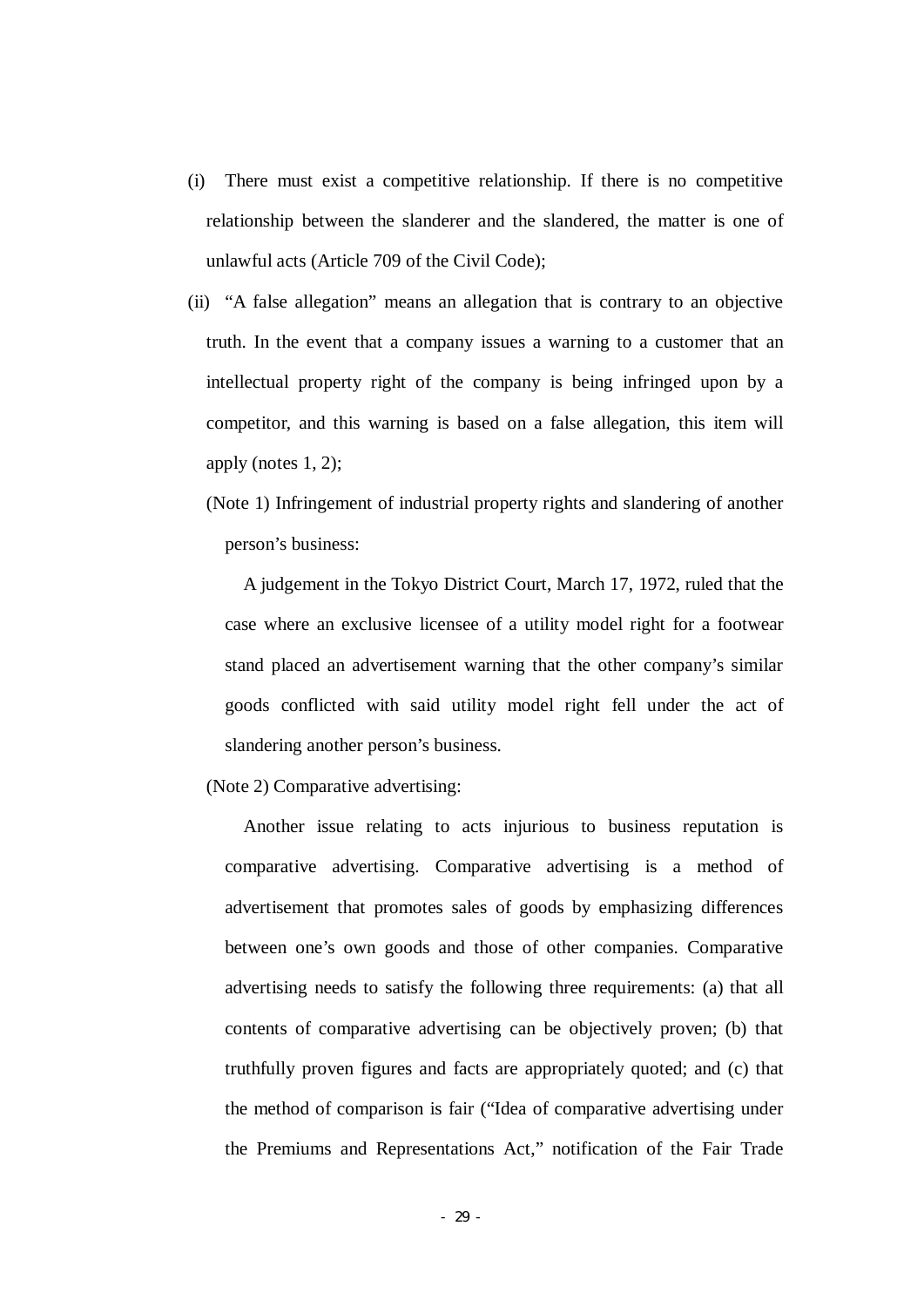Commission as of April 21, 1987). Therefore, comparative advertising, if it does not meet the above requirements and uses slander or maligning expressions, might fall under an act injuring reputation.

- (iii) Making an allegation is defined as the act of conveying to a specific person individually a fact that one knows. Circulating an allegation means the act of propagating a fact in a manner that causes such a fact to be known an unspecified or large number of people.
- 12. Unjustifiable use of a trademark by an agent, etc. (Article 2 (1) (xv))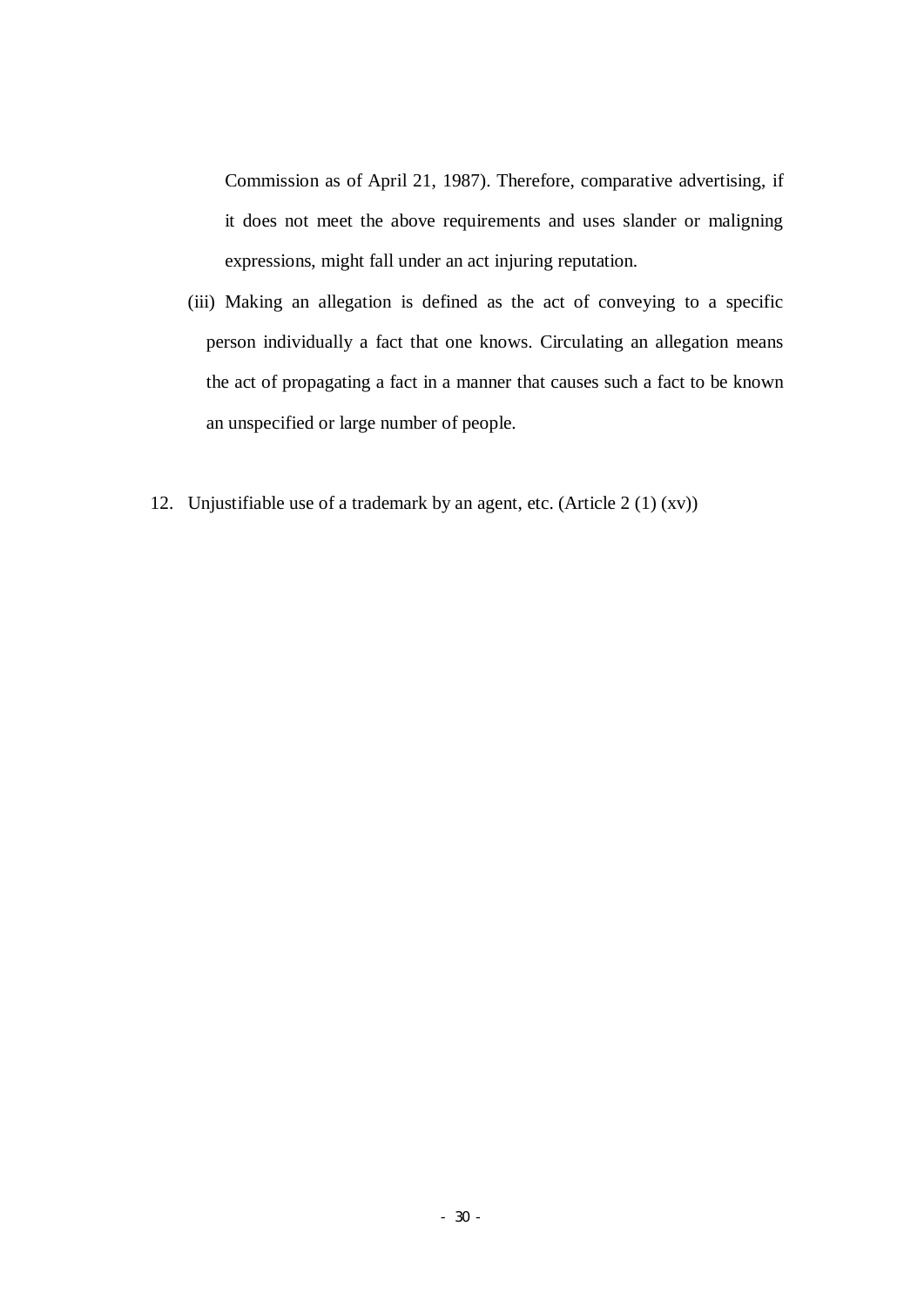The act of agent or, representative, or a person who, within one year of the date of such act, was an agent or representative of an owner of a right relating to a trademark (such right shall be limited herein to a right equivalent to a trademark right and hereinafter referred to simply as a "right") in a state party to the Paris Convention (used herein as defined in Article 4, paragraph 1, item 2 of the Trademark Law (Law No. 127 of 1959)) or a member country of the World Trade Organization, without justifiable reason and without the consent of the owner of such right, using a trademark which "is identical with or similar to the trademark relating to which the right relates in respect of goods or service identical with or similar to those to which such right relates, or the act of selling, distributing, displaying for the purpose of selling or distributing, exporting, importing or offering through telecommunication lines, goods using such trademark which is identical with or similar to the goods to which the right relates, or offering a service, using such trademark, which is identical with or similar to the service to which such right relates.

(1) Aim

This item is a provision corresponding to Article 6 septies (2) of the Paris Convention, and aims to strengthen, internationally, the protection of rights granted to trademark owners.

(2) Contents

Any person with trademark rights in a state party to the Paris Convention is entitled to request an injunction against unjustifiable use of that trademark by an agent or representative (including persons who were an agent or representative within one year of the date of the act), even if the owner does not possess the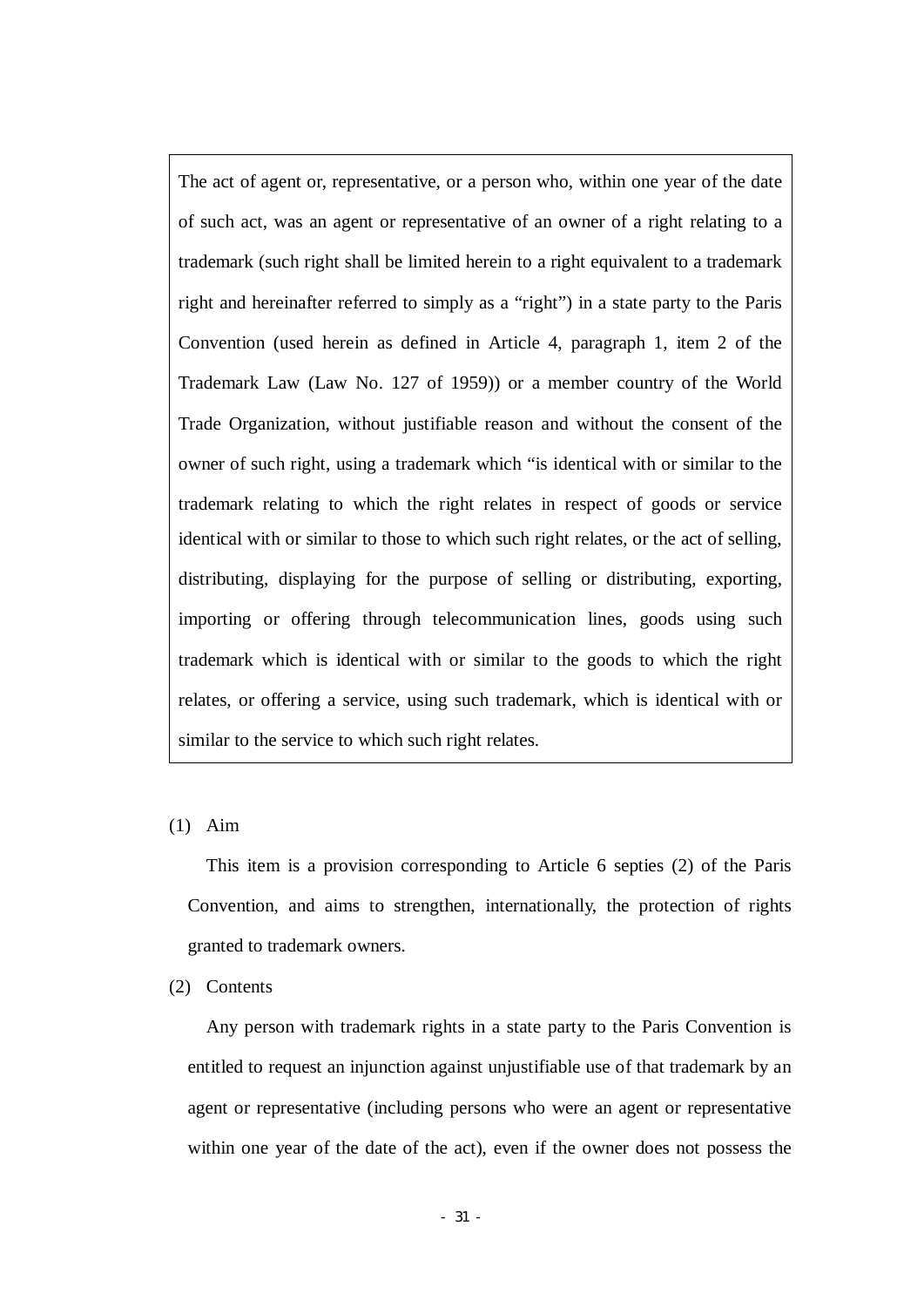trademark in Japan.

## 13. Sanctions of violation

(1) Outline

In case of a violation of the Unfair Competition Prevention Law, the following sanctions will be applied:

- (i) the right to request an injunction against an illegal act (Article  $3(1)$ ), as well as the right to claim the destruction/elimination of the objects which constitute the act of infringement, or the suspension or prevention of any other infringement (Article 3 (2))
- (ii) claims for damages (Article 4)

(iii) presumption of amount of damages (Article 5)

(iv) burden to clearly indicate a specific mode (Article 6bis)

(v) order of submission of documents (Article 7)

(vi) acquisition of professional opinion to compute the amount of damages (Article 8bis)

(vii) finding of reasonable amount of damages (Article 9ter)

(viii) protective order, etc. (Articles 10 through 13)

(ix) measures to restore a business reputation (Article 14)

(x) criminal punishment: imprisonment for a term not exceeding five years or a fine in an amount not exceeding ¥5,000,000. In the case of a juridical person, a fine in amount not exceeding ¥300,000,000 (in certain cases the fine is not to exceed ¥100,000,000) (Articles 21 and 22)

(2) Right to claim an injunction (relating to Article 3)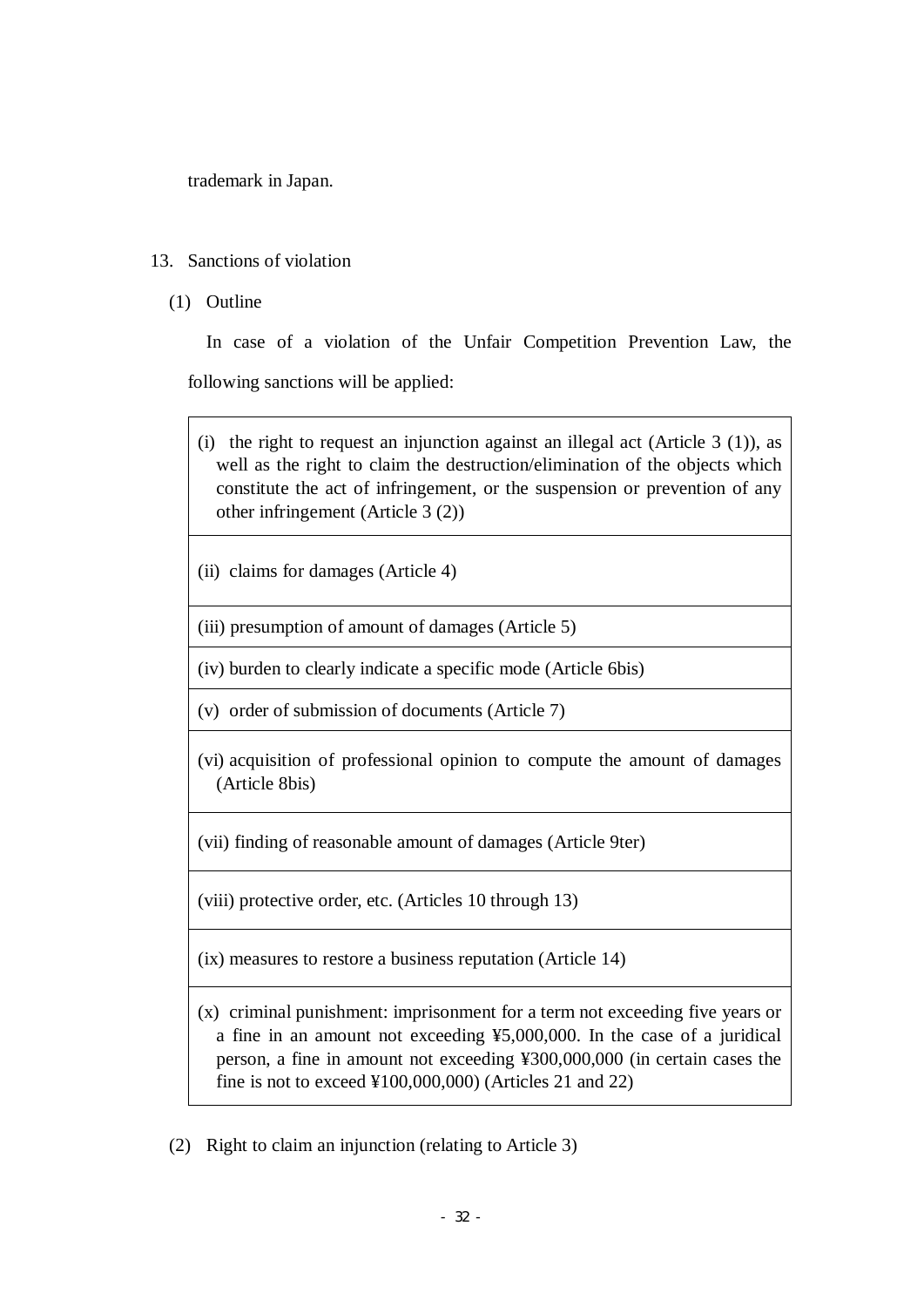A person whose business interests are infringed upon or are likely to be infringed upon by unfair competition, is entitled to request an injunction preventing or suspending such infringement against the person who through unfair competition is infringing on such business interests or is likely to do so (Article 3 (1)).

Moreover, a person whose business interests are infringed upon or are likely to be infringed upon by unfair competition, is entitled to request the destruction of the objects which constitute the act of infringement (including objects created through the act of infringement) or any other acts necessary to prevent or suspend the action (Article 3 (2).

(3) Claim for damages (Articles 4) and presumption of amount of damages (Article 5)

A person who intentionally or negligently infringes on the business interests of another party through competition, shall be liable to compensate for damages which result thereof; provided however, that this shall not apply to damages which arise from use of a trade secret after the rights described in Article 8 below are extinguished in accordance with that said Article (Article 4).

Moreover, Article 5 provides for estimating the amount of damages. The amount of damage the victim has incurred is based on the quantity of the articles sold or transferred (hereinafter referred multiplied by the amount of profit per unit of the articles.

(4) Burden to Clearly Indicate Specific Mode (Article 6)

In an action relating to damage caused to business interest by an act of unfair competition, if the party alleging that its business interest is or is likely to be damaged does not identify the specific mode of goods or process allegedly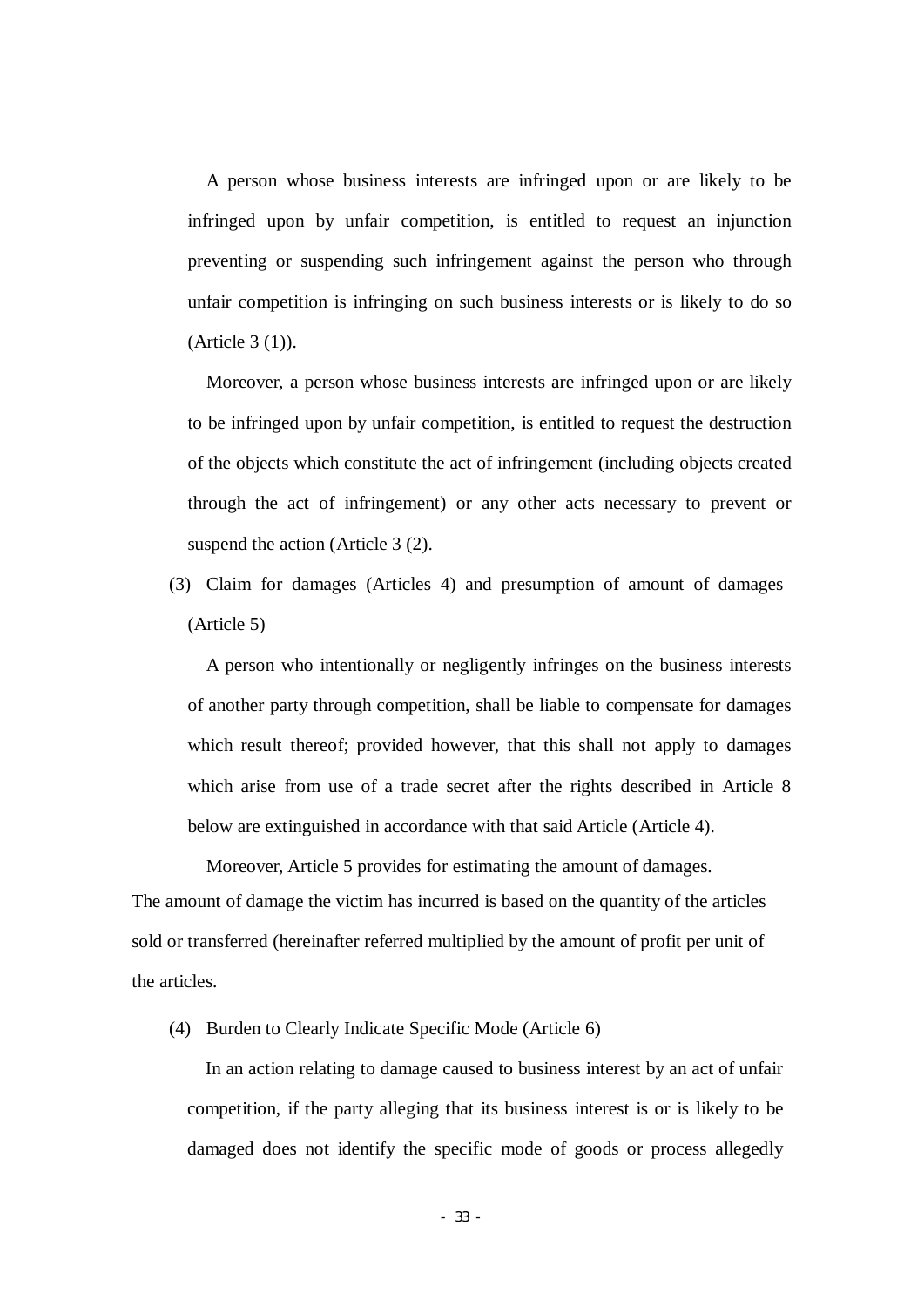constituting the act of infringement, the other party shall bear the burden of clarifying the specific mode unless there are reasonable grounds for not doing so.

(5) Submission of documents (Article 7)

In an action related to infringement of business interests through unfair competition, the court may order, in response to an application of a party to the action, the other party to submit the any document necessary to calculate the amount of damages caused by the said infringement; provided however, that this does not apply in the case where the person who holds such a document refuses to submit it having a justifiable reason for so refusing.

(6) Acquisition of professional opinion to compute the amount of damages (Article 8) and finding of reasonable amount of damages (Article 9)

At the request of either party, the Court may order acquisition of a professional opinion to compute the amount of damages (Article 6bis). If, though the existence of damage is clear, it is very difficult to determine the amount of damages due to the nature of the case, the Court may find a reasonable amount of damages based on the entirety of oral arguments and the examination of evidence (Article 9).

(7) Measures to restore a business reputation (Article 14)

The court may order a parson who intentionally or negligently has committed an unfair competition and thereby injured the business reputation of another person to take those measures necessary to restore the business reputation of that person in lieu of compensation for damages or in addition to such damages, upon the request of the person whose business reputation was so indured.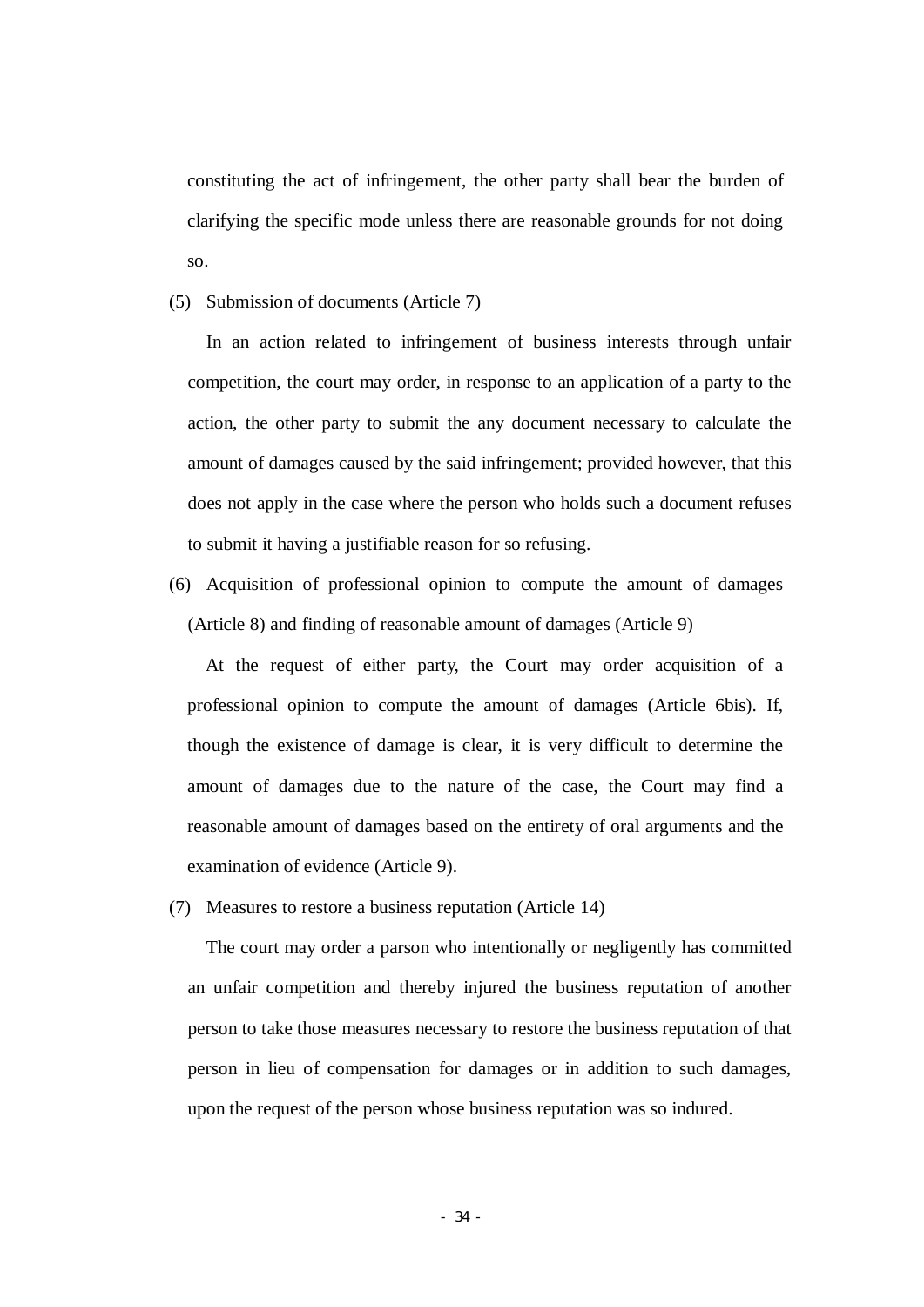- (8) Penal provisions (Articles 21 and Article 22)
	- 1) Article 21 provides for penal provisions against acts of infringement on the Unfair Competition Prevention Law. Article 21(1) provides criminal penalties for infringement of trade secrets, which are imprisonment of not more than 10 years, a fine of not more than 10 million yen, or both. There must be a formal accusation made of trade secret infringement for prosecution to be instituted (Article 21(3)). Article 21(2) provides that criminal penalties for conduct other than trade secret infringement are imprisonment of not more than 5 years, a fine of not more than 5 million yen, or both.

| Article $1(1)$ | The act of illegally acquiring a trade secret and using or                                    |  |  |  |
|----------------|-----------------------------------------------------------------------------------------------|--|--|--|
|                | disclosing it for the purpose of unfair competition.                                          |  |  |  |
| Article $1(2)$ | The act of acquiring a trade secret through fraud or violation of                             |  |  |  |
|                | control obligations, acquiring a medium containing a trade                                    |  |  |  |
|                | secret under the control of a holder, or reproducing a medium                                 |  |  |  |
|                | containing a trade secret for the purpose of use or disclosure.                               |  |  |  |
| Article $1(3)$ | The act of using or disclosing a trade secret for the purpose of                              |  |  |  |
|                | unfair competition by a person to whom the trade secret is                                    |  |  |  |
|                | disclosed by the holder, through an act of fraud, infringement of                             |  |  |  |
|                | control management, embezzlement, violation of control                                        |  |  |  |
|                | obligations, or reproduction of a medium containing the trade                                 |  |  |  |
|                | secret under the control of the holder.                                                       |  |  |  |
| Article $1(4)$ | The act of using or disclosing a trade secret for the purpose of                              |  |  |  |
|                | unfair competition by an officer or employee of the trade secret<br>holder in breach of duty. |  |  |  |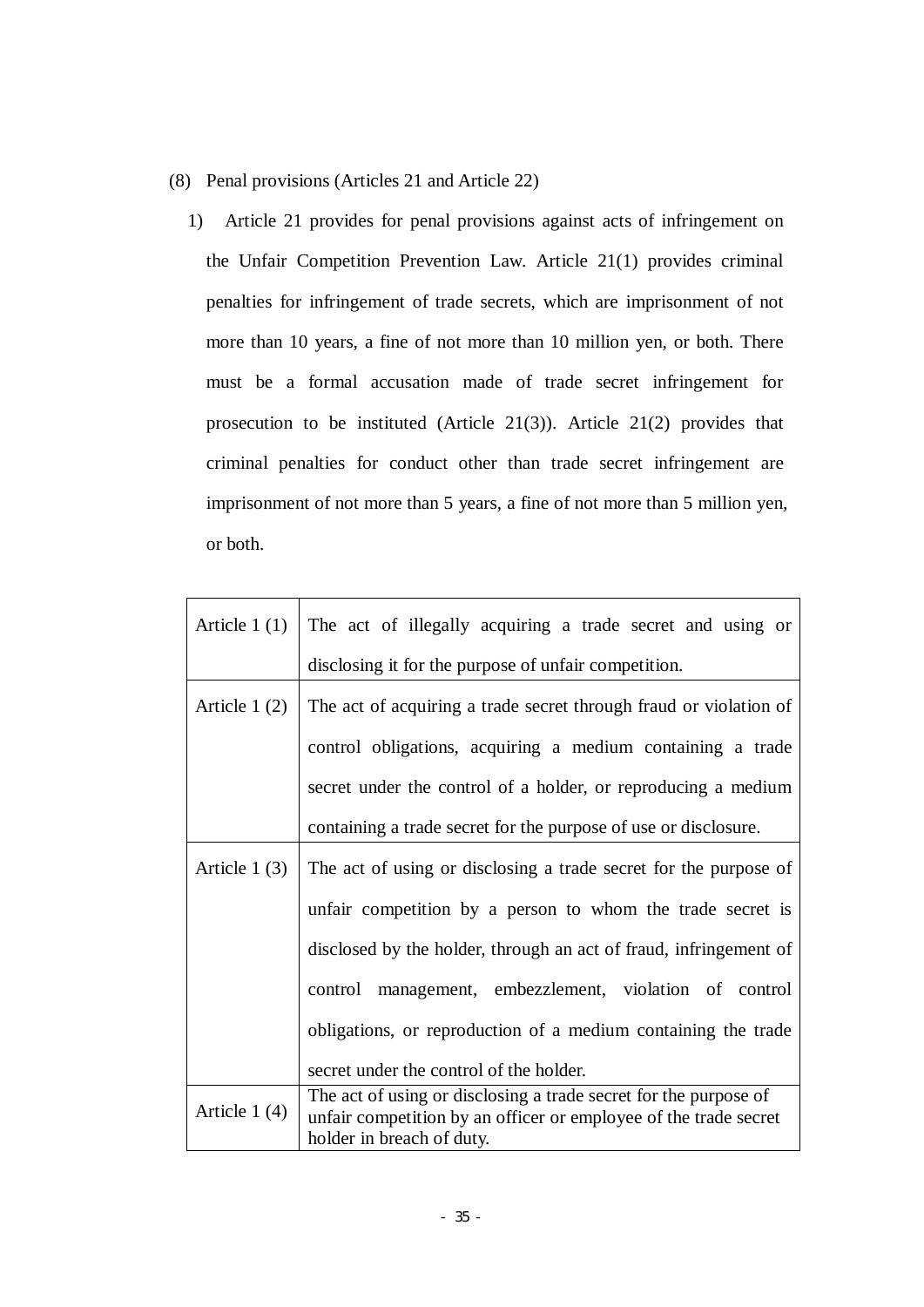| Article $1(5)$ | The act of using or disclosing a trade secret for the purpose of                                                                                                                                                                                                                              |  |  |
|----------------|-----------------------------------------------------------------------------------------------------------------------------------------------------------------------------------------------------------------------------------------------------------------------------------------------|--|--|
|                | unfair competition by an officer or employee to whom the trade                                                                                                                                                                                                                                |  |  |
|                | secret has been disclosed by the holder, who offers or receives a                                                                                                                                                                                                                             |  |  |
|                | request to use or disclose the trade secret in breach of duty to                                                                                                                                                                                                                              |  |  |
|                | keep safe custody of the trade secret while in office, or after                                                                                                                                                                                                                               |  |  |
|                | leaving the job.                                                                                                                                                                                                                                                                              |  |  |
| Article $1(6)$ | The act of using or disclosing a trade secret acquired by                                                                                                                                                                                                                                     |  |  |
|                | disclosure which is an offense prescribed in item 1 or items 3 to                                                                                                                                                                                                                             |  |  |
|                | 5 above.                                                                                                                                                                                                                                                                                      |  |  |
| Article $2(1)$ | The act of creating confusion or the act of misrepresentation                                                                                                                                                                                                                                 |  |  |
|                | (Article $2(1)(i) \& (xiii)$ ).                                                                                                                                                                                                                                                               |  |  |
| Article $2(2)$ | The act of committing any act of unfair competition<br>listed in Article 2(1)(ii) for a purpose of acquiring an<br>illicit gain through the use of reputation or fame<br>pertaining to another person's famous indication of<br>goods or business or for injuring said reputation or<br>fame. |  |  |
| Article $2(3)$ | The act of transferring copies or imitations of another person's<br>goods for the purpose of unfair profit (Article $2(1)(iii)$ ).                                                                                                                                                            |  |  |
| Article $2(4)$ | The act of using false indications to misrepresent a product, the                                                                                                                                                                                                                             |  |  |
|                | quality, or the contents (except for a person prescribed in item                                                                                                                                                                                                                              |  |  |
|                | (i) of this Article).                                                                                                                                                                                                                                                                         |  |  |
| Article $2(5)$ | The act of violating a protective order of the court.                                                                                                                                                                                                                                         |  |  |
| Article 2 (6)  | The act of doing business using the mark of a foreign flag<br>(Articles 16 $\&$ 17), and the act of bribing a foreign civil servant<br>(Article 18).                                                                                                                                          |  |  |

# 2 Scope of applicable location

As a general rule, criminal punishment described in Article 21 applies to those who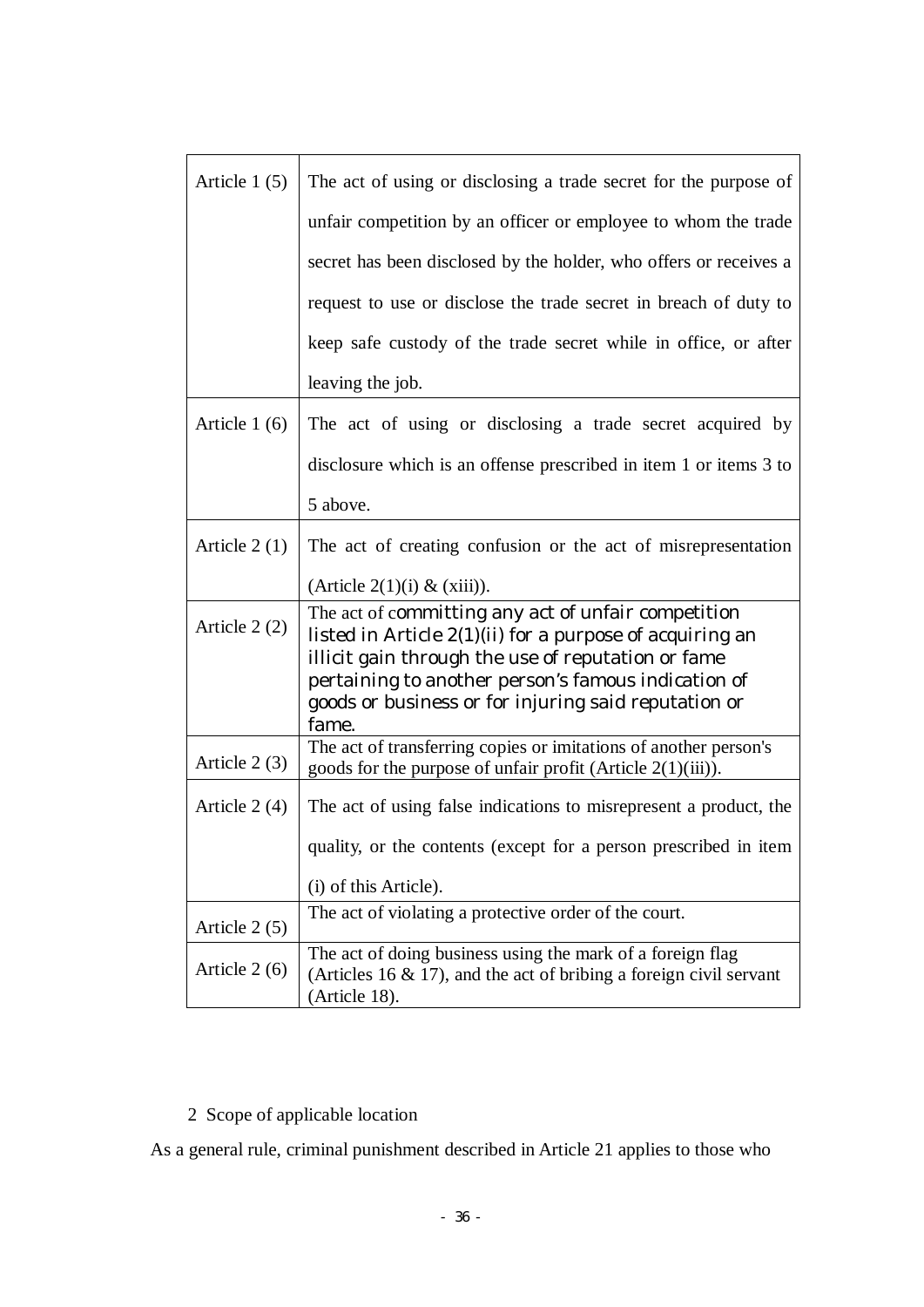commit crimes in Japan. However, criminal punishment for trade secret infringement as prescribed in Article 21(1)(i)  $\&$  (iii) through (vi) shall also apply to a person who, outside Japan, uses or discloses a trade secret that had been kept within Japan at the time of the act of fraud or other, or the act violating control obligations, or at the time the trade secret was disclosed by its holder (Article 21(4)). A person who violates protective order (Article  $21(2)(v)$ ) outside Japan shall also be subject to criminal punishment (Article 21(5)). Furthermore, Japanese citizens that bribe foreign civil servants outside of Japan are subject to criminal punishment (Article 21(6), Article 3 of the Civil Code).

3) Mutual responsibility of juridical person

Article 22 establishes mutual responsibility of juridical person.

When a representative of a juridical person, or an agent, employee or any other of a juridical person or an individual has committed a violation prescribed in any of the provisions preceding Article with regard to the business of said juridical person or said individual, not only the offender, but also said juridical person shall be punished by a fine of not more than three hundred million yen.

14. Negative Prescription concerning unfair acts related to trade secrets (Article 15)

Pursuant to the provisions of Article 3 (1), the right to request an injunction to suspend or prevent an infringement caused by commission, using a trade secret, of the acts described in Article 2 (1) (iv) to (ix)) shall be extinguished by prescription in the case where the person who commits such act continues it and the holder whose business interests have been infringed or are likely to be infringed by such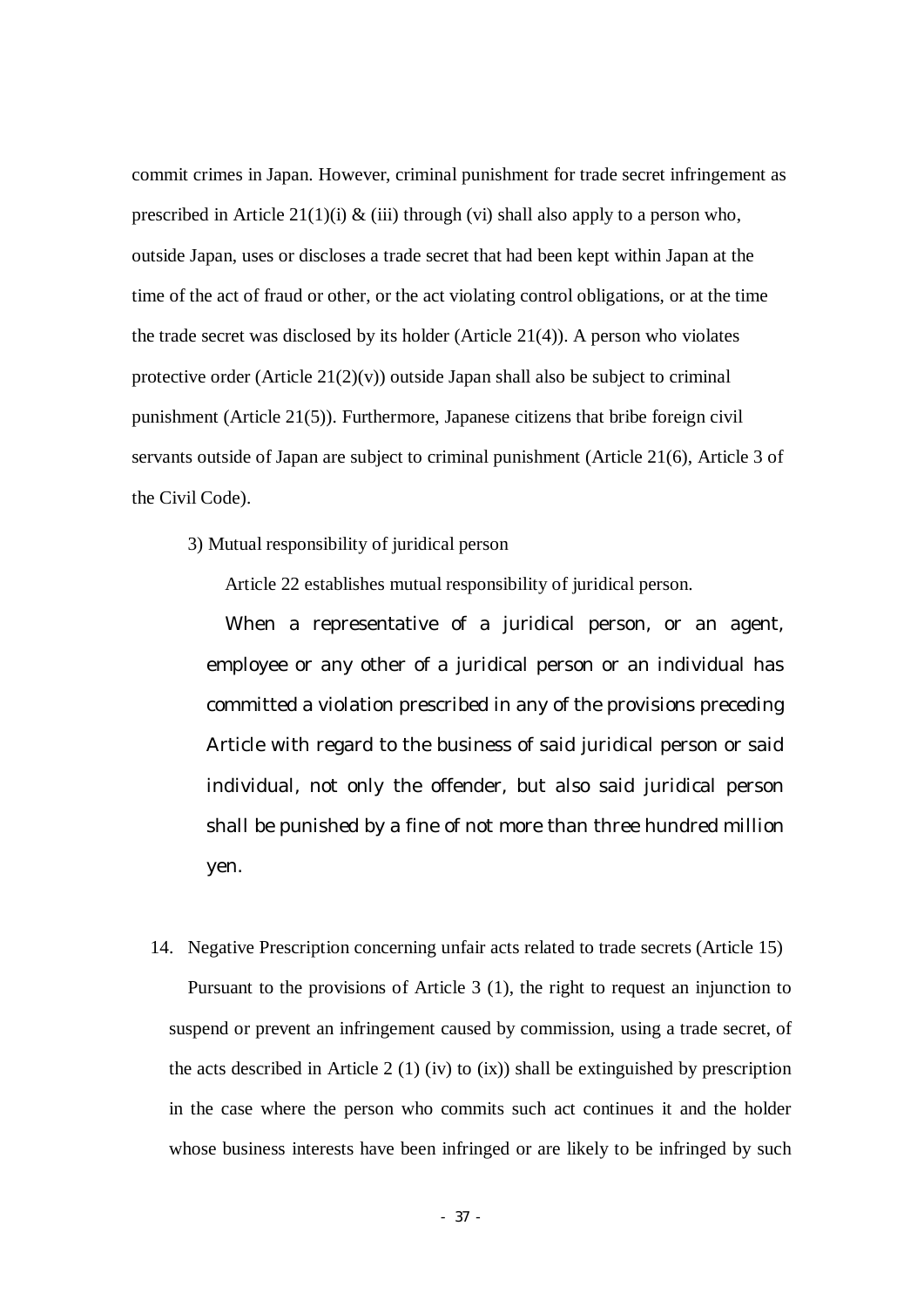act does not exercise such right within three years from the time that such holder becomes aware of such facts and of the person committing such act. The same extinguushment shall apply, in any event, when ten years have elapsed from the time of commencement of such act.

This provision has been introduced to stabilize the legal relationship as early as possible, in view of the fact that an injunction requested greatly affects the alleged wrongful party. "Three years" is the time frame for expiration and "ten years" marks the exclusion period.

15. Prohibiting commercial use of a state emblem of a foreign state and amark of an international organization (Articles 16 and Article 17)

Article 16 prohibits the commercial use of national flag, coat of arms, etc. of foreign states. This has been introduced to implement the provisions of Article 6 ter of the Paris Convention. Article 17 prohibits the use of any mark of an international organization (an international organization of governments or any organization proportionate thereto) in a manner which is likely to mislead others as to the relationship without prior permission.

16. Prohibition of unjustifiable benefits offered to foreign public officials (Article 18)

Article 18 was prepared to enact the "Convention on Combating Bribery to Foreign Public Officials in International Business Transactions" domestically, which criminalizes offering benefits, requesting benefits and promising of benefits to foreign public officials, etc. in order to acquire unfair interests commercially. That is to say, nobody is allowed to offer, request, and/or promise benefits to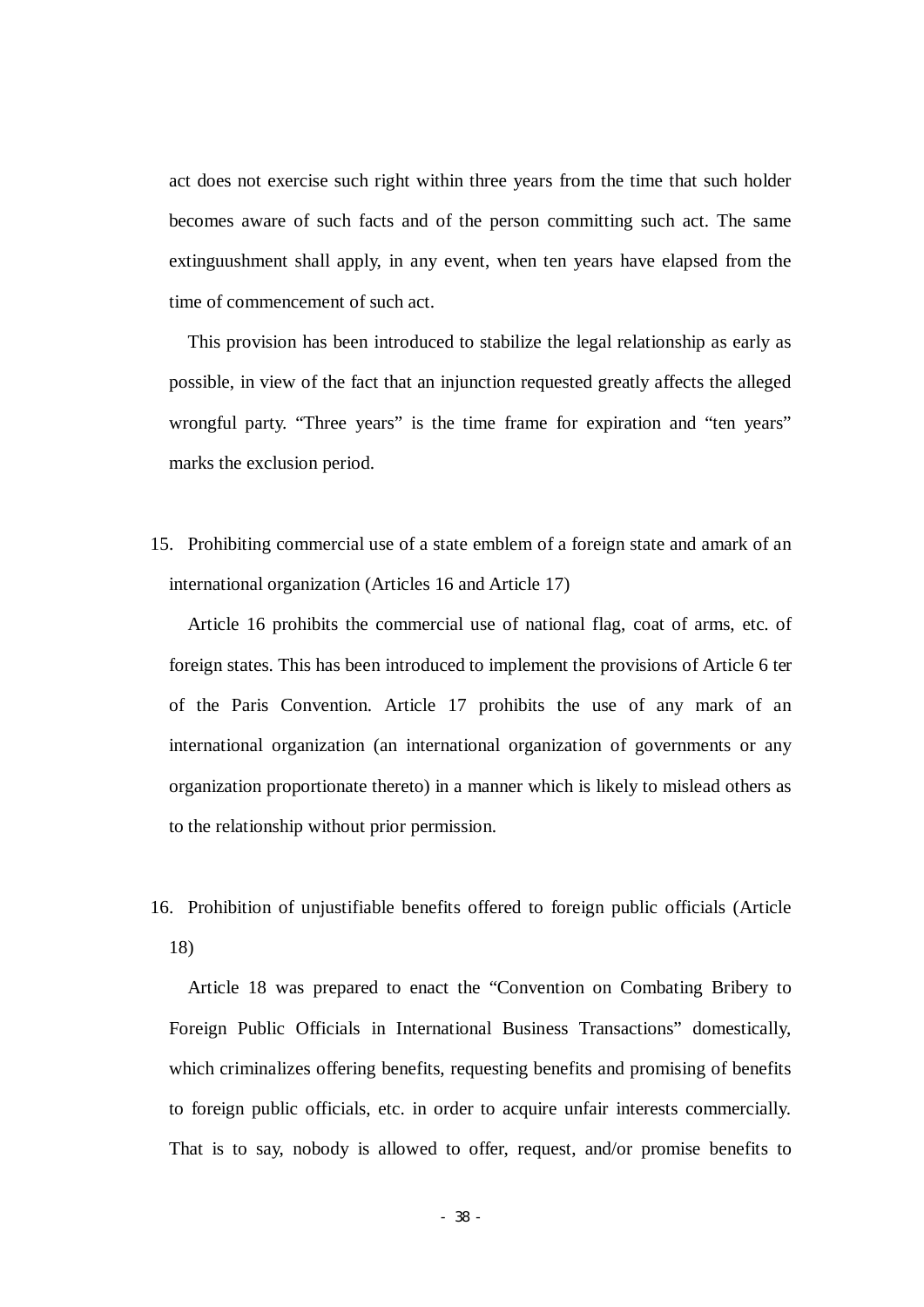foreign public officials in Japan for the purpose of having that official perform a specific official act. A penalty is enforced for violations thereof.

#### 17. Exceptional provisions, etc. (Article 19)

(1) Exceptional provisions (1)

Article 19l (1) provides for cases where the right to request an injunction or penal provisions are not applicable, even though the act concerned falls, as a matter of form, under unfair competition described in Article 2 (1).

The following are categories of exceptions:

- (i) a case where a common name, or an indication that is commonly used, for goods or service is used (1)(i)
- (ii) a case where one's own personal name is used for no unfair purpose  $(1)(ii)$

(iii) a case of prior use from before the other goods or service concerned became well known (1)(iii)

(iv) a case of prior use from before the other goods or service concerned became famous  $(1)(iv)$ 

(v) a case of the transfer of imitated or copied goods for which three years have elapsed from the date they were first sold in Japan, or where a person who has acquired imitation goods in good faith assigns, etc. such goods  $(1)(v)$ 

(vi) a case where a person who has acquired a trade secret in good faith uses it  $(1)(vi)$ 

(vii) use thereof for the purpose of examination and research of technical restriction means (1)(vii)

(2) Request for use of an indication to prevent confusion (2)

Taking into account the disadvantages to a person who has to accept, under the exemptive provisions provided for in (1), the use, etc. by another person of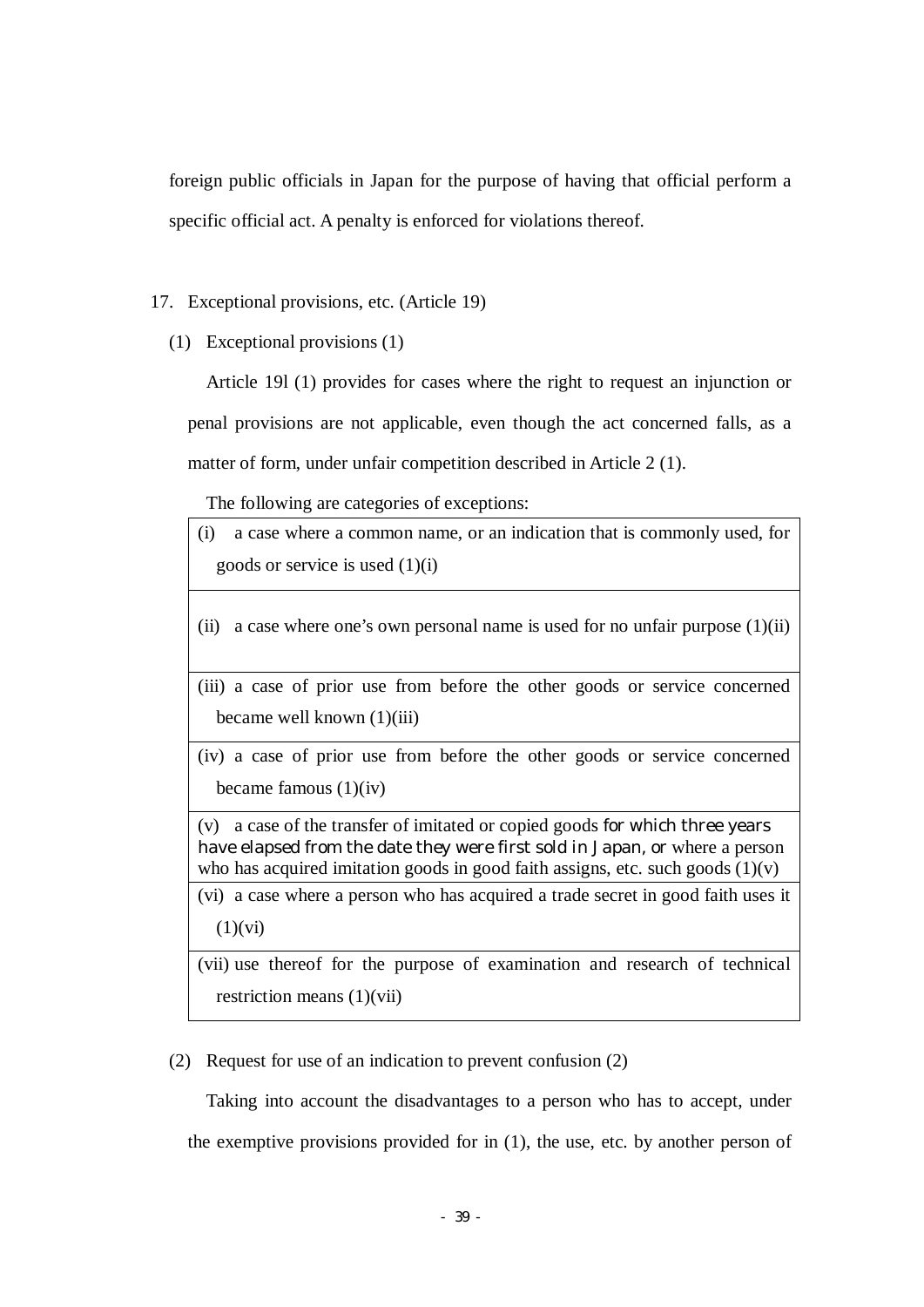one's own personal name for no unfair purpose, or the use by another person of an indication identical with or similar to one's own goods which has continued from a time before the one's own goods became well-known among consumers, such disadvantaged party is entitled to request against the user of the indication concerned that an appropriate indication be used to prevent confusion.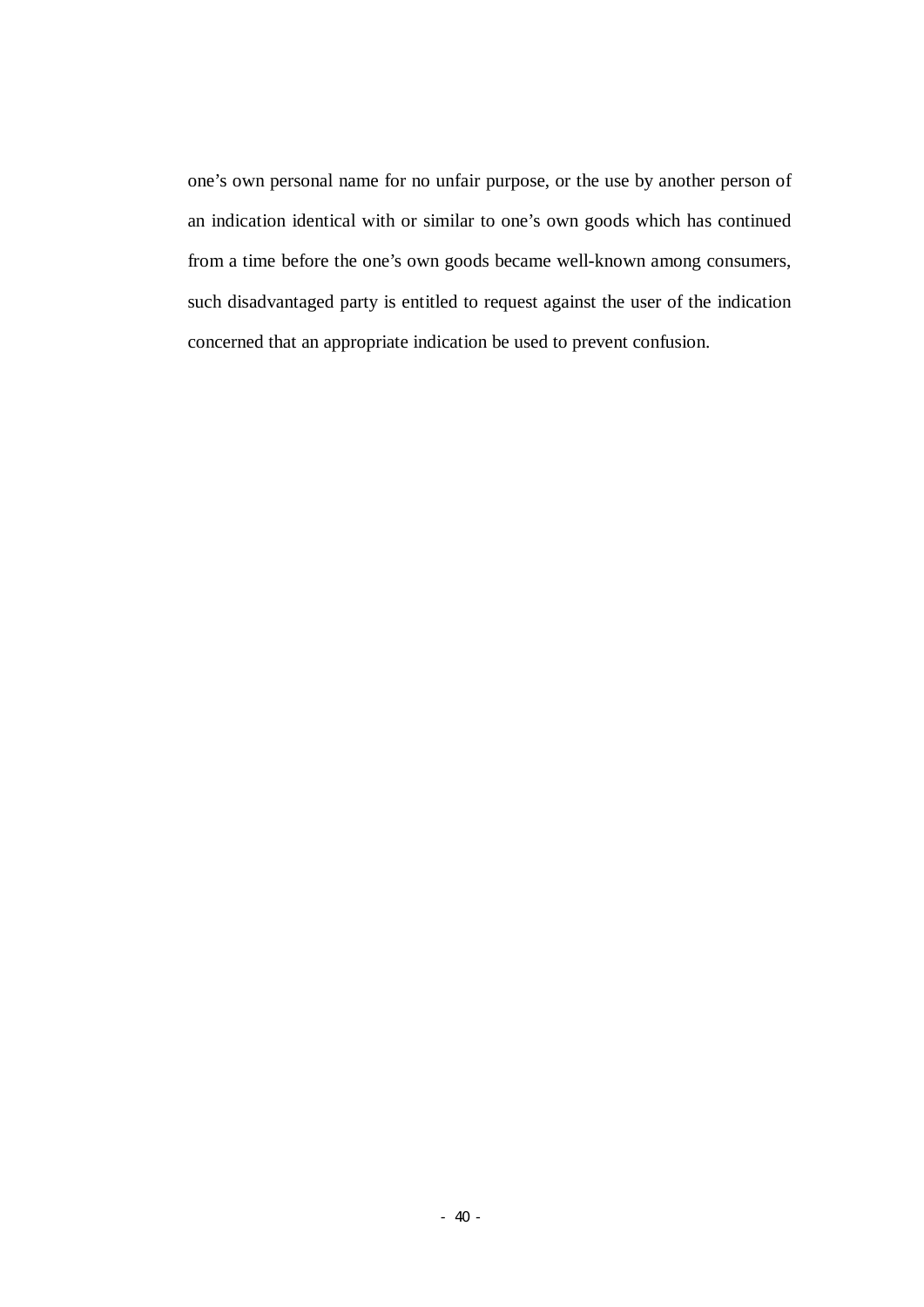# **Chapter 3 Practical Matters**

#### 1. Famous brands and famous indications

The Unfair Competition Prevention Law prohibits an indication from getting a free ride from a famous brand. Such an act is called unjustifiable act of another person's "famous" indication (Article 2 (1) (ii)).

To be "famous," it is not sufficient to be known within a region, but it is necessary to be widely known nationwide. For example, the name or mark of a well-known group of enterprises, the name of goods appearing frequently in TV commercials nationwide broadcasting, and a brand that is well-known worldwide are "famous."

Copying such "famous brands" is imitation, even if the act is committed in a different type of business or trade. An example of unjustifiably using another person's famous indication is the case of using Porsche, an indication of automobiles, for sunglasses.

#### 2. A well-known indication and its geographical scope

The Unfair Competition Prevention Law not only prohibits unjustifiable use of another parson's famous indication, but also restricts any indication that causes confusion with a "well-known" indication, even if the latter is not so well-known as to be "famous." That is to say, Article 2 (1) (i) prohibits an act that causes confusion with another person's goods or other indication that are "well-known among consumers." An item familiar to or well-known among consumers has the quality of being "well-known".

A well-known indication, unlike a famous indication, does not have to be known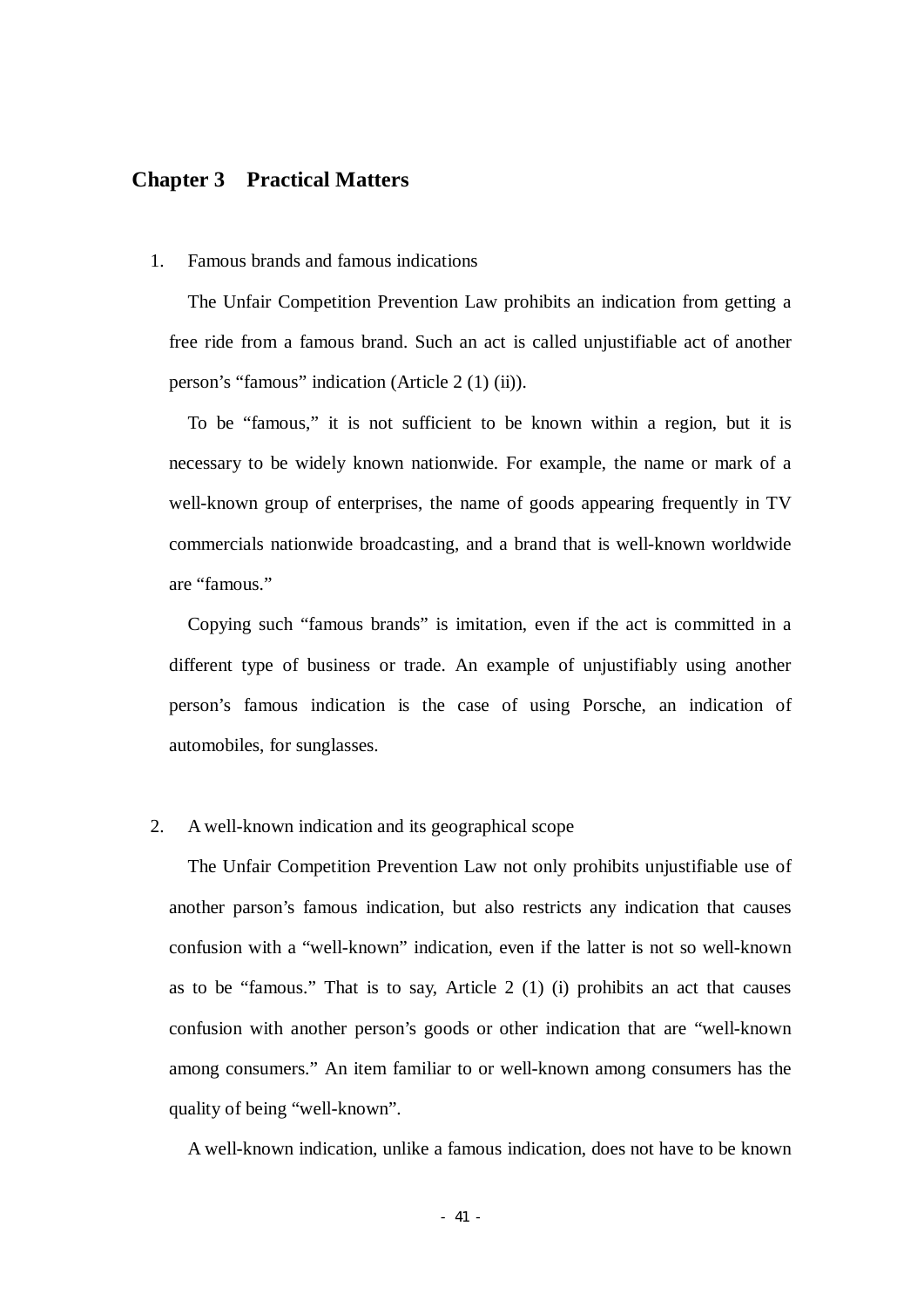nationwide; it is sufficient for it to be known within a region. The scope of a region differs depending on the type of business and type of transaction, and is determined on a case-by-case basis. To give examples, there are regions such as the "Chubu Region" and "Yokohama City and the vicinity of the head office."

#### 3. Confusion with a well-known indication

Article 2 (1) (i) of the Unfair Competition Prevention Law identifies "confusion" with a well-known indication as a requirement for another person's well-known goods or other indications to be protected. The word "confusion" has both narrow and broad senses. When reference is made to confusion with a well-known indication, the word includes both senses. Confusion in the narrow sense signifies that there is a possibility of misleading one into believing that the goods or service comes from the same source or that the business entity is the same. However, the word in the broad sense signifies that there is a possibility of misleading one into believing that there exist some elements of a business relationship or capital affiliation between the well-known indication of the authentic goods and the indication of the imitation goods.

## 4. Meaning of goods or other indications

Article 2 (1) sets requirements for "a goods or other indications," these requirements applicable in common to well-known indications (i), famous indications (ii), and imitations of a configuration of goods (iii).

In other words, the restriction applies to any acts causing confusion with another person's well-known goods or indications or any acts unjustifiably using another person's famous goods or other indications. The term "goods or other indication"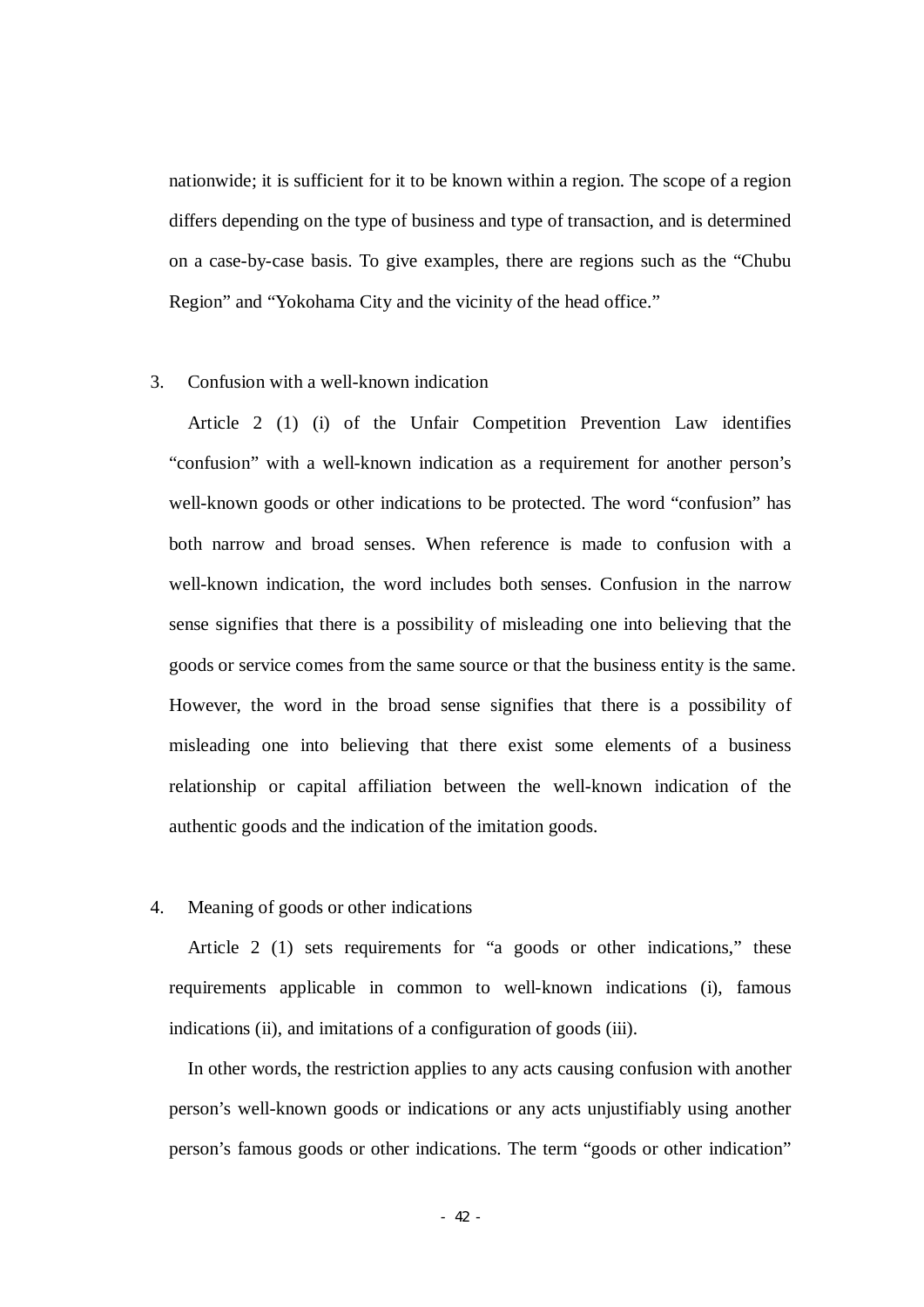means an indication of the goods or business used in connection with the person's business, a broad concept including the name of a company, name of goods, name of service, logo, container or package of goods, catch phrase, theme music, and other items given in Article 2 (1) (i). Examples of goods or other indications, according to judicial precedents, are: the logoname of a group of enterprises as seen in the triple-diamond mark of the Mitsubishi group, the name of a franchise chain, and the symbol mark of an American football team.

#### 5. Judgement of similarity

The prohibition applies not only to the use of goods or other indications identical to those well-known or famous, but also to the use of goods or indications similar to another's. Here,"identical" means completely the same, where "similar" can be defined as resembling without being identical. Judgement of similarity is made by 1) isolating essential parts and (2) comparing appearances, pronunciations, and concepts.

Cases where similarity was recognized include "DISNEY" and "DESNEY" (similarity in pronunciation) and "Manpower" and "Womanpower" (similarity in concept).

#### 6. May another's unregistered trademark be used?

Even in the case of a trademark not yet registered due to the fact that the application is still under consideration, restrictions are enforced under the Unfair Competition Prevention Law to prevent unjustifiable use of goods or indications that may be confused with another's. The same applies for designs or devices related to the Design Law or Utility Model Law. It takes time for a trademark to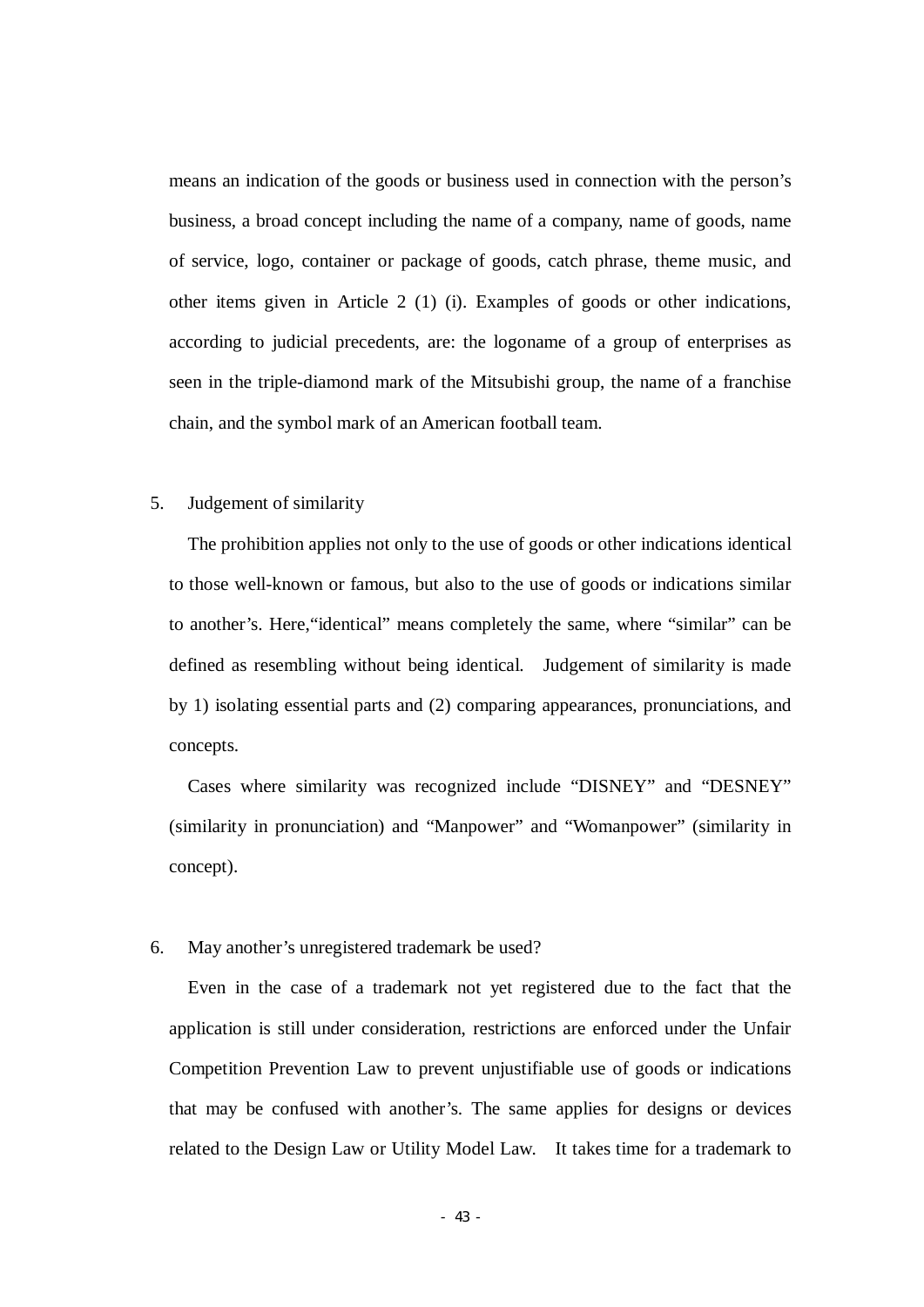be filed, examined, and registered by the Patent Office. During this time, applications may be protected by the Unfair Competition Prevention Law.

#### 7. Trade names and the Unfair Competition Prevention Law

Trade names are used by merchants as self-indications, such as names of companies. A trade name is protected under Article 2 (1) (i) and (ii) of the Unfair Competition Prevention Law as a kind of goods or indication. Furthermore, it is provided in Article 8 of the Companies Act that no person may use, with a wrongful purpose, any name or trade name which makes it likely that the person may be mistaken for the other Company, and because of unauthorized use an injunction suspending or preventing the infringement against the person who infringes, or is likely to infringe, those enterprise interests may be saught.

#### 8. Treatment of the place of origin

As in the case of coffee from Brazil or apples from Aomori, places of origin are sometimes indicated in the names of goods. The Unfair Competition Prevention Law places certain restrictions to prevent false indications of a product's origin in its name, advertising, or documentation, and any act misleading as to the place of origin (Article 2 (1) (xii)). The place of origin means the place (country, region, or specific place) where the goods concerned were produced, manufactured, or processed.

Recently, as international transactions have increased, production, processing, etc. tends to extend to more than one country. For example, wool produced in Australia, spun in China, and sewn in Japan into men's suits. In such cases, the manufacturing or processing location where a substantial transformation is made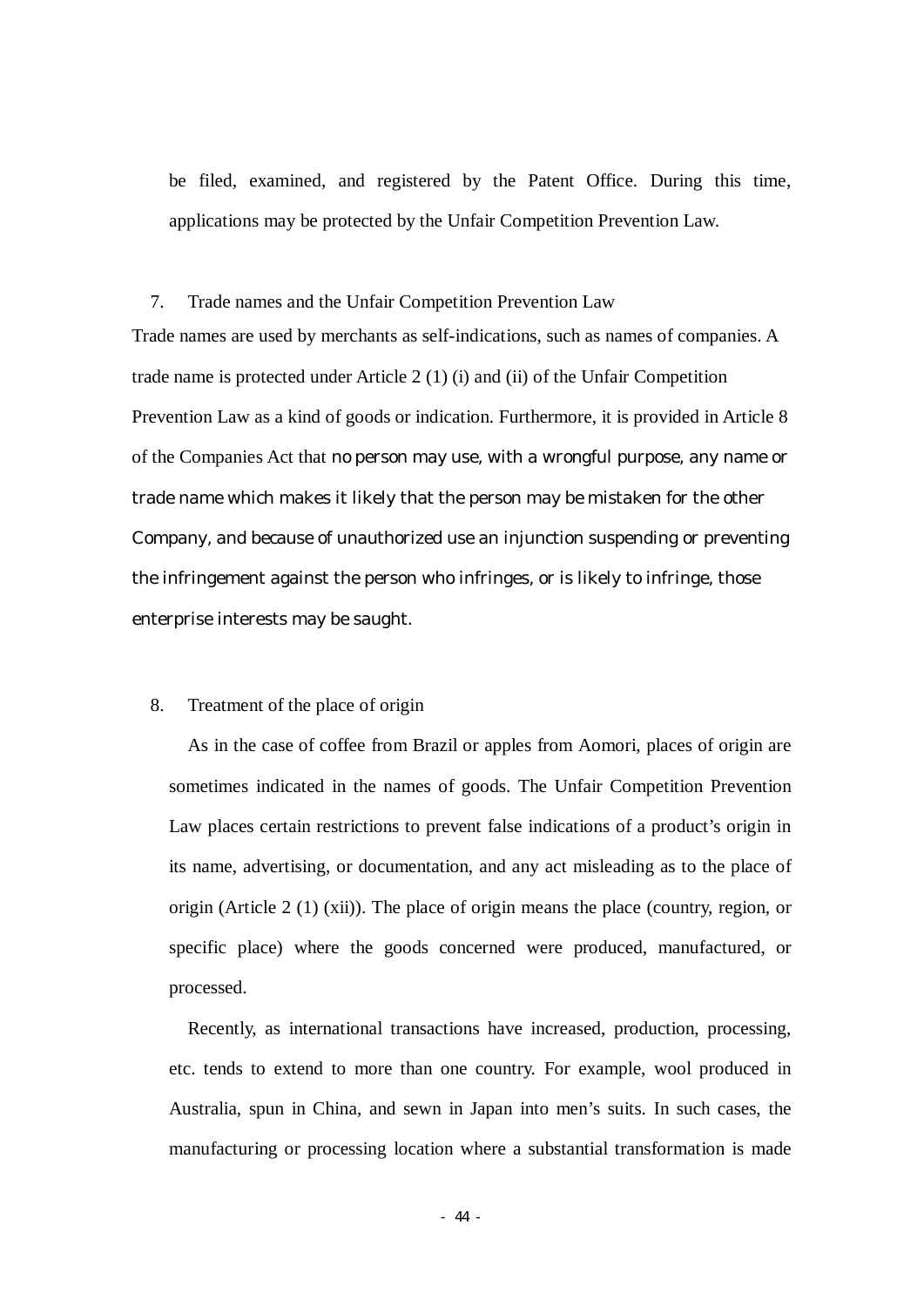giving the product recognizable characteristics is considered the place of origin.

# 9. Misleading Indications of goods or service

Under the Unfair Competition Prevention Law, restrictions are placed on all indications that may be misleading in respect to place of origin as well as quality, contents, etc. of goods or service. These are called "Misleading Acts" (Article 2 (1) (xiii)). In the past, only goods were subject to restrictions, but in 1994 services were added in an amendment.

|                                              | Goods                                                                                                                                                        | Service                                                                                                                      |
|----------------------------------------------|--------------------------------------------------------------------------------------------------------------------------------------------------------------|------------------------------------------------------------------------------------------------------------------------------|
| Object of<br>design                          | $(1)$ Goods<br>(2) Advertisement of goods<br>(3) Documents or<br>correspondence used for<br>a transaction                                                    | $(1)$ Service<br>(2) Advertisement of service<br>(3) Documents or correspondence<br>used for a transaction                   |
| Matters that<br>are objects of<br>misleading | (1) Place of origin<br>(2) Quality<br>(3) Contents<br>(4) Manufacturing method<br>(5) Use<br>(6) Quantity                                                    | $(1)$ Quality<br>(2) Contents<br>$(3)$ Use<br>(4) Quantity                                                                   |
| Acts<br>restricted                           | (1) Act of indication that<br>causes misleading<br>$(2)$ Act of selling,<br>distributing, displaying,<br>exporting, or importing<br>goods with an indication | (1) Act of indication that causes<br>misleading<br>(2) Act of offering a service with<br>an indication causing<br>misleading |

Acts causing misleading (Article 2 (1) (xiii))

# 10. Related restrictions on unfair indications

Article 2 (1) (xiii) of the Unfair Competition Prevention Law restricts acts that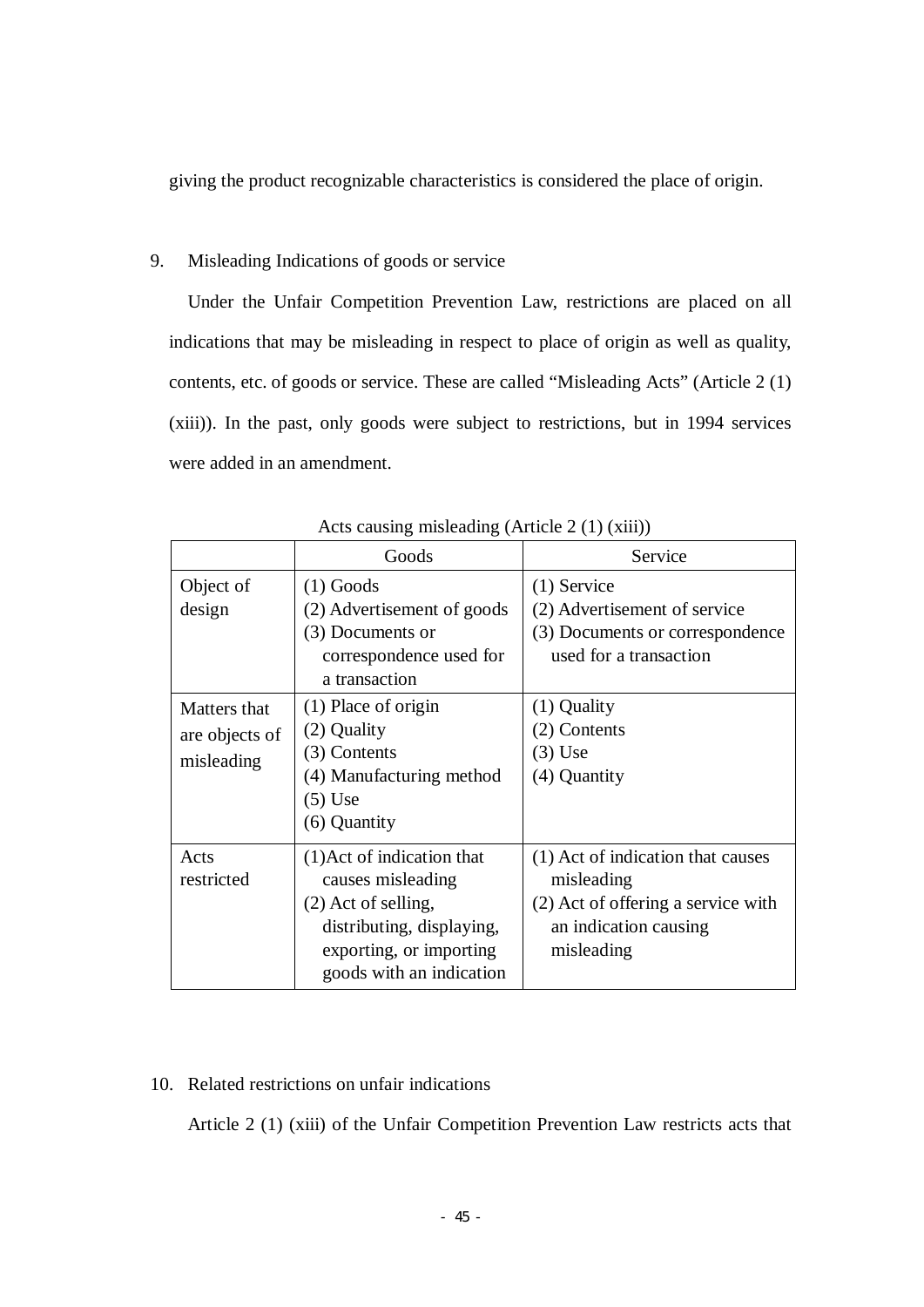cause misleading. In connection with this, various legal restrictions are imposed on unfair indications.

- (1) The Antimonopoly Act and Premiums and Representations Act
	- (i) Article 2 (9) of the Antimonopoly Act ("Act Concerning Prohibition of Private Monopoly and Maintenance of Fair Trade") designates those acts likely to hinder fair competition which are designated by the Fair Trade Commission unfair methods of trade, giving as one example "deceptive customer inducement".
	- (ii) Premiums and Representations Act ("Act against Unjustifiable Premiums and Misleading Representations") is a special law of the Antimonopoly Act. It prohibits indications that mislead one into believing that the contents of goods or a service are substantially better than they actually are. A cease and desist order, and other measures to be taken by the Fair Trade Commission are provided for against violation of the prohibition.
- (2) Administrative laws in specific fields

There are a variety of restrictions on indications, such as: restrictions on indications for goods (Household Goods Quality Labeling Law, Industrial Standardization Law, etc.); restrictions on indications for service businesses (Medical Service Law, Travel Business Law, etc.); and restrictions on forms of conducting business (Installment Sales Law, Law Concerning Door-to-Door Sales, etc.).

(3) Local ordinances and self-regulations

There are also consumer protection ordinances enacted by respective local offices and self-regulations adopted by business associations to stop unfair indications.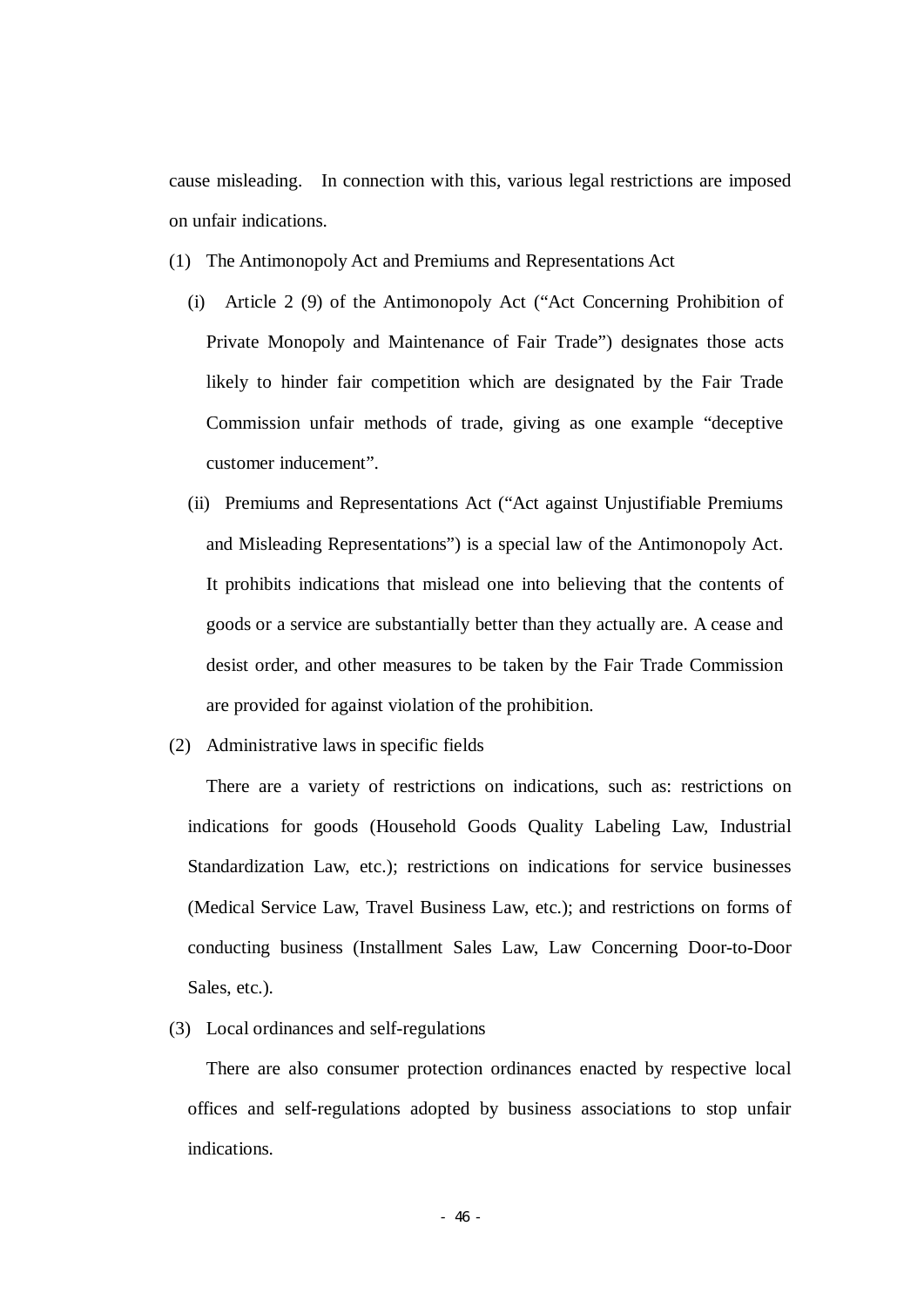#### 11. Decoy advertisement

Decoy advertisement refers to luring customers through advertisements such as: (1) for goods that cannot be sold (goods for which there is no stock, etc.); (2) for goods which one has no intention of selling (in case where the goods one does not intend to sell are advertised together with other goods); and (3) which do not specify the quantity to be sold, quality, or contents, even when such conditions are fixed in reality (advertisements which do not indicate the quantity to be sold, etc. in spite of the fact that such are limited, etc.).

Decoy advertisements are restricted under the Premiums and Representations Act and the notification based on the Act ("Indication related to decoy advertisement" based on Article 4 (3) of the Premiums and Representations Act, Notification No. 17 of the Fair Trade Commission of April 28, 1993). Moreover, if the act concerned is also misleading as to the quantity of goods (Article 2 (1) (xiii)), the Unfair Competition Prevention Law applies.

#### 12. Comparative advertising

Comparative advertising is an advertising means emphasizing the differences between one's and a competitor's goods in order to increase sales. Comparative advertising permissible when its contents are:  $(1)$  objective,  $(2)$  precise, and  $(3)$ fair) are provided for in the "Approach to Advertising under the Premiums and Representations Act" (Notification of the Fair Trade Commission of April 21, 1987). Moreover, there are may be cases that fall under the definition of acts misleading as to the contents, etc. (Article 2 (1) (xiii)) or acts injurious to business reputation (Article 2 (1) (xiv)) under the Unfair Competition Prevention Law.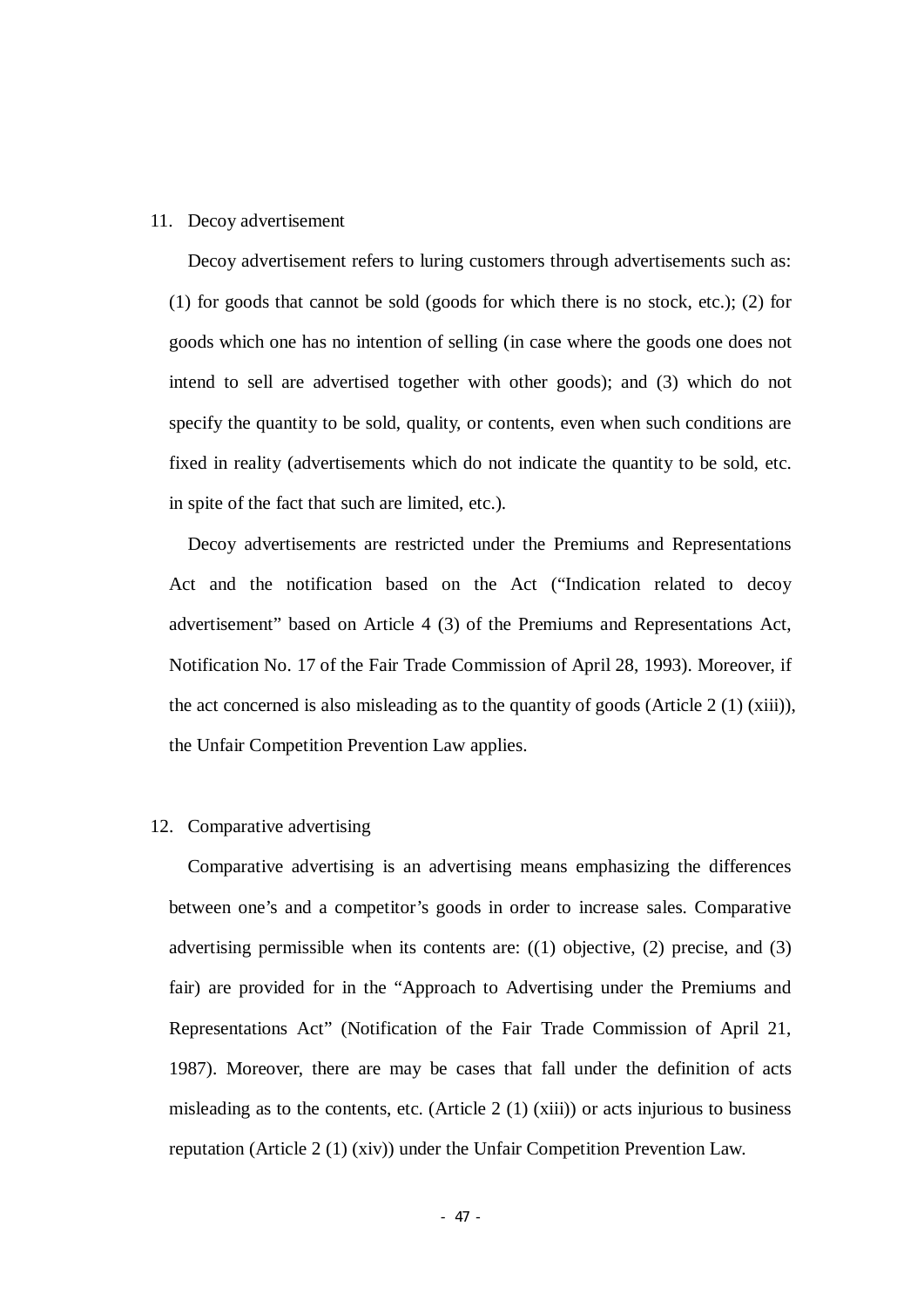13. Treatment of foreign national flags and marks of international organizations

A foreign national flag or a mark representing an international organization cannot be used freely since there is a possibility of injuring the dignity or reputation of the party concerned. The Unfair Competition Prevention Law stipulates that to use a mark designated by an ordinance of the Ministry of Economy, Trade and Industry, approval of such use must be obtained from the proper authorities. Such designated marks include not only national flags but also such marks as "NASA" and the five-ring mark of the Olympic Games. These designations recognized by the Ministry of Economy, Trade and Industry (Ordinance No. 36 of 1994 of the Ministry of Economy, Trade and Industry) are found in the Official Gazette and also available for public inspection at the National Center for Industrial Property Information and Training (Notification No. 304 of 1994 of the Ministry of Economy Trade and Industry).

14. Imitation of the configuration of another person's goods

Article 2 (1) (iii) of the Unfair Competition Prevention Law prohibits selling or otherwise using goods which imitate the configuration of another person's; that is, an act also known as slavish imitation. Slavish imitation is treated unfair competition since involves offering to the market goods which completely imitate the work of another person, getting a free ride, and competing unfairly with the predecessor.

To prove slavish imitation, one must show:

(1) that the goods concerned imitate another person's goods; there are two additional requirements for this;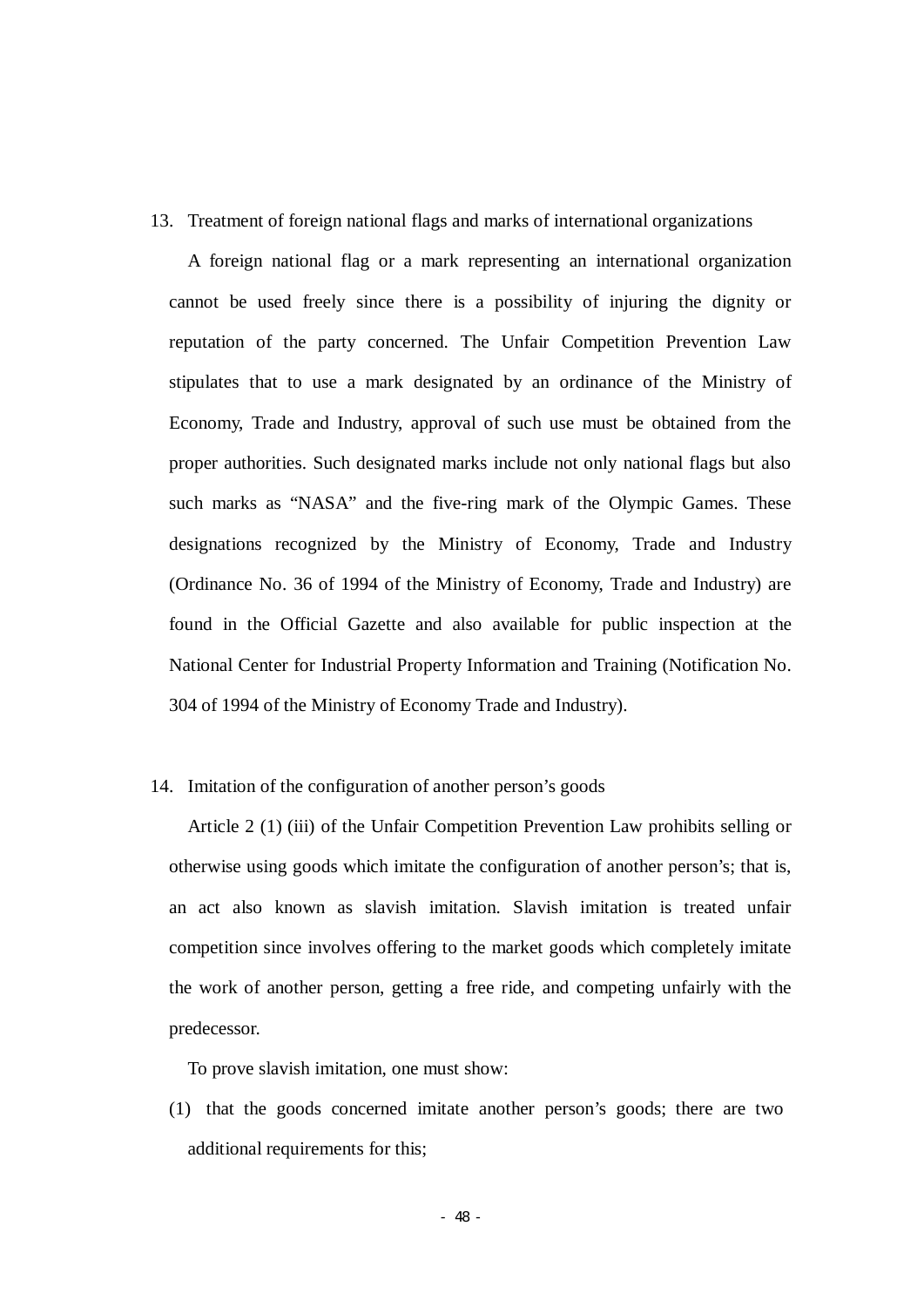- (a) that the imitation is complete (substantial identicalness between the authentic goods and the imitation goods is necessary);
- (b) that the person who imitated had access to the original (therefore, a case of original development does not meet this requirement);
- (2) that three years have not yet elapsed from the first date of sale of the authentic goods; this provision takes into account the standard life cycle of goods;
- (3) that the goods concerned imitate a part other than function or utility necessarily contained in such goods generally (excluding a configuration which is essential in guaranteeing functionality of appropriate goods); and
- (4) that the imitation goods are offered to the market (selling, distributing, displaying for the purpose of selling or distributing, exporting, and/or importing).

Acts of imitating the configuration of goods (slavish imitation)

- (1) Goods that imitate the configuration of another person's goods
- (2) Within three years of the first date of selling
- (3) Excluding a configuration which is essential in guaranteeing functionality of appropriate goods
- (4) Act of selling, distributing, displaying for the purpose of assigning or distributing, exporting or importing

#### 15. Imitation of an idea or a concept

The imitation of an idea or a concept is not considered slavish imitation. This is because slavish imitation, as prohibited under the Unfair Competition Prevention Law, refers to imitations of the configuration of "goods," where "goods" are only tangible objects distributed on the market. Therefore, an intangible object such as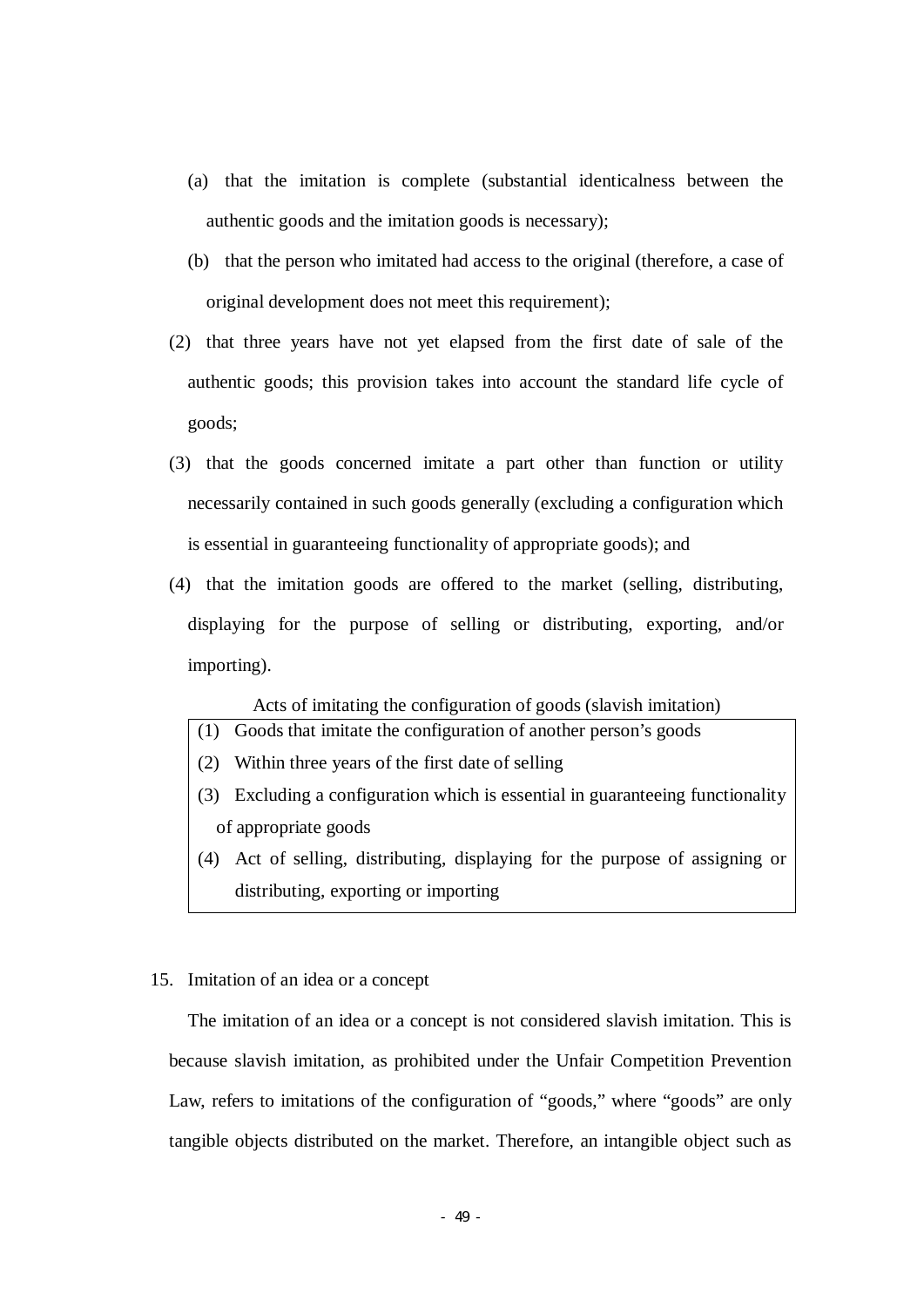an idea, a concept, a function, or service does not by itself constitute slavish imitation.

#### 16. Slavish imitation and copyright

Objects with a high degree of originality, such as Hakata dolls, are protected under the Copyright Law as works of artistic craftsmanship, even if they are mass-produced. The act of imitating another person's authentic creative work and selling the imitations constitutes an infringement on copyright, as well as acts of slavish imitation. In this case, therefore, the Copyright Law and the Unfair Competition Prevention Law are applied concurrently.

|                           | Copyright Law                                                                                                                                                                                         | <b>Unfair Competition</b><br><b>Prevention Law</b>                                                                                                                                         |  |
|---------------------------|-------------------------------------------------------------------------------------------------------------------------------------------------------------------------------------------------------|--------------------------------------------------------------------------------------------------------------------------------------------------------------------------------------------|--|
| Points in<br>common       | Unjustifiable use of another person's work                                                                                                                                                            |                                                                                                                                                                                            |  |
| Points<br>1n<br>differece | (1) Creative expressions falling<br>within the literary, scientific,<br>artistic or musical domains<br>$(2)$ 50 years after the death of<br>the author, etc.<br>(3) Aiming at cultural<br>development | (1) Not limited to the domains<br>mentioned on the left<br>(2) Within three years of the first<br>date of selling (slavish)<br><i>imitation</i> )<br>(3) Aiming at economic<br>development |  |

#### 17. Techniques for reproduction control and access management techniques

In offering the contents, technology that controls copy and access using information technology in order to collect payment for copying, and viewing and listening of the contents is applied. For example, reproduction control, that restricts copying through signals attached to SCMS, etc. or the access control that prevents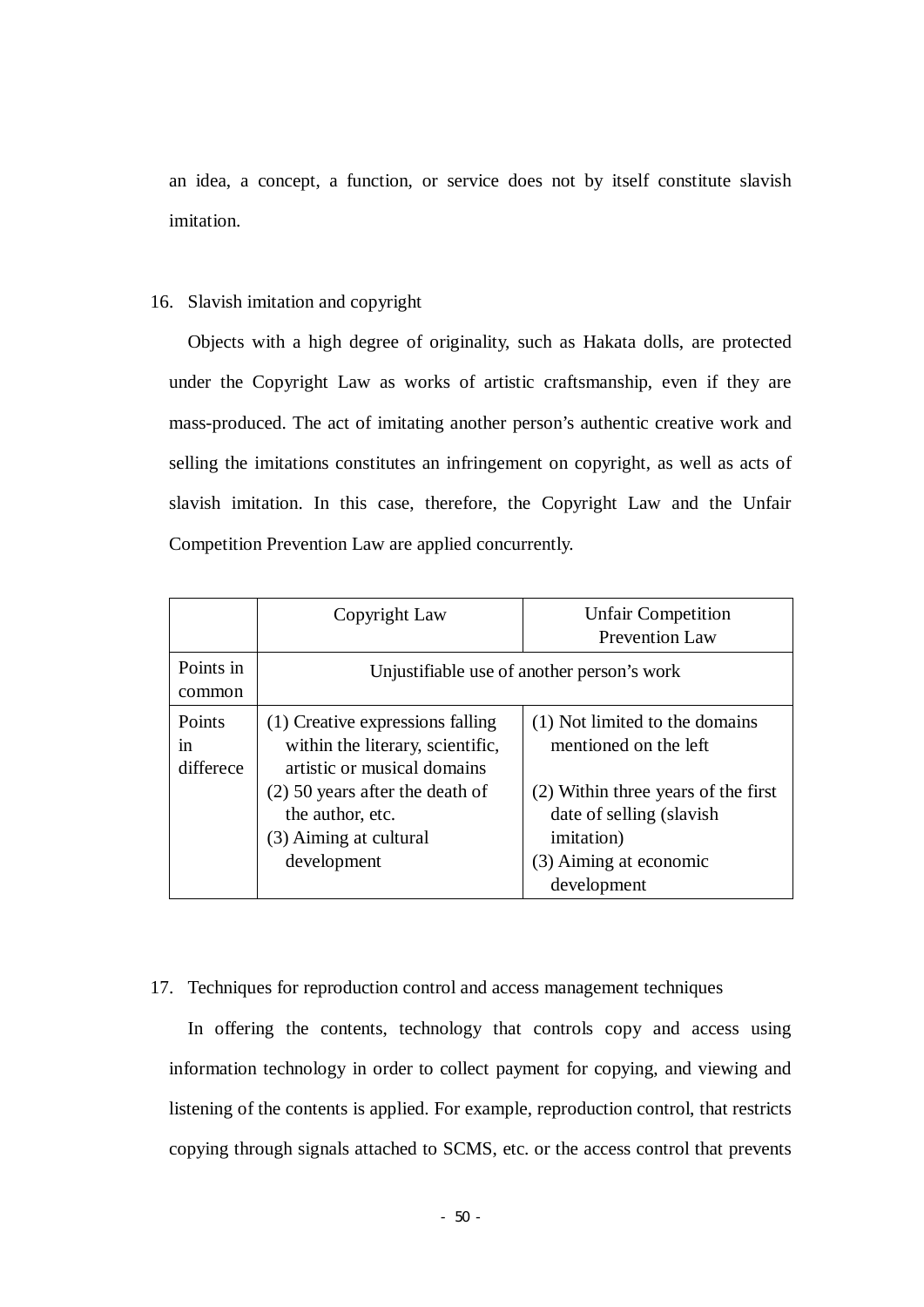the use of ciphered contents by CSS, etc. without a certain device or process. Article 2 (1) codes (xi) and (xii) of the Unfair Competition Prevention Law restrict acts of invalidating the above control technology.

For example, game software reproduced on an ordinary CD-ROMs is often impossible to load on machines due to preventative technology. In addition, the sale of computer chips to bypass the above function is restricted. As to pay satellite broadcasting that encodes contents, the sale of devices enabling people to view without subscribing to services is also restricted.

#### 18. Criminal Protection of Trade Secret

Technical data which has not yet been subject to a patent application, in addition to production know-how, sales manuals and customer information are all sources of competitiveness for businesses, and as such are kept as trade secrets. However, as competition intensifies on a global basis and information technology develops, there are growing concerns over damage to competitiveness due to trade secret leaks. Thus, the Unfair Competition Prevention Law provides criminal penalties against trade secret infringement.

There are mainly two types of acts constituting trade secret infringement. The first type is acts of acquiing, using or disclosing trade secrets for the purpose of unfair competition in violation of the owner's maintenance through fraud, assault, threats or other unlawful means. Acts misappropriating trade secrets originally obtained in a lawful manner fall within this category. The second type is acts by officers or employees of a company to use or disclose to the outside trade sectets for the purpose of unfair competition. While a former employee will not fall within this category, an act of unlawfully taking a trade secret to one's own place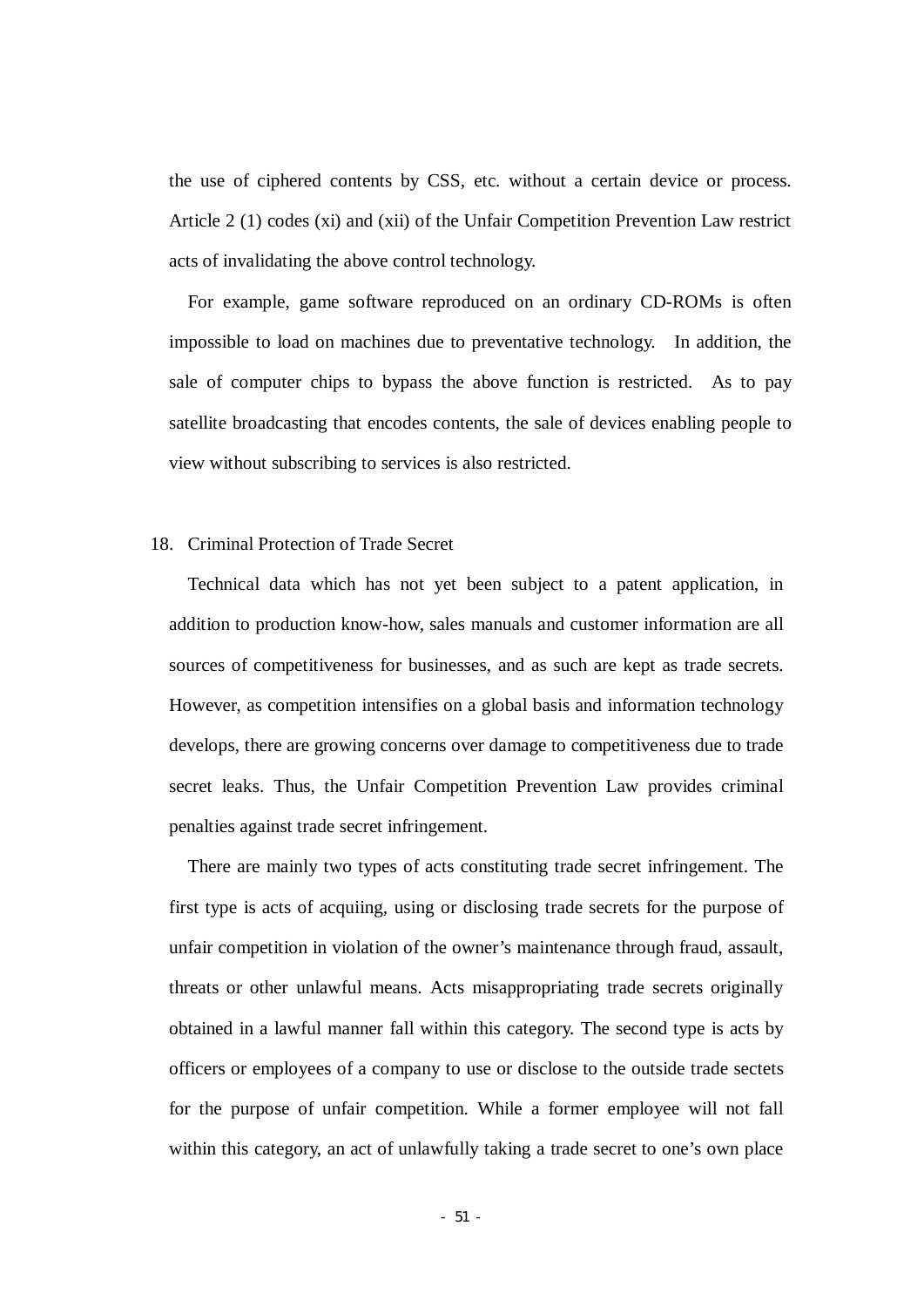will be deemed as falling within the first category and become subject to penalty.

In either case, it is required that this act be done for the purpose of unfair competition and a reasonable whistle-blowing will not become subject to criminal penalty.

In addition, both cases need to be charged by the person directly alleging damages. Furthermore, application of the provisions will not prevent application of Criminal Law.